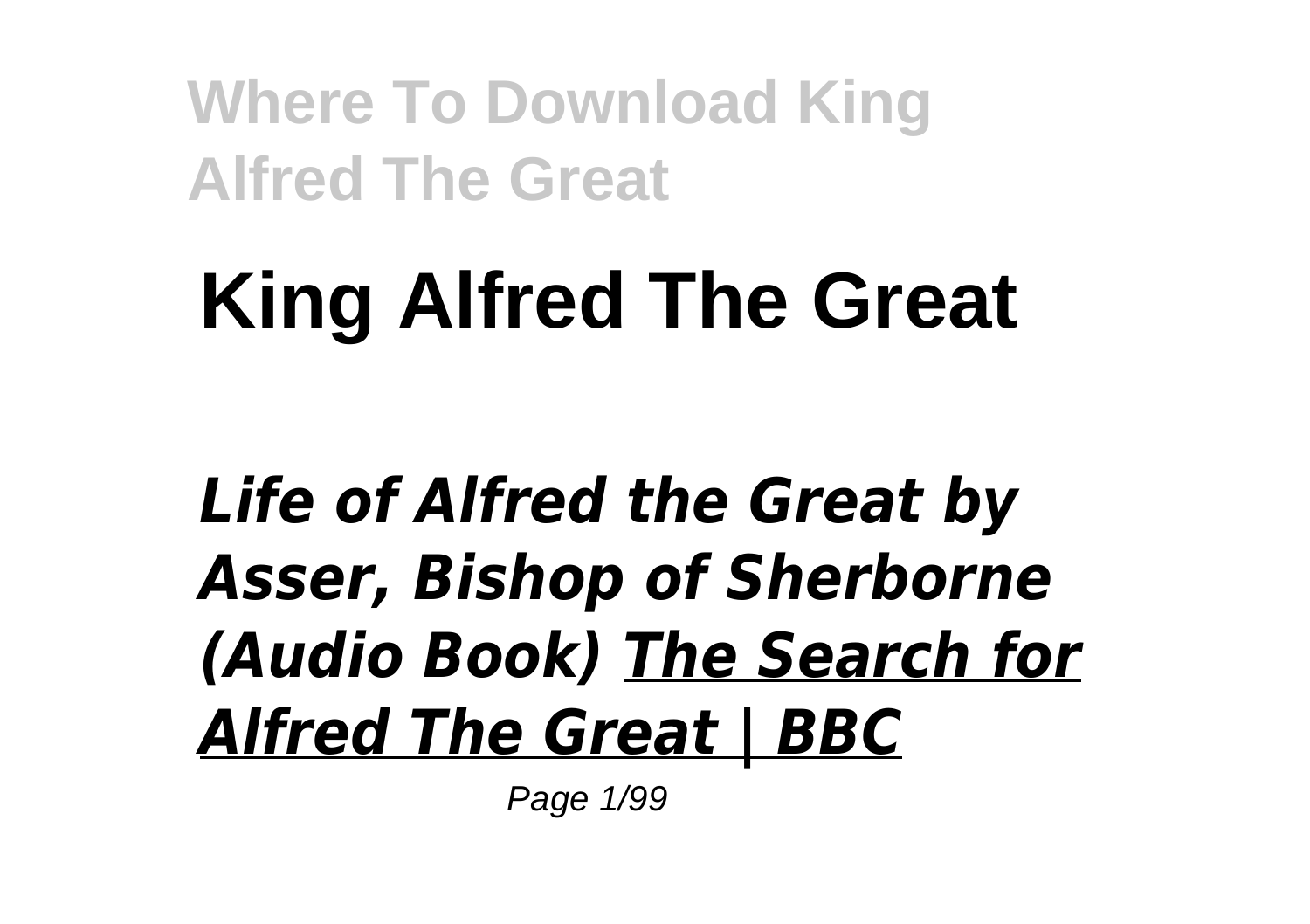*Documentary Alfred the Great and the Viking Wars documentary ASMR | King Alfred the Great - Whispered Reading Lovely Vintage British History Books Series - Pt 1 Who Was King Alfred* Page 2/99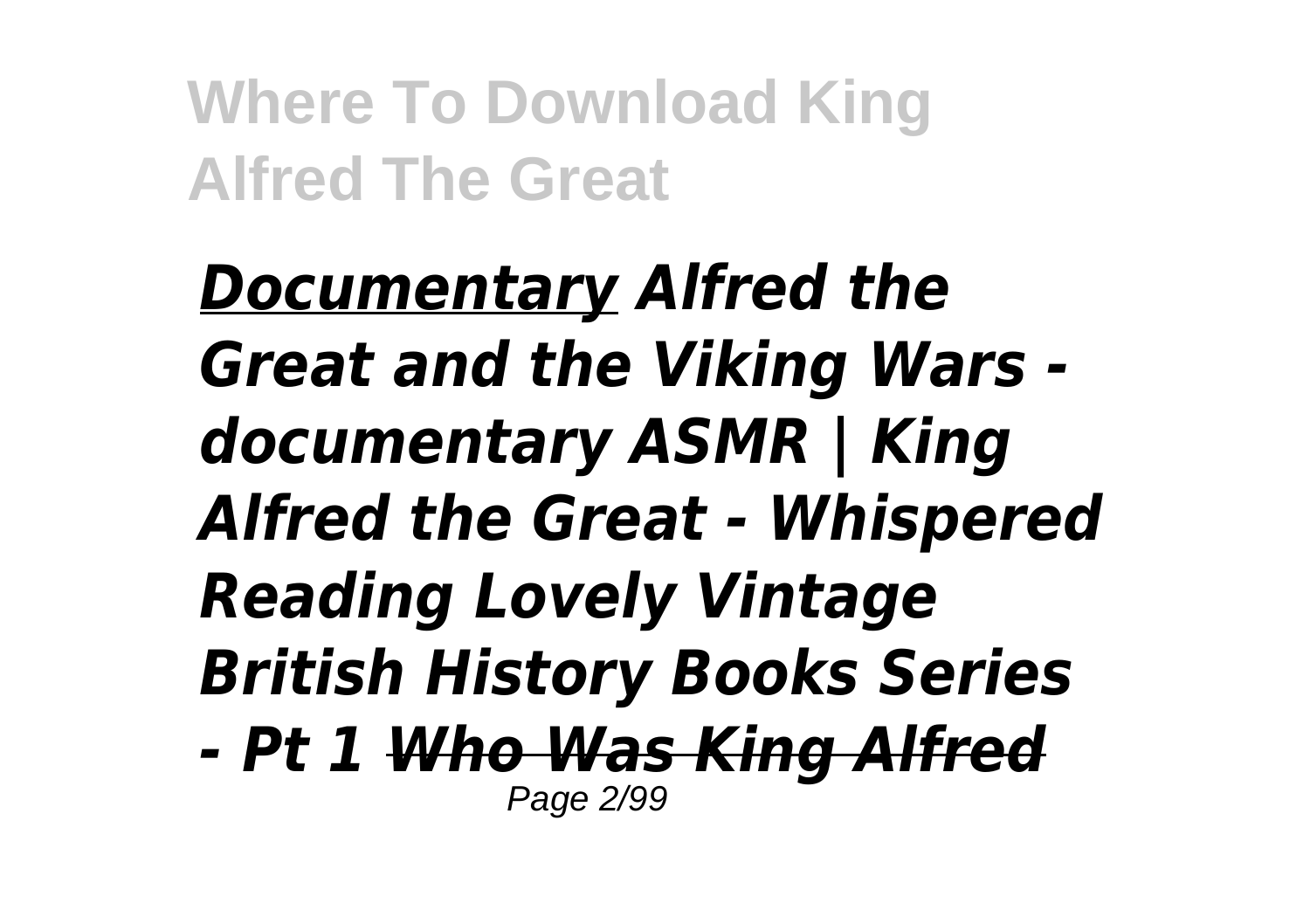# *The Great? ASMR | KING ALFRED THE GREAT*

*Whispered British HIstory -*

*Vintage Ladybird Book*

*(Complete Reading)*

*Alfred the Great \u0026 the*

*Anglo Saxons*

Page 3/99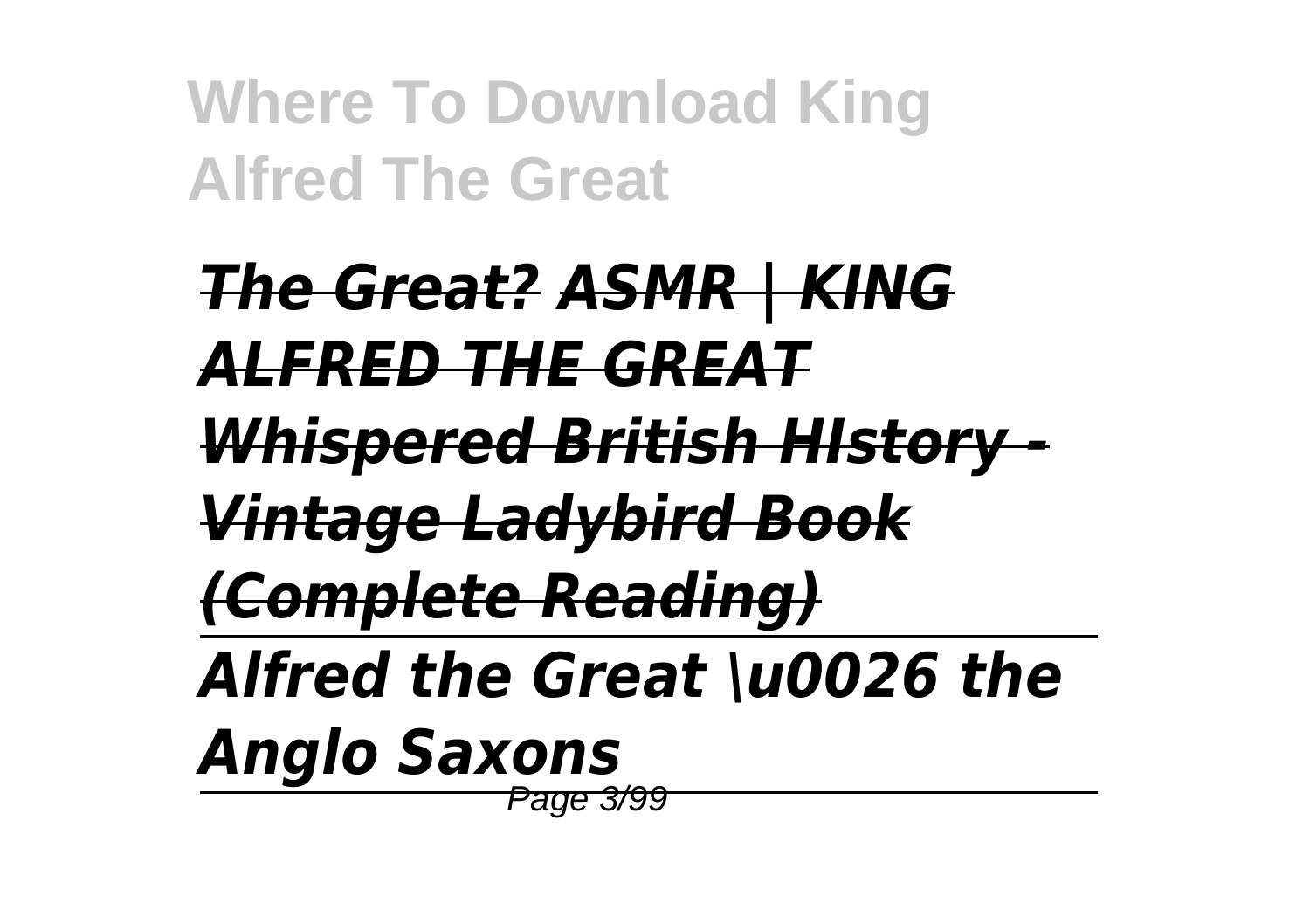*King Alfred the Great and King Alfred's TowerTen Minute English and British History #04 -Alfred the Great and the Rise of Wessex King Alfred of England FULL AUDIOBOOK* Page 4/99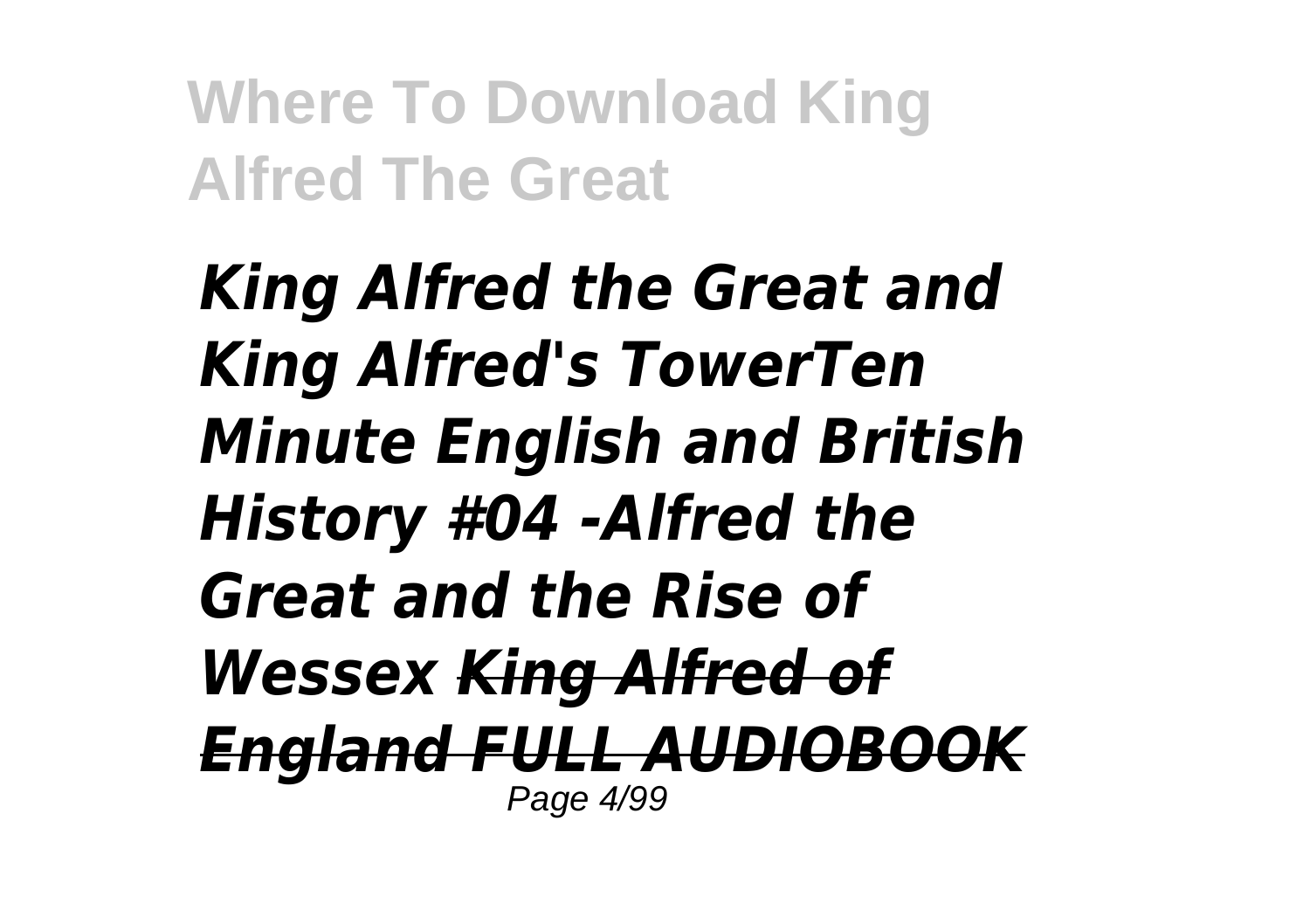*ENGLISH Michael Wood's 'In search of Alfred the Great' | HQ*

*Alfred the Great | Vikings RecommendationsASMR | GUY FAWKES - Gunpowder Plot 1605! Whispered British* Page 5/99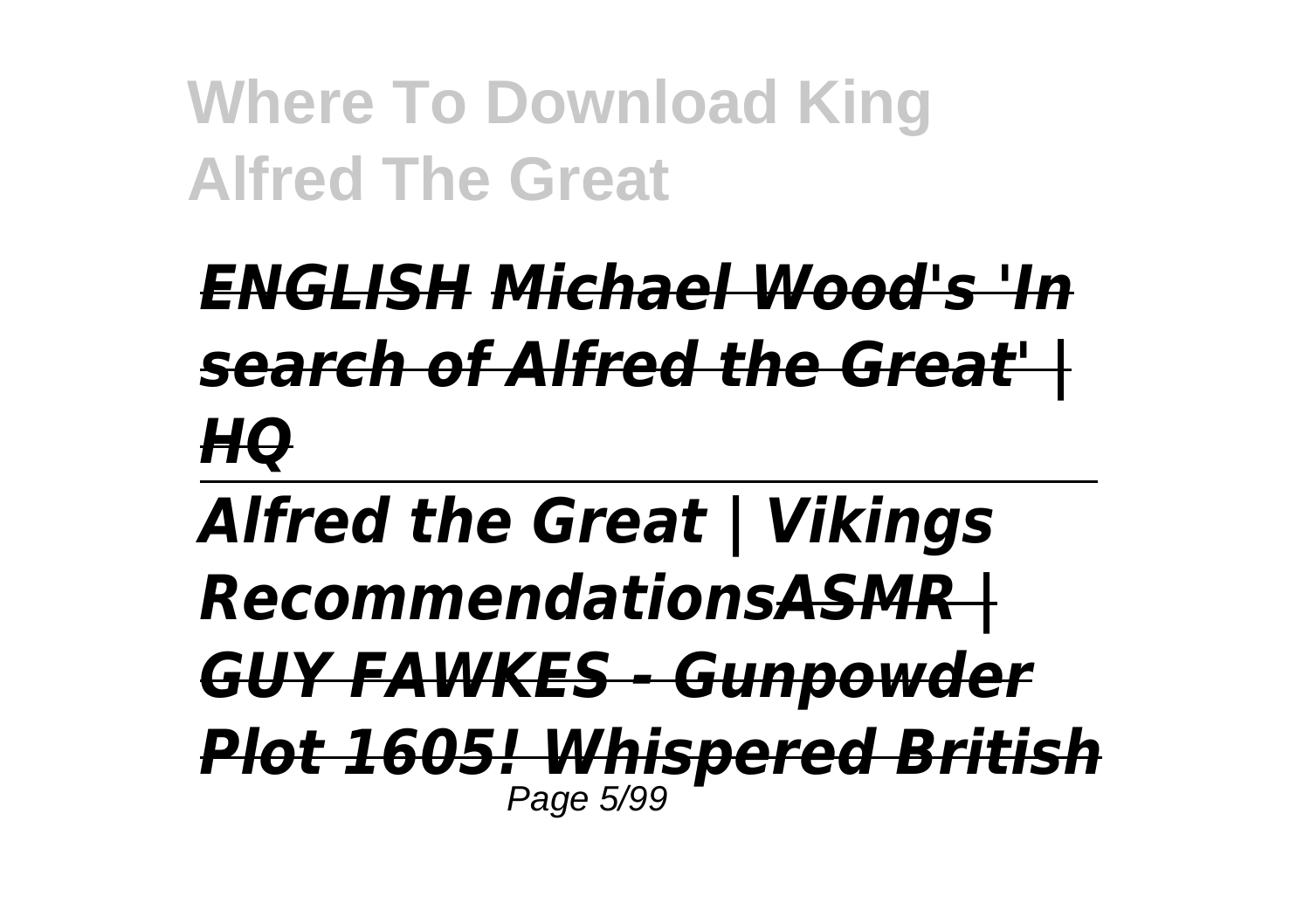*HIstory - Vintage Ladybird Book Reading Who Was Alfred the Great? The Real Uhtred of BebbanburgASMR | Victorian Fashion - Lovely Library Book Whispered Browsing* Page 6/99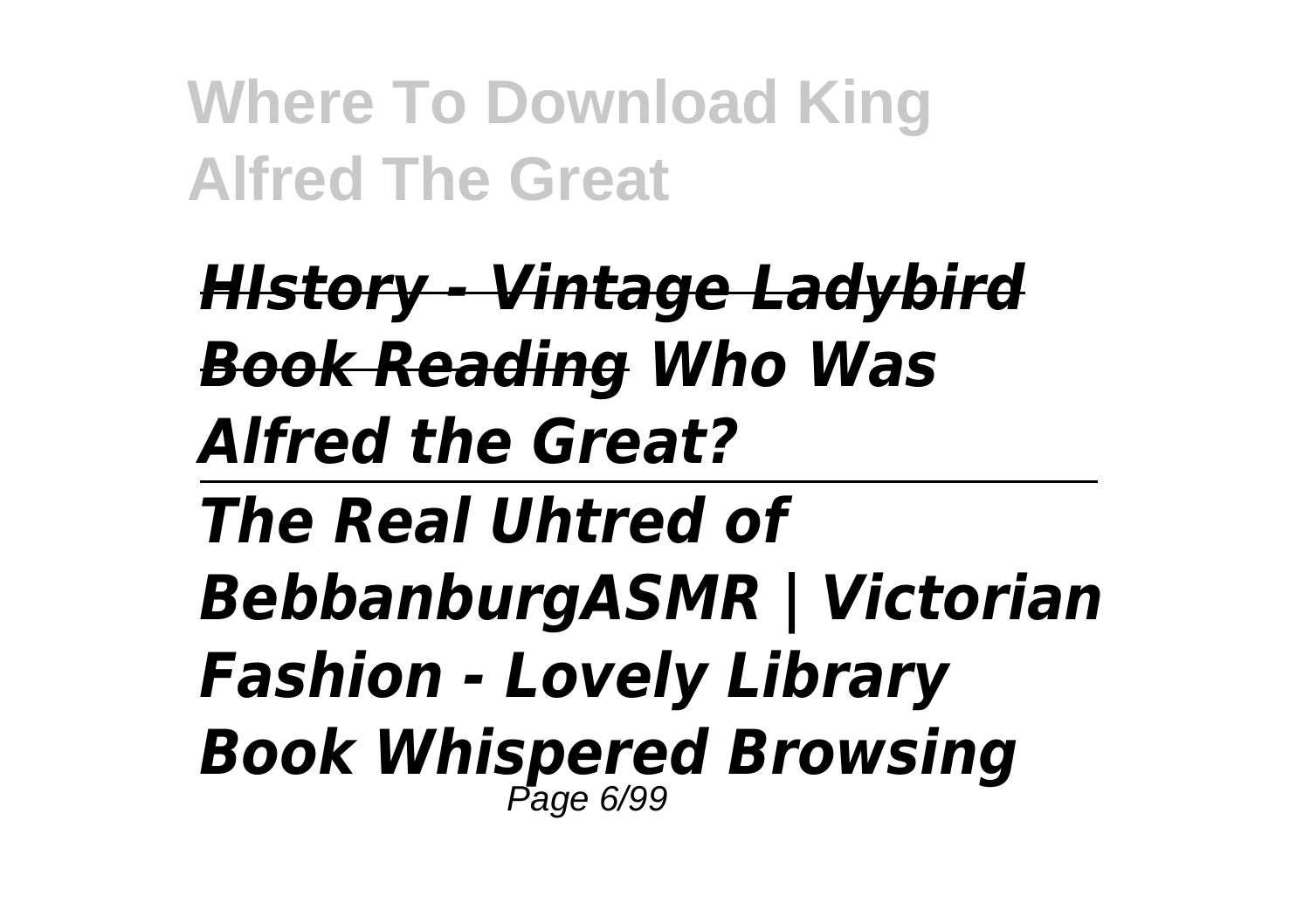*Chat \u0026 Page Turning Sounds Time Team S10-E08 Athelney,.Somerset ASMR | Crinkly Magazine Water Damaged Pages with Whispered Article Reading - History of the Barbers!* Page 7/99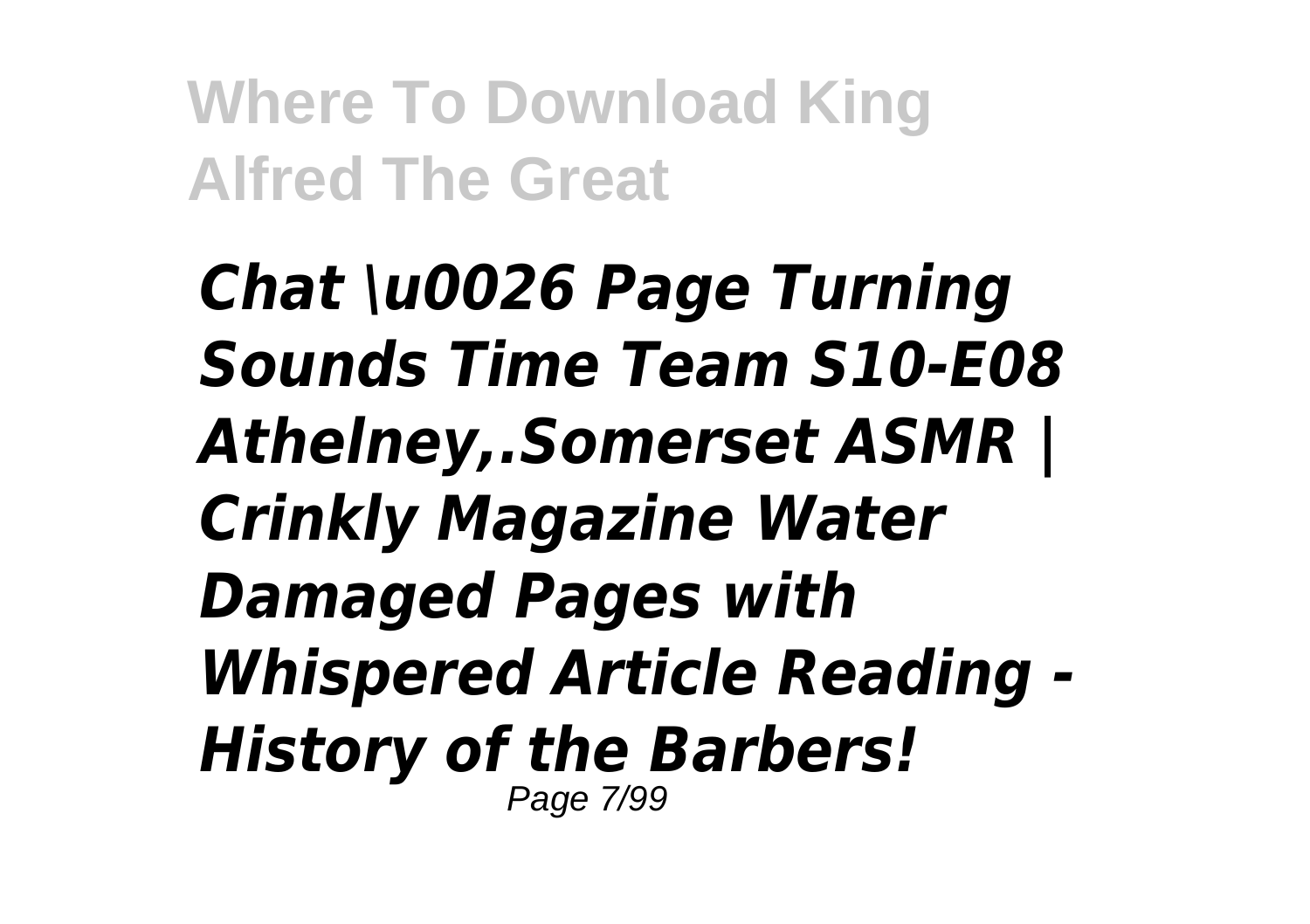*Æthelstan: The First King of the English The Last Kingdom || Alfred \u0026 Uhtred - bonded Alfred the Great - Philosopher King of the Viking Age Selected works (Audio Book) by* Page 8/99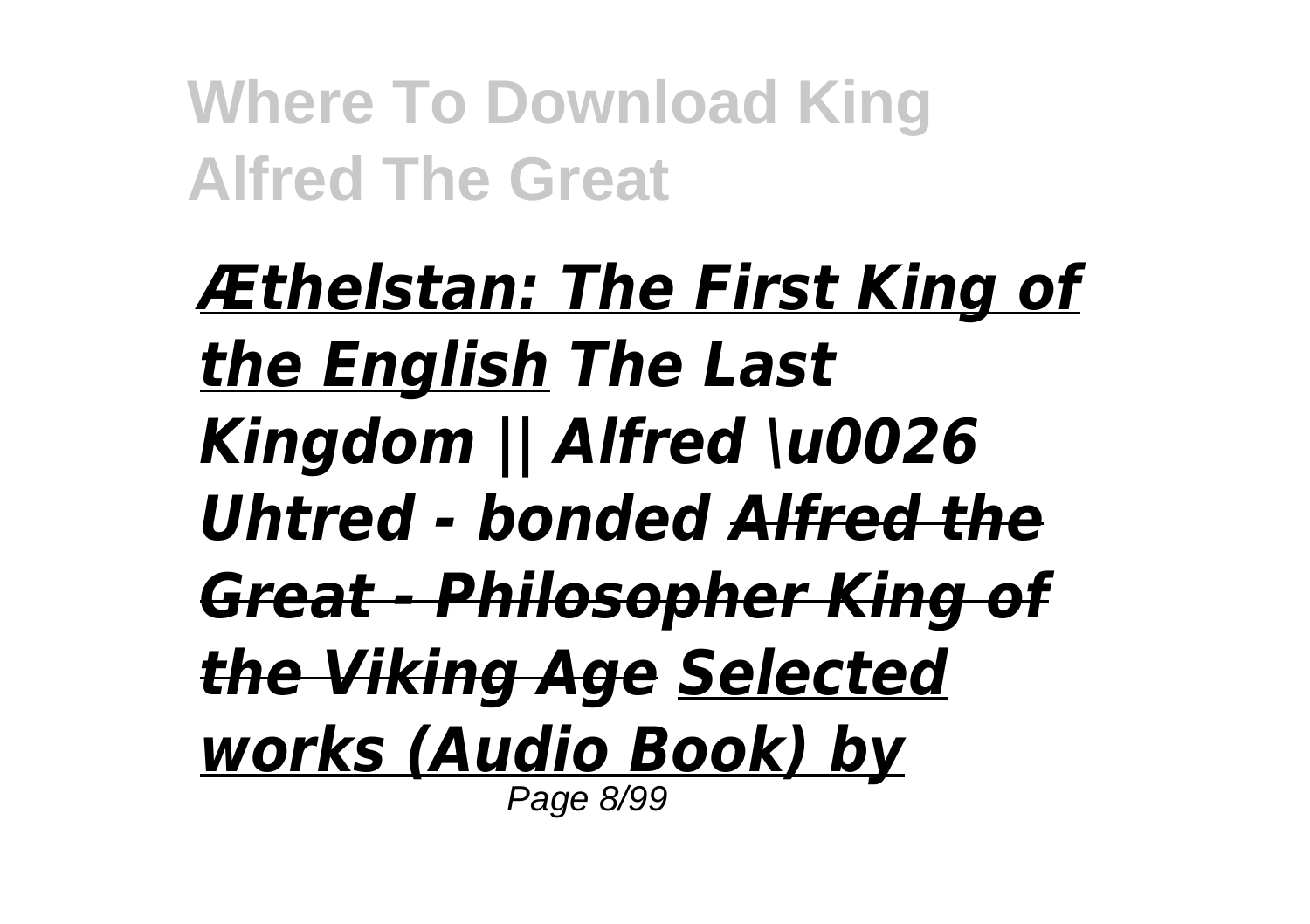## *Alfred the Great King Alfred the Great*

*Alfred the Great*

## *Alfred the GreatThe*

*Successors of Alfred the Great*

*Alfred and the Battle of* Page 9/99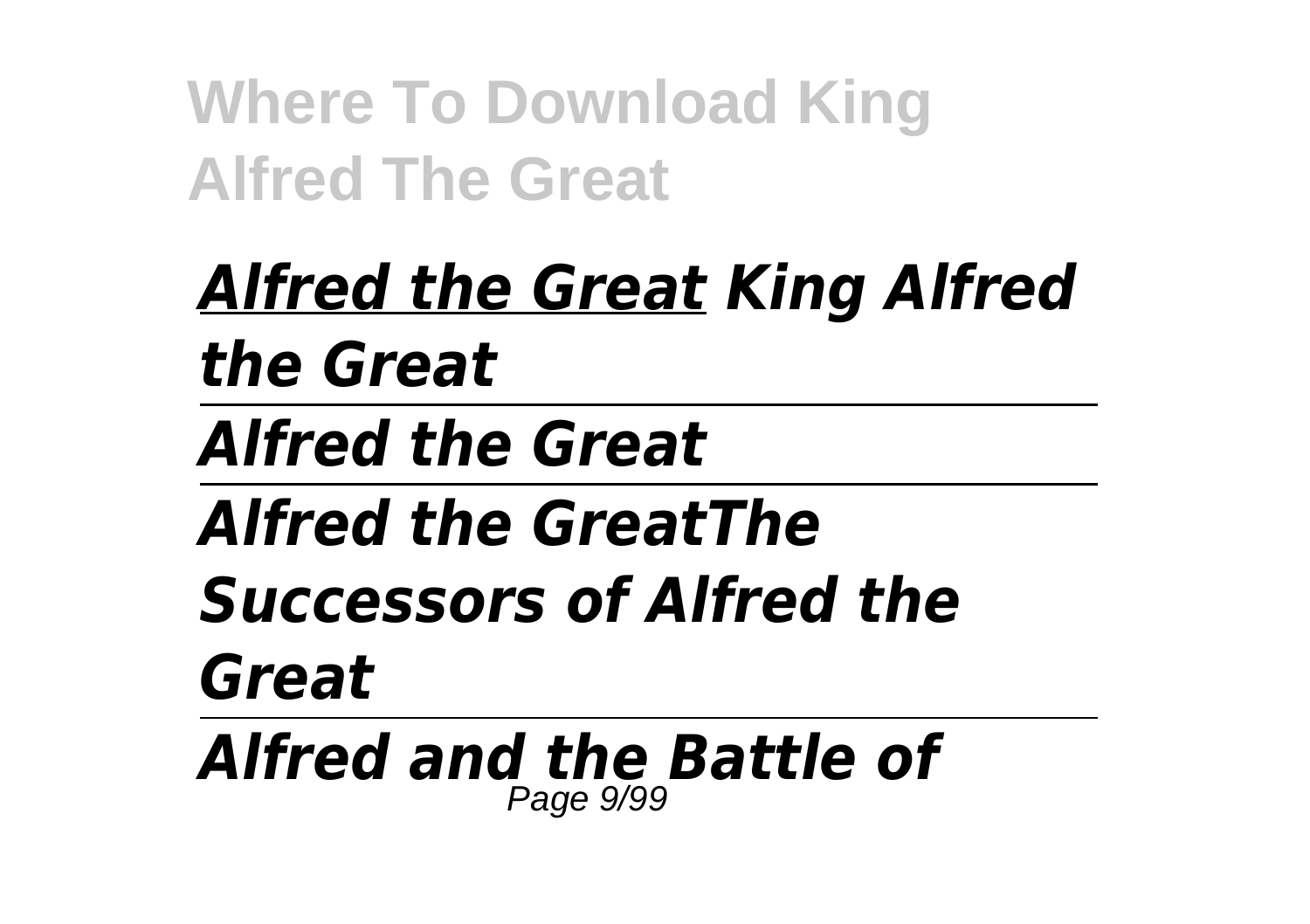*Edington (In Our Time)Alfred the Great remains found? King Alfred The Great Alfred the Great (848/9 – 26 October 899) was king of the West Saxons from 871 to c. 886 and king of the Anglo-*Page 10/99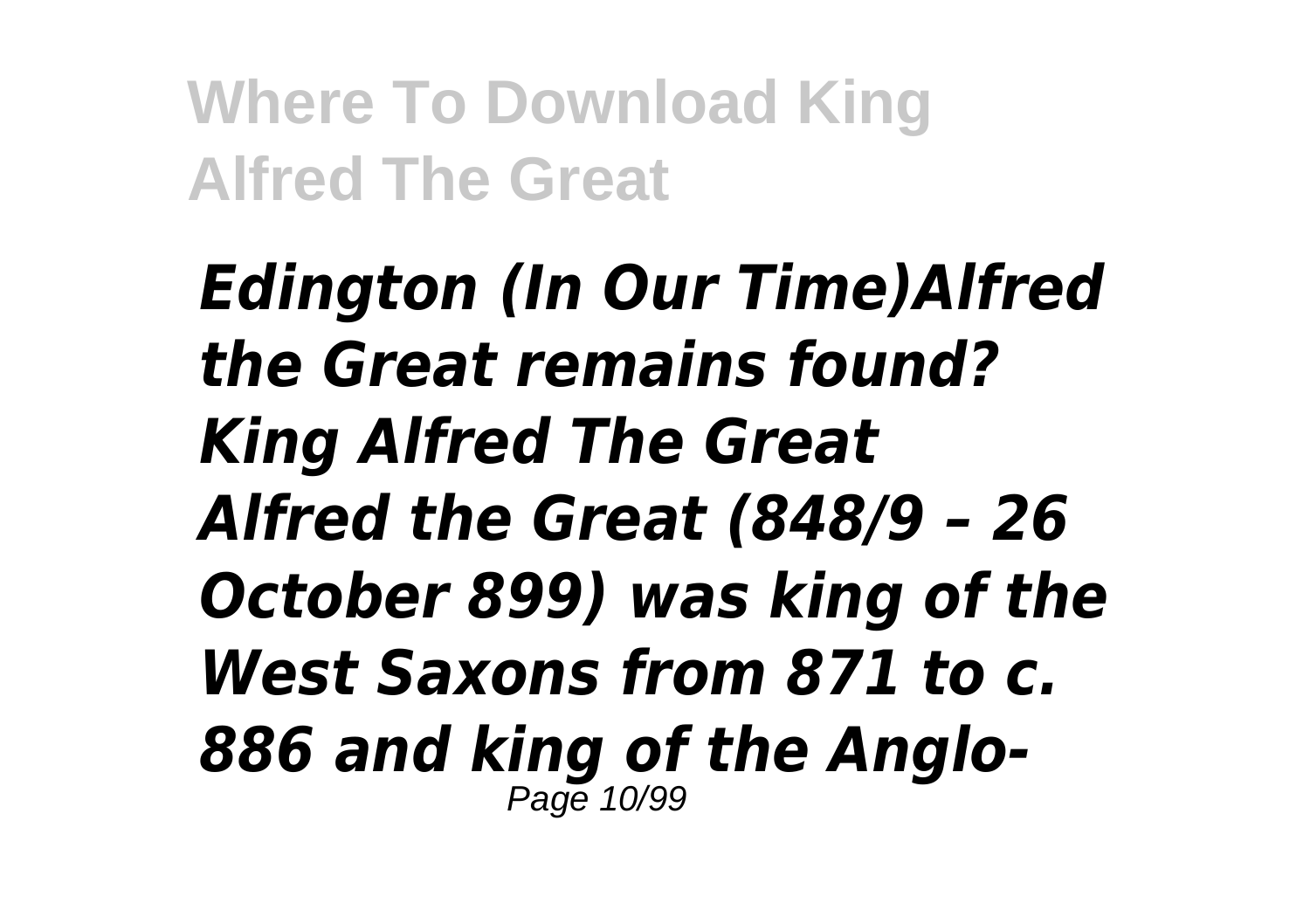*Saxons from c. 886 to 899. He was the youngest son of King Æthelwulf of Wessex.His father died when he was young. Three of Alfred's brothers, Æthelbald, Æthelberht and* Page 11/99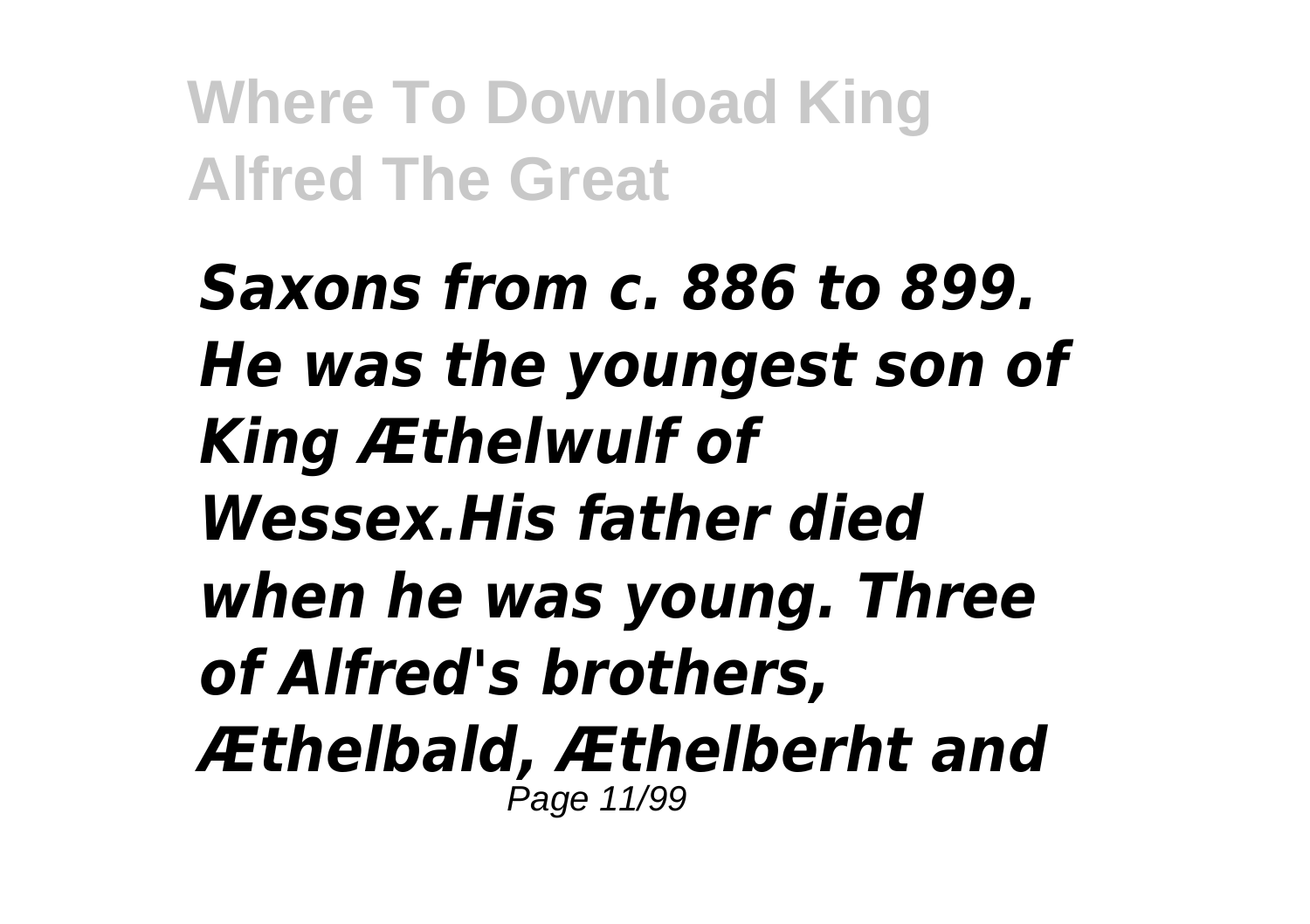## *Æthelred, reigned in turn before him. After ascending the throne, Alfred spent several years fighting Viking*

*...*

#### *Alfred the Great - Wikipedia* Page 12/99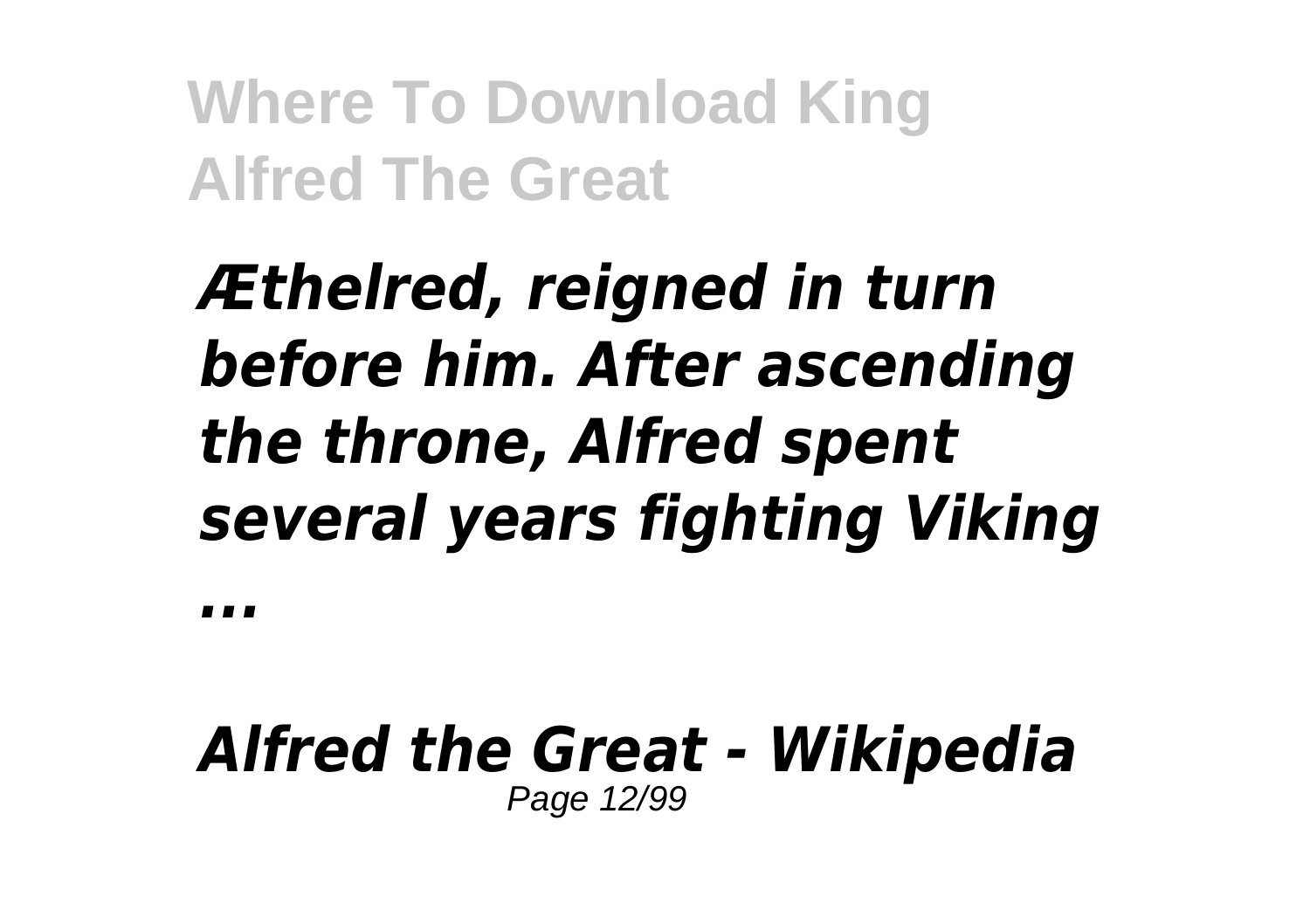*Alfred, also spelled Aelfred, byname Alfred the Great, (born 849—died 899), king of Wessex (871–899), a Saxon kingdom in southwestern England. He prevented England from* Page 13/99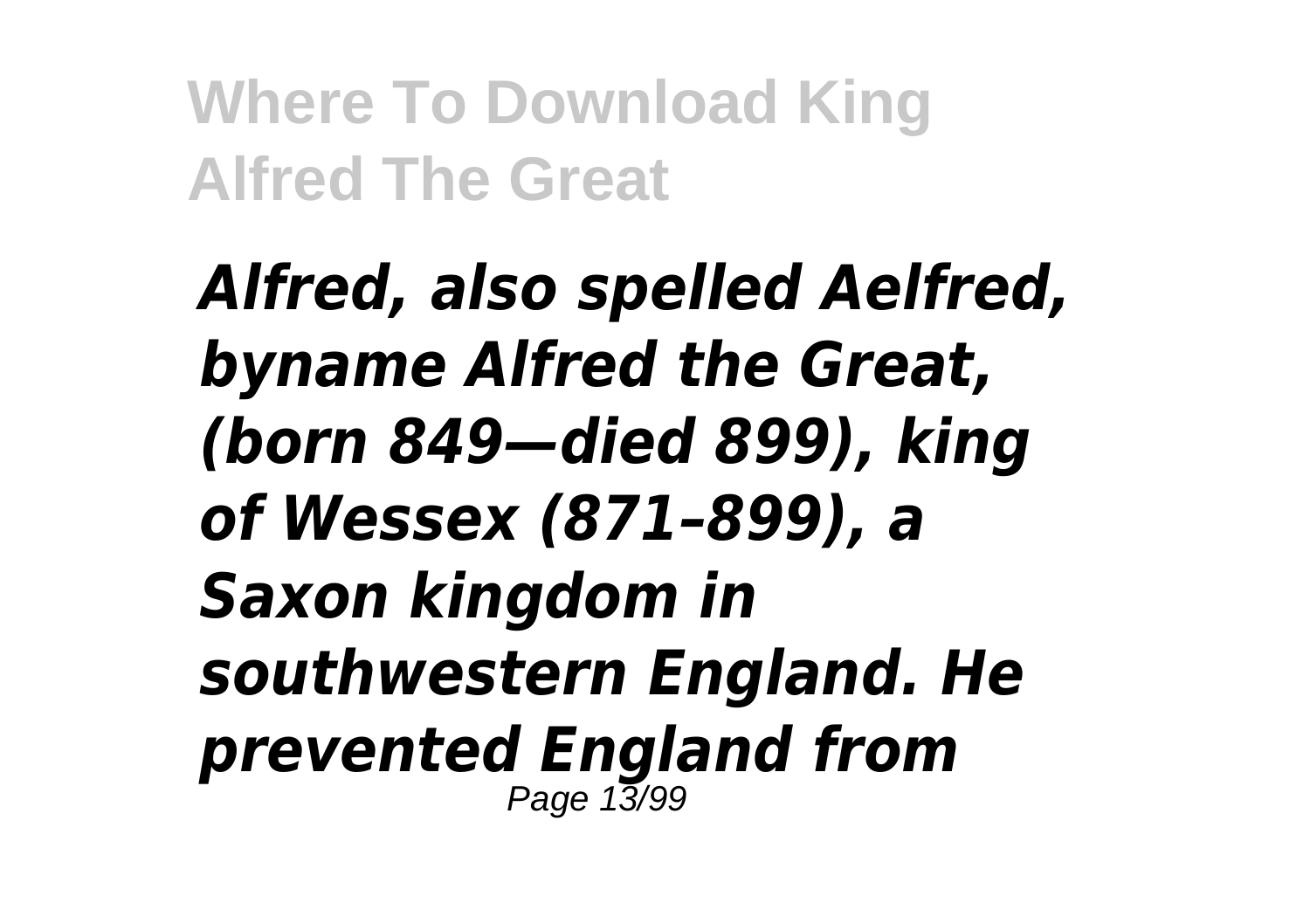*falling to the Danes and promoted learning and literacy. Compilation of the Anglo-Saxon Chronicle began during his reign, circa 890.*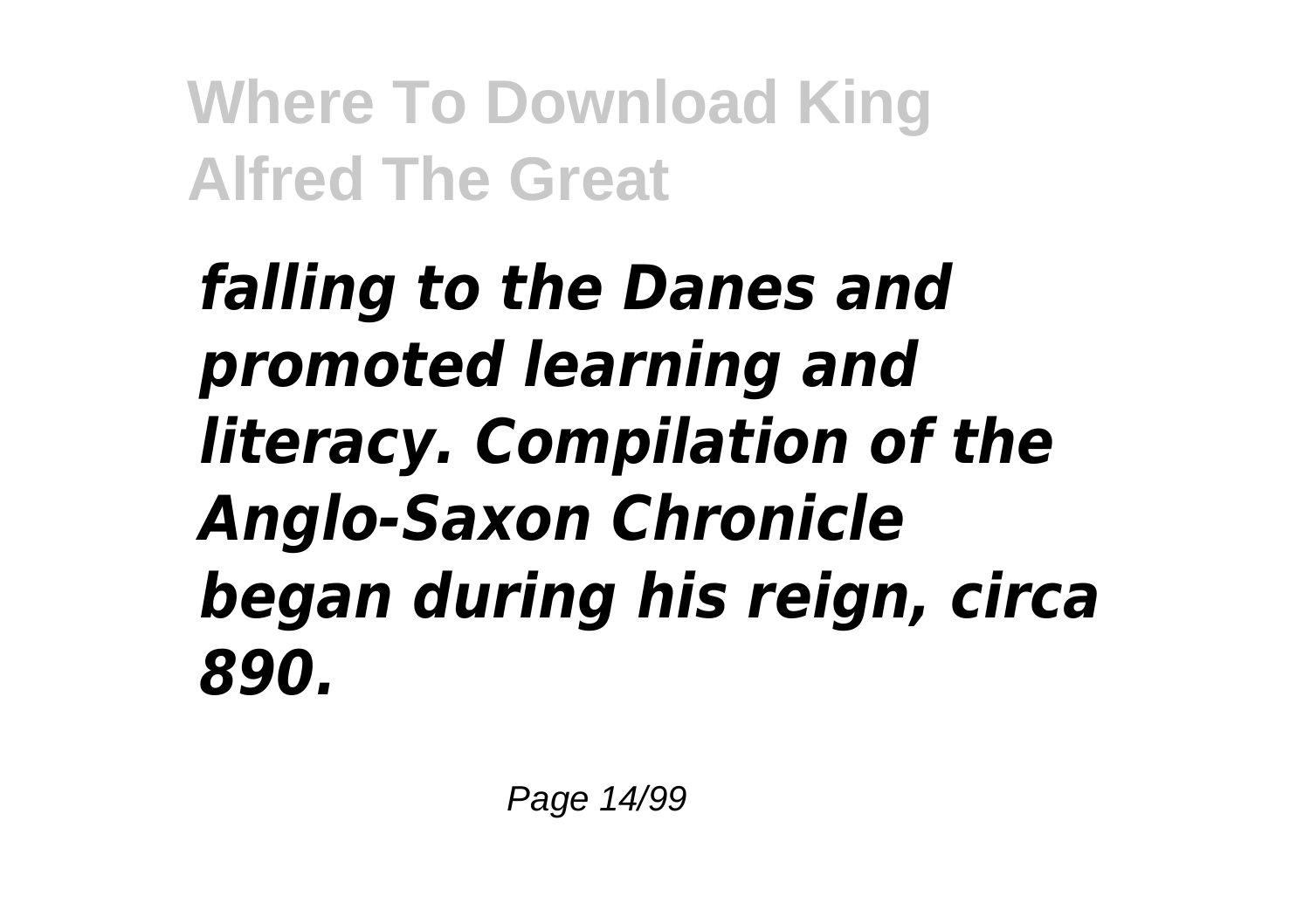### *Alfred | Biography, Reign, & Facts | Britannica Alfred 'The Great' (r. 871-899) Born at Wantage, Berkshire, in 849, Alfred was the fifth son of Aethelwulf, king of the West Saxons. At* Page 15/99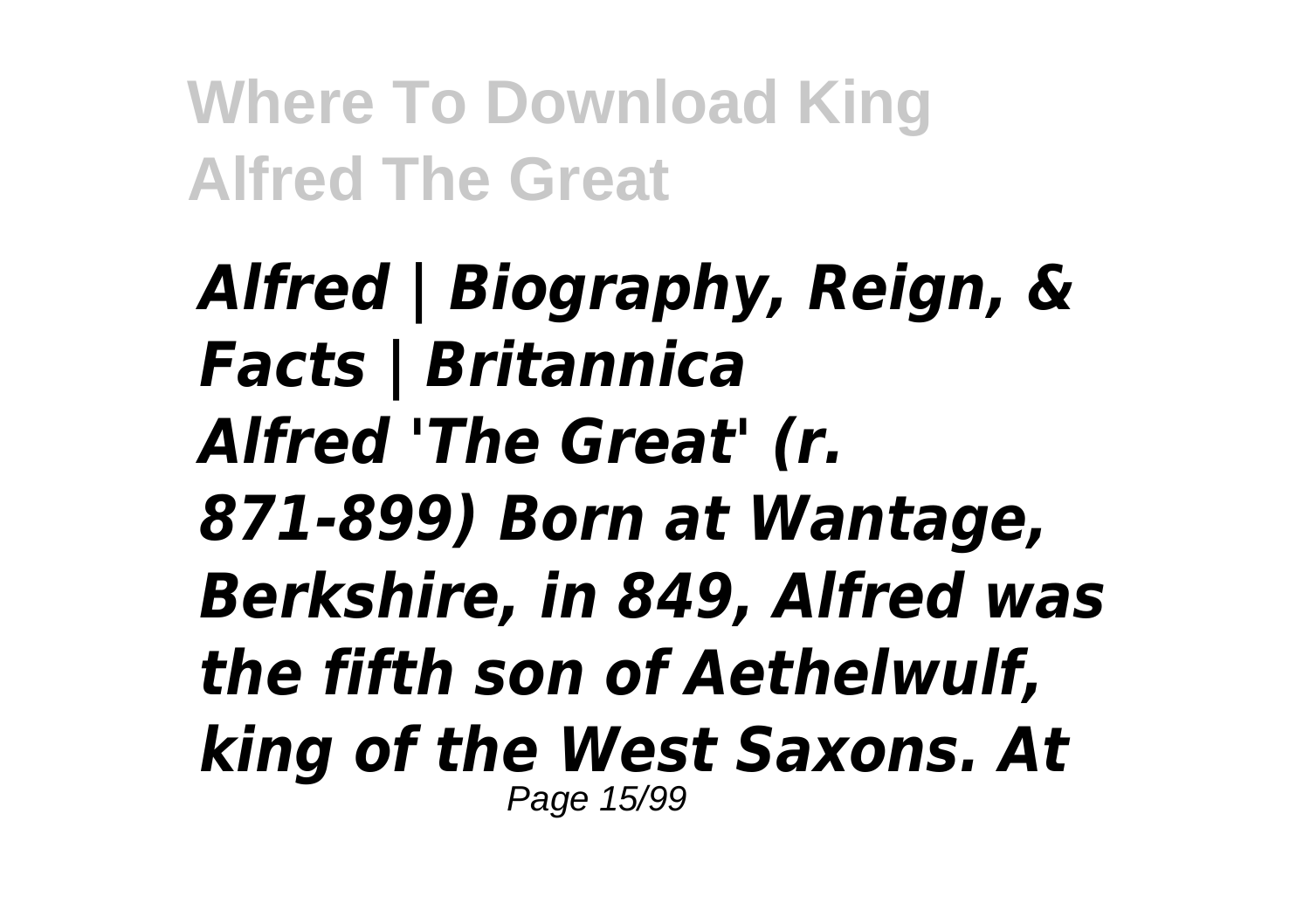*their father's behest and by mutual agreement, Alfred's elder brothers succeeded to the kingship in turn, rather than endanger the kingdom by passing it to under-age children at a time when the* Page 16/99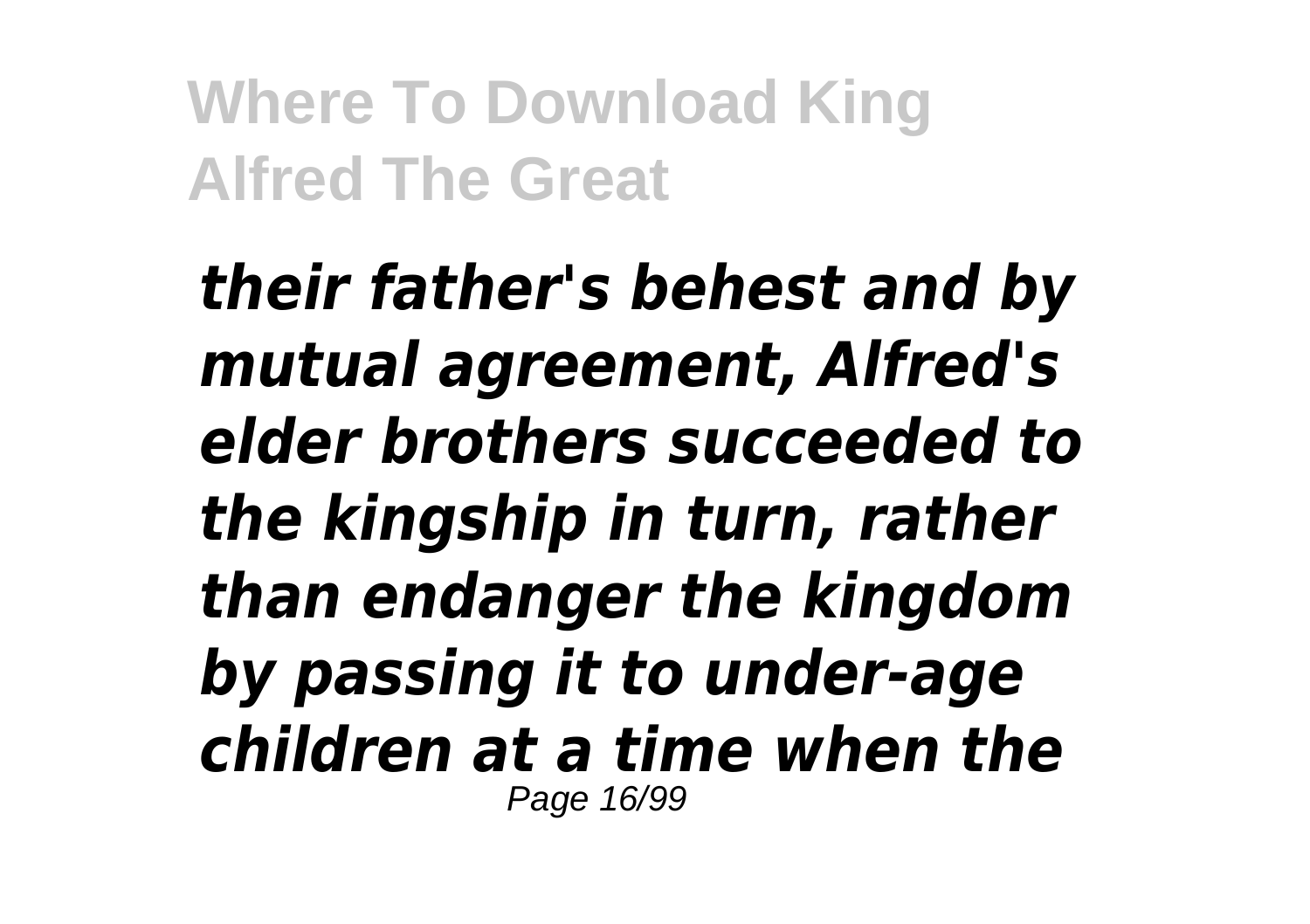## *country was threatened by worsening Viking raids from Denmark.*

### *Alfred 'The Great' (r. 871-899) | The Royal Family Alfred the Great (r. 871-899* Page 17/99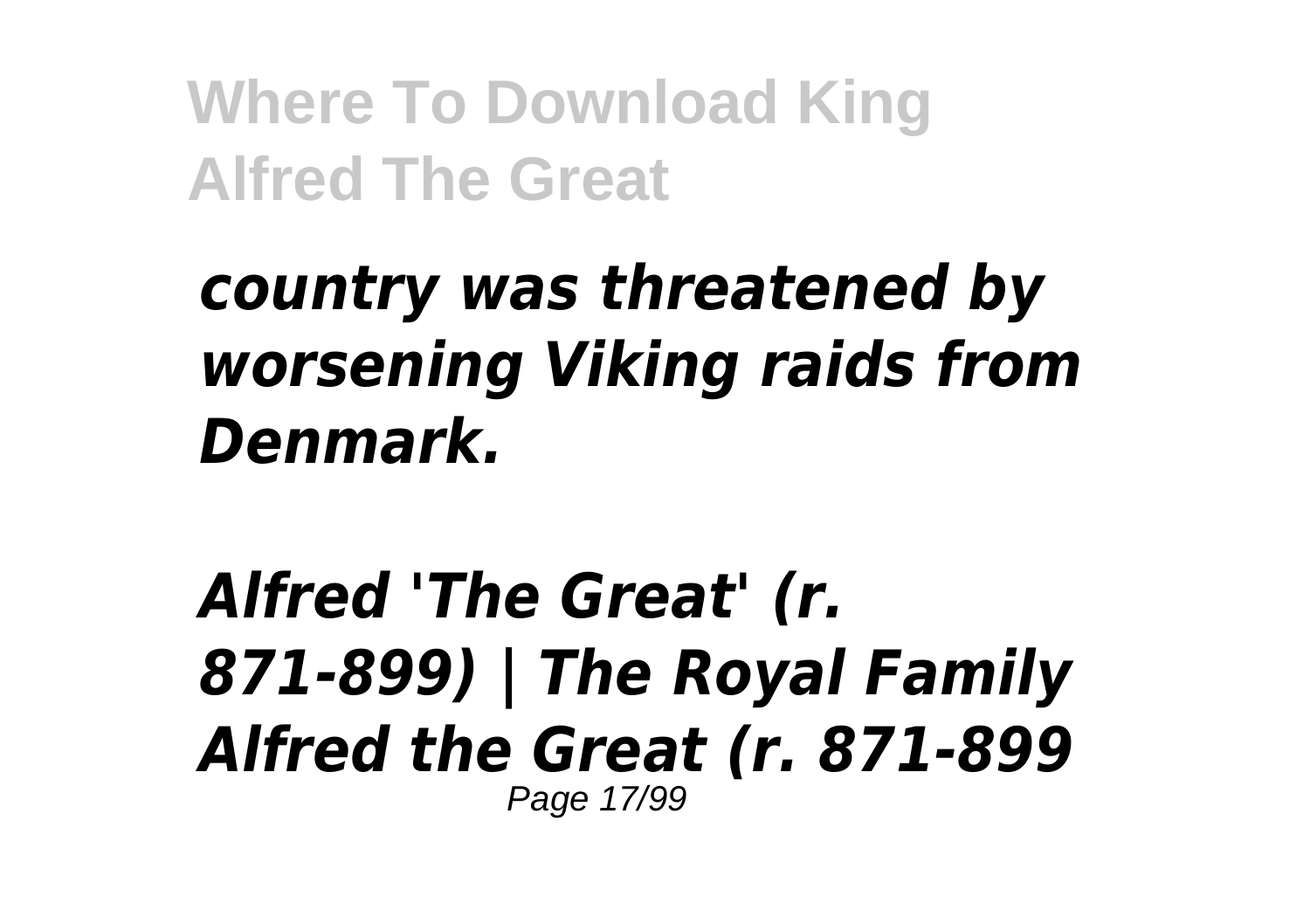*CE) was the king of Wessex in Britain but came to be known as King of the Anglo-Saxons after his military victories over Viking adversaries and later successful negotiations with* Page 18/99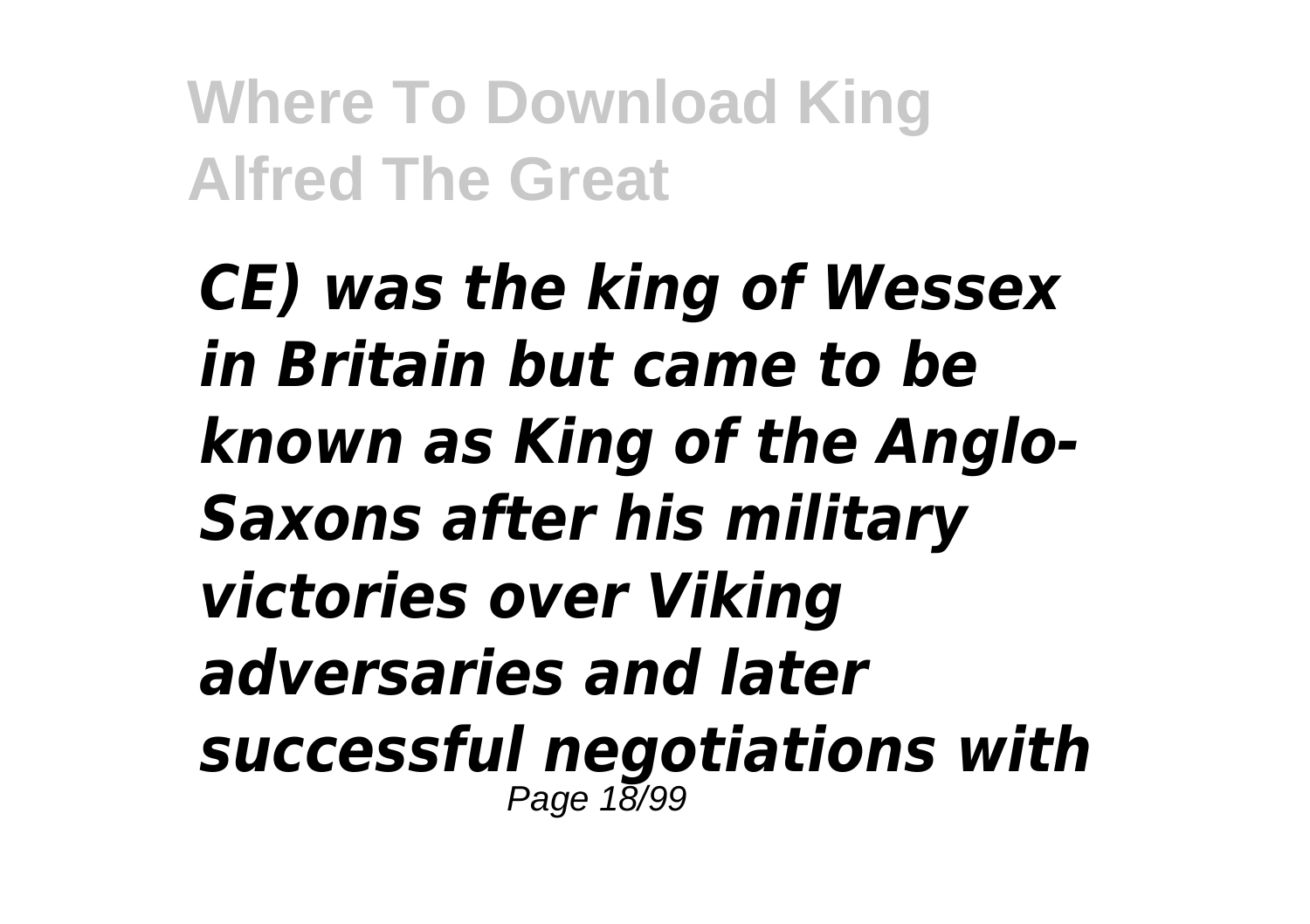*them.*

### *Alfred the Great - Ancient History Encyclopedia Alfred the Great © King of the southern Anglo-Saxon kingdom of Wessex and one* Page 19/99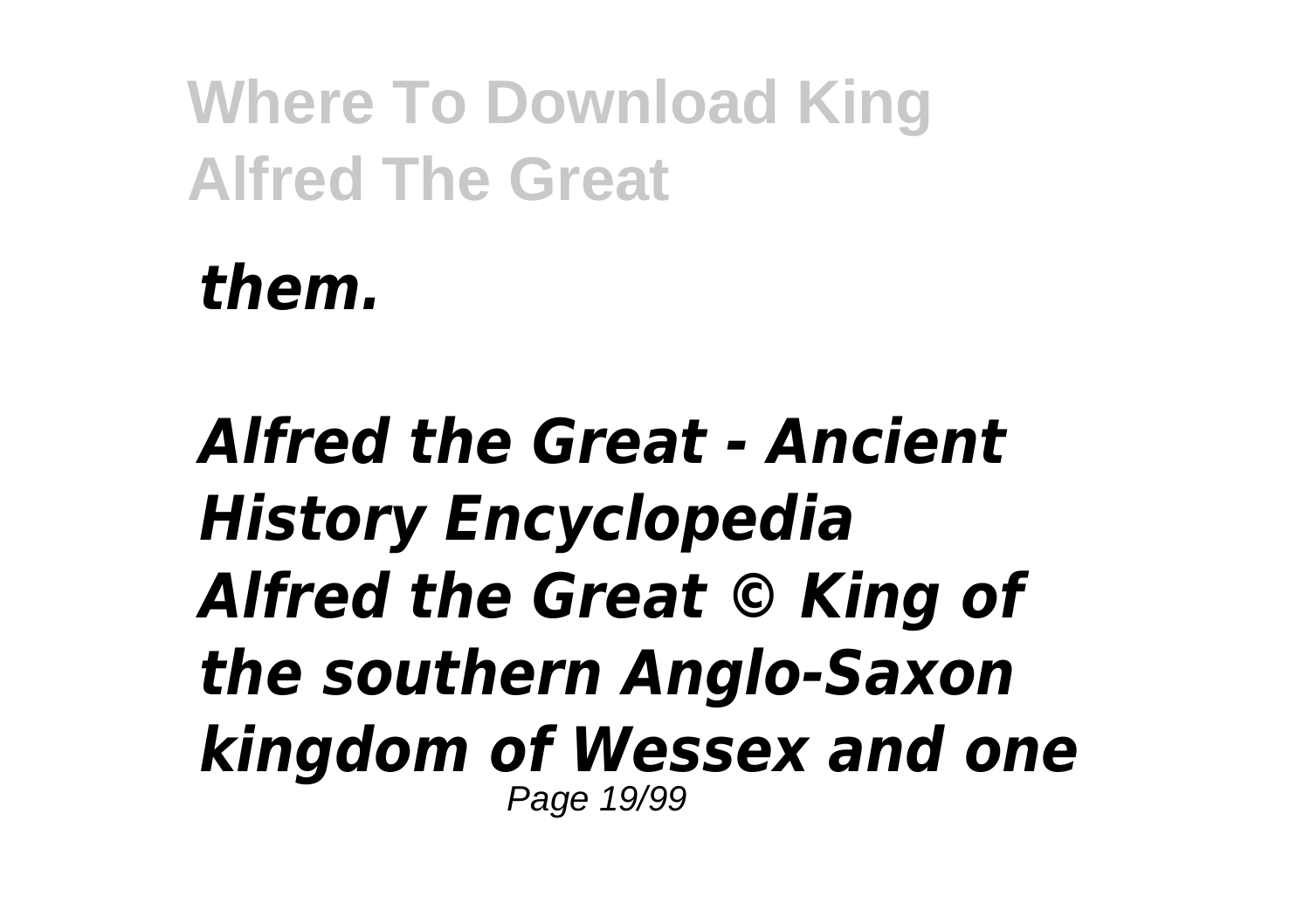*of the outstanding figures of English history, as much for his social and educational reforms as for his military...*

*BBC - History - Alfred the Great*

Page 20/99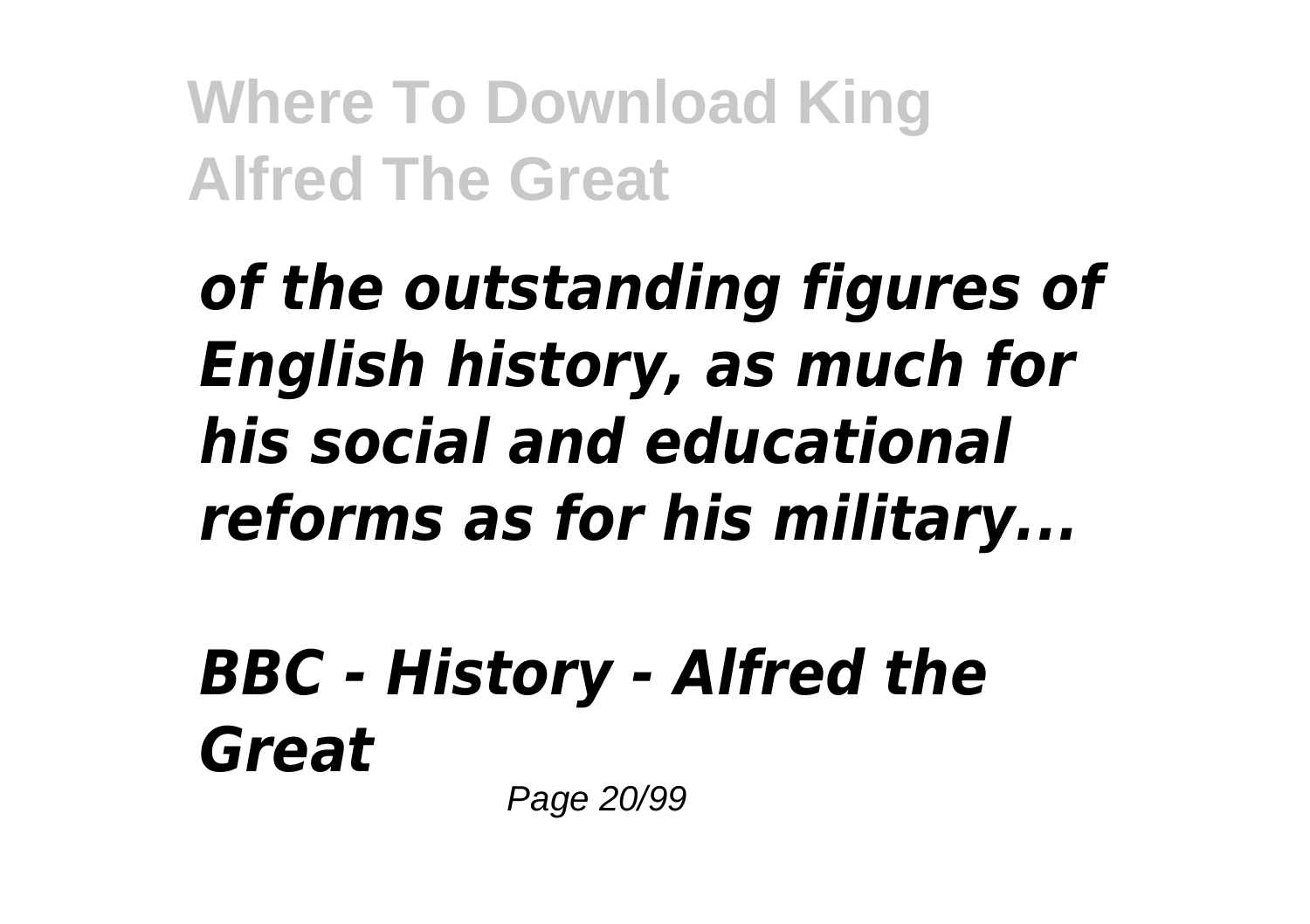*Alfred the Great won many important battles against the Vikings, but he also worked tirelessly to promote learning among his subjects. In this documentary video, we learn that the King even* Page 21/99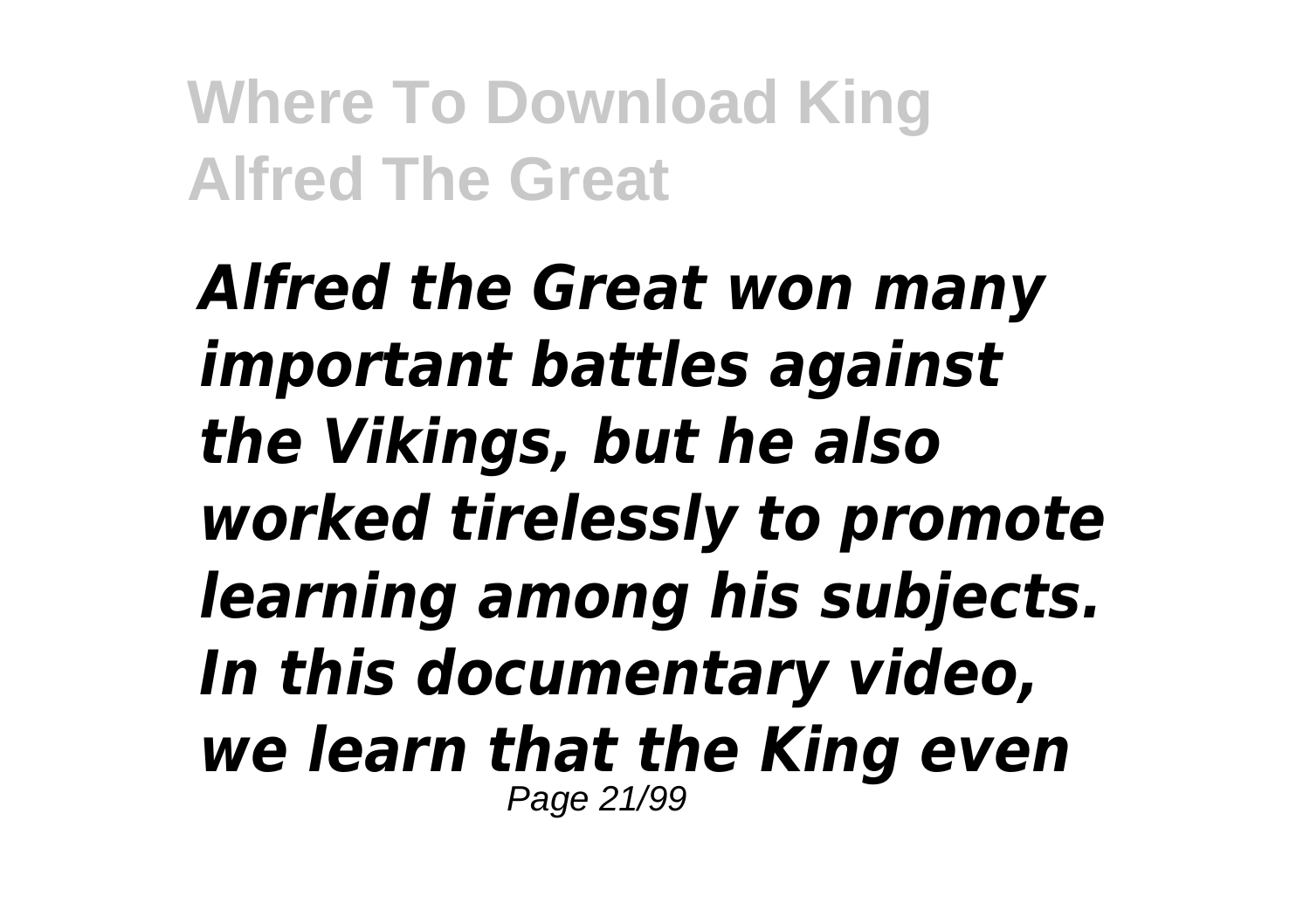## *personally studied and translated Latin texts, and in doing so began the establishment of English as a literary language.*

#### *Alfred the Great -* Page 22/99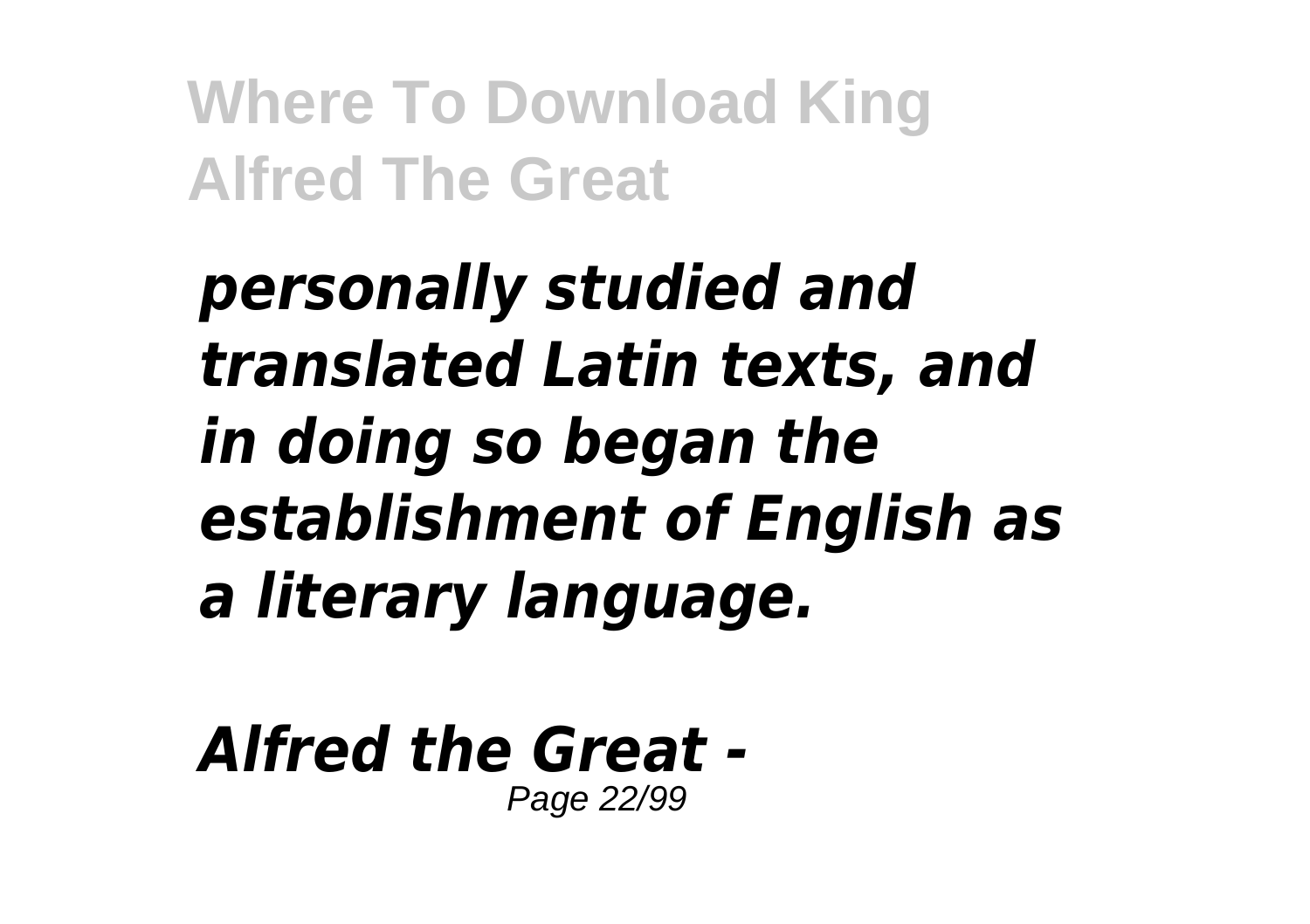### *Philosopher King of the Viking Age Alfred, England's darling for more than a thousand years, had 'The Great' bestowed upon him in medieval times by the English nation proud* Page 23/99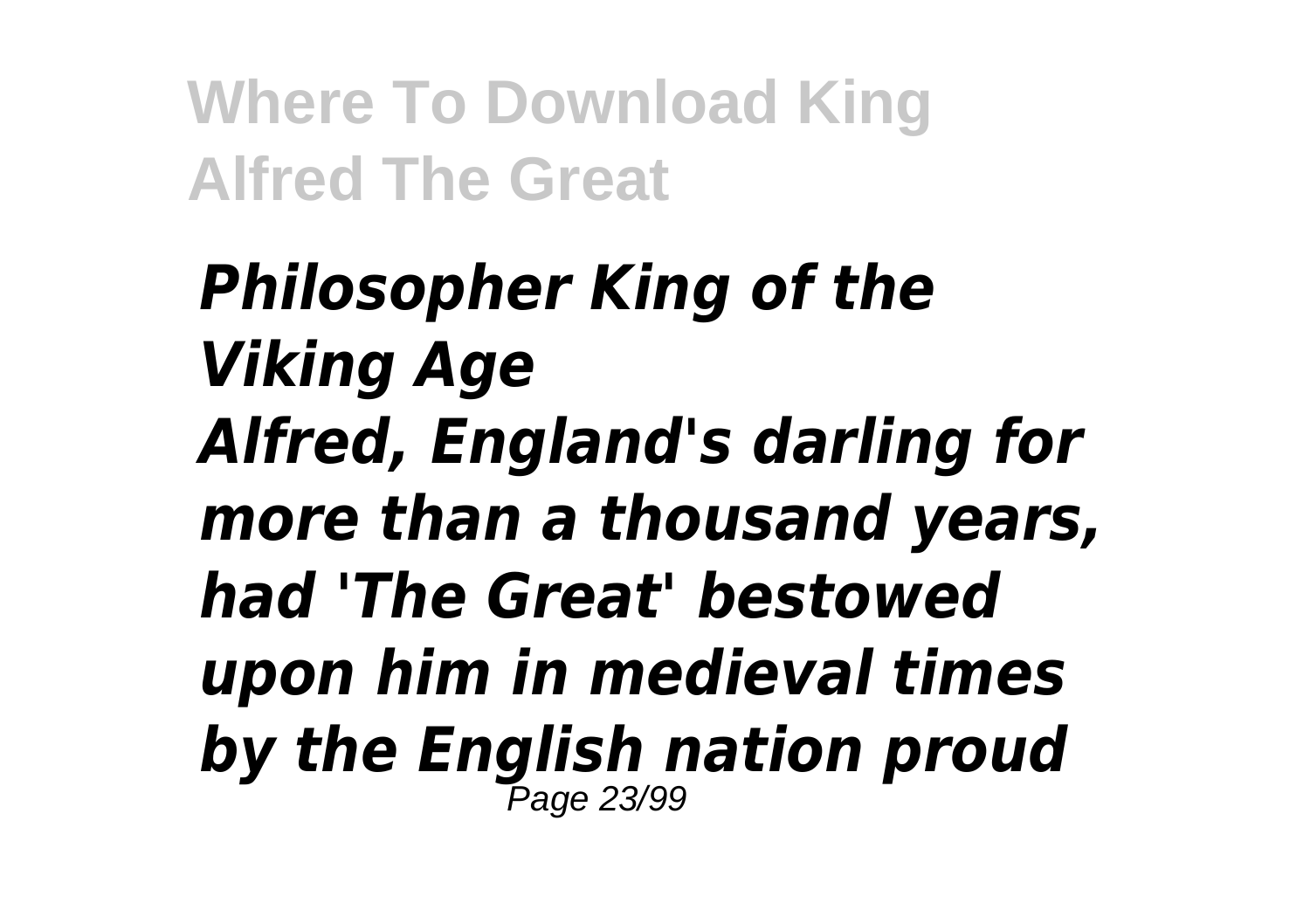*of their ancestor. Alfred had a diminutive and isolated stage on which to perform, compared to the likes of Alexander or Peter.*

*Who was Alfred The Great,* Page 24/99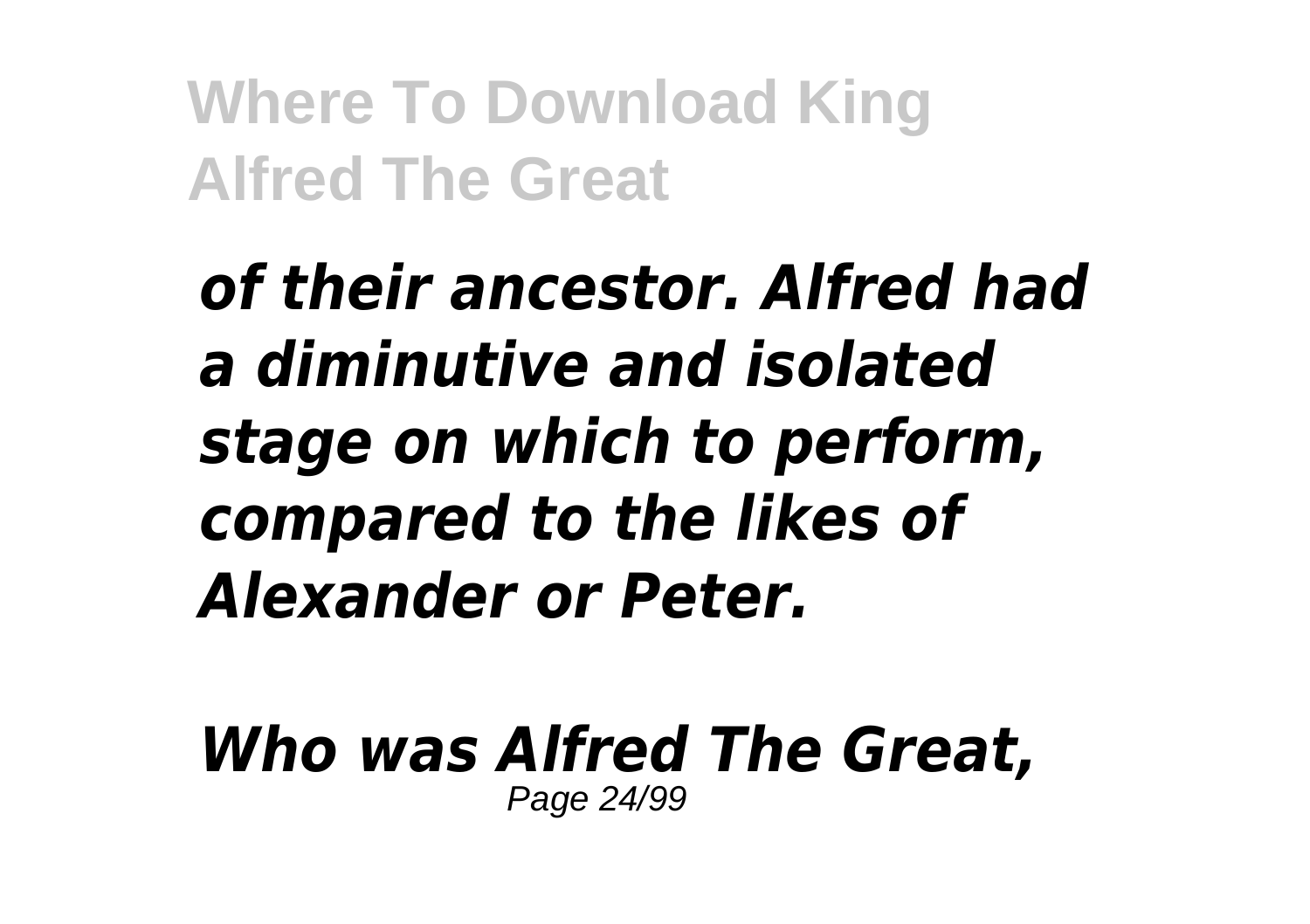*King of Wessex? Alfred the Great Alfred the Great (Old English: Ælfrēd [a], Ælfrǣd [b], "elf counsel" or "wise elf"; 849 – 26 October 899) was King of Wessex from 871 to 899.* Page 25/99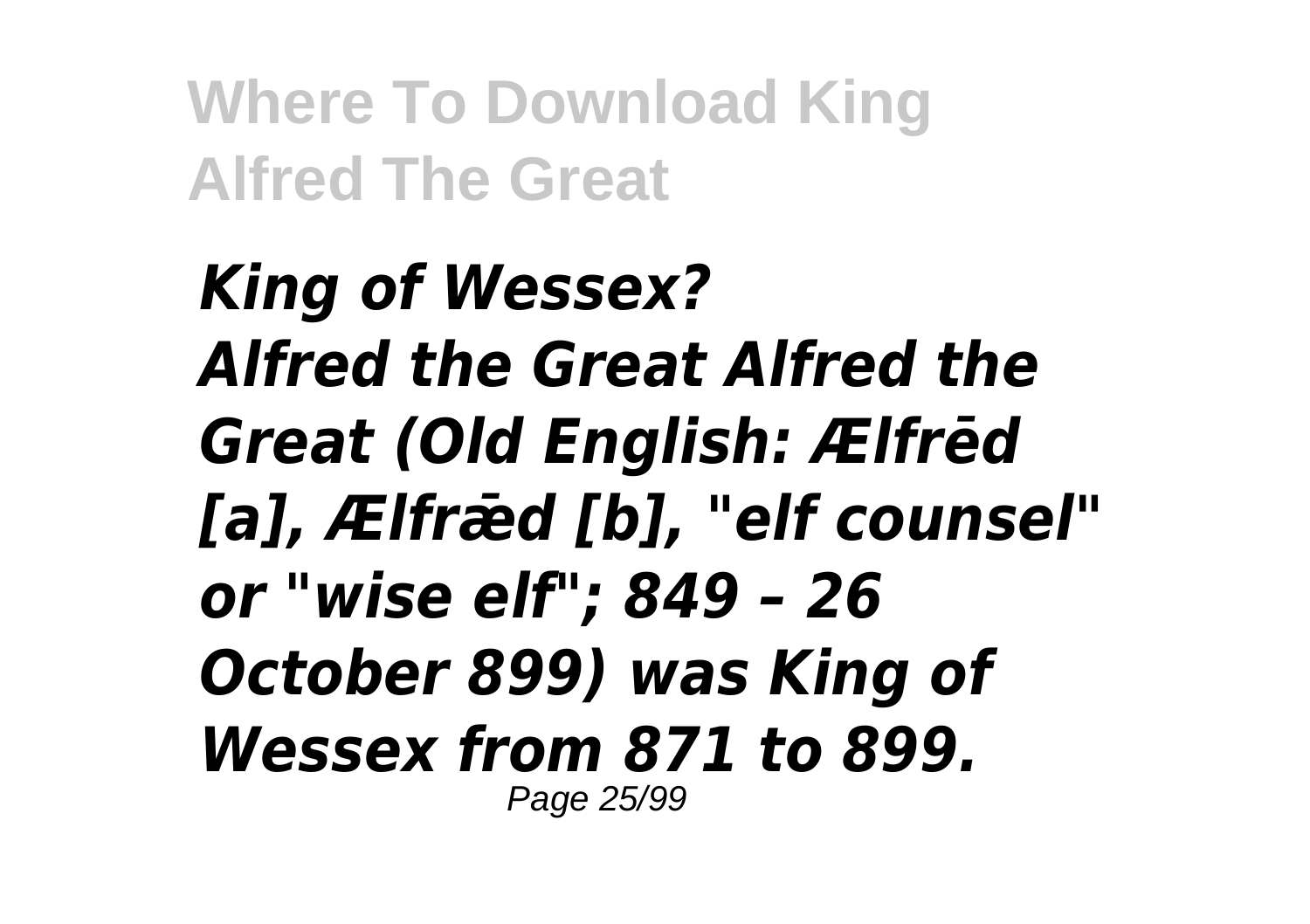## *Alfred successfully defended his kingdom against the Viking attempt at conquest, and by the time of his death had become the dominant ruler in England. H*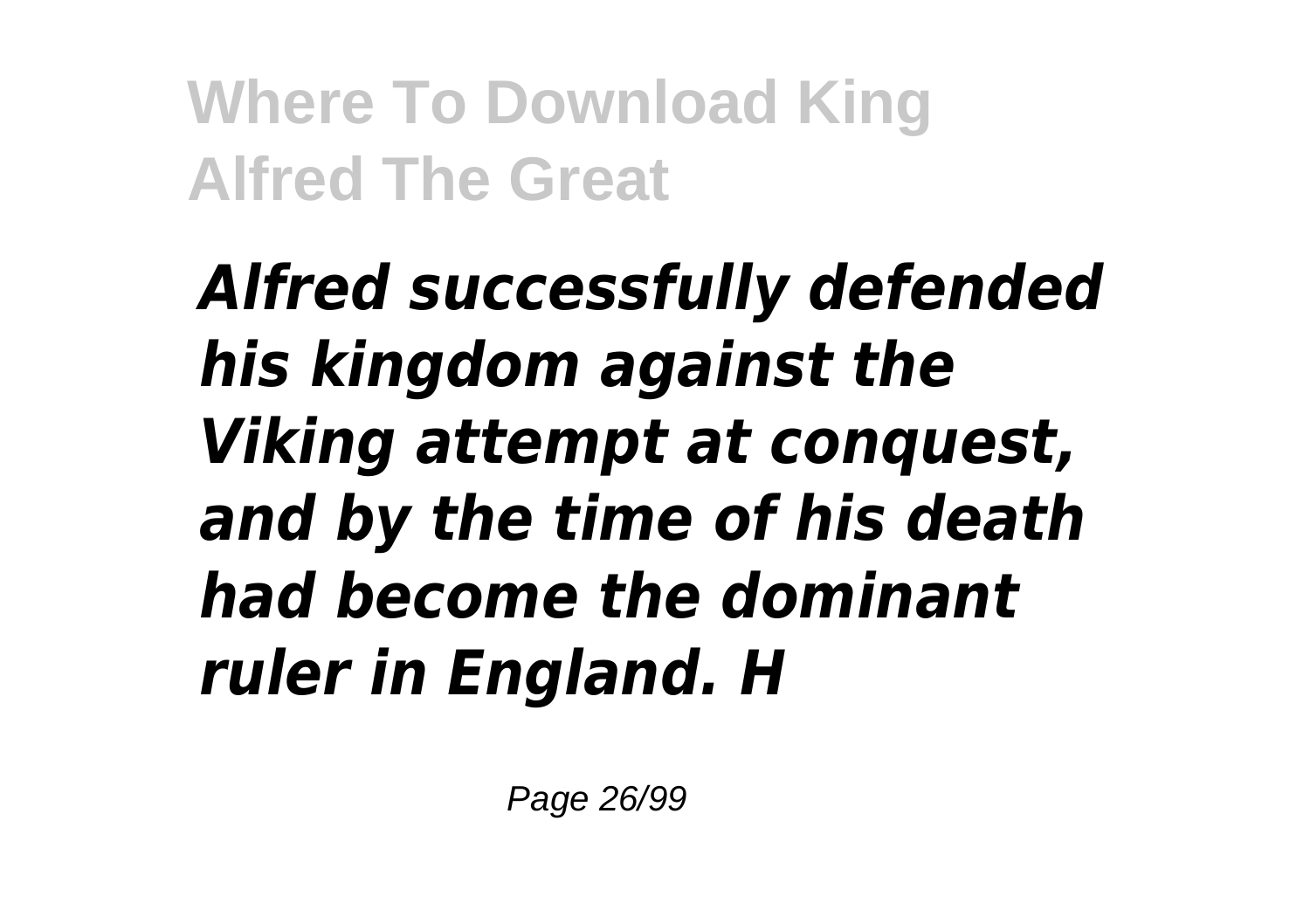### *Alfred the Great, king of The Anglo-Saxons 6. He was only English monarch to be called "Great." Because of his accomplishments in saving England from Viking* Page 27/99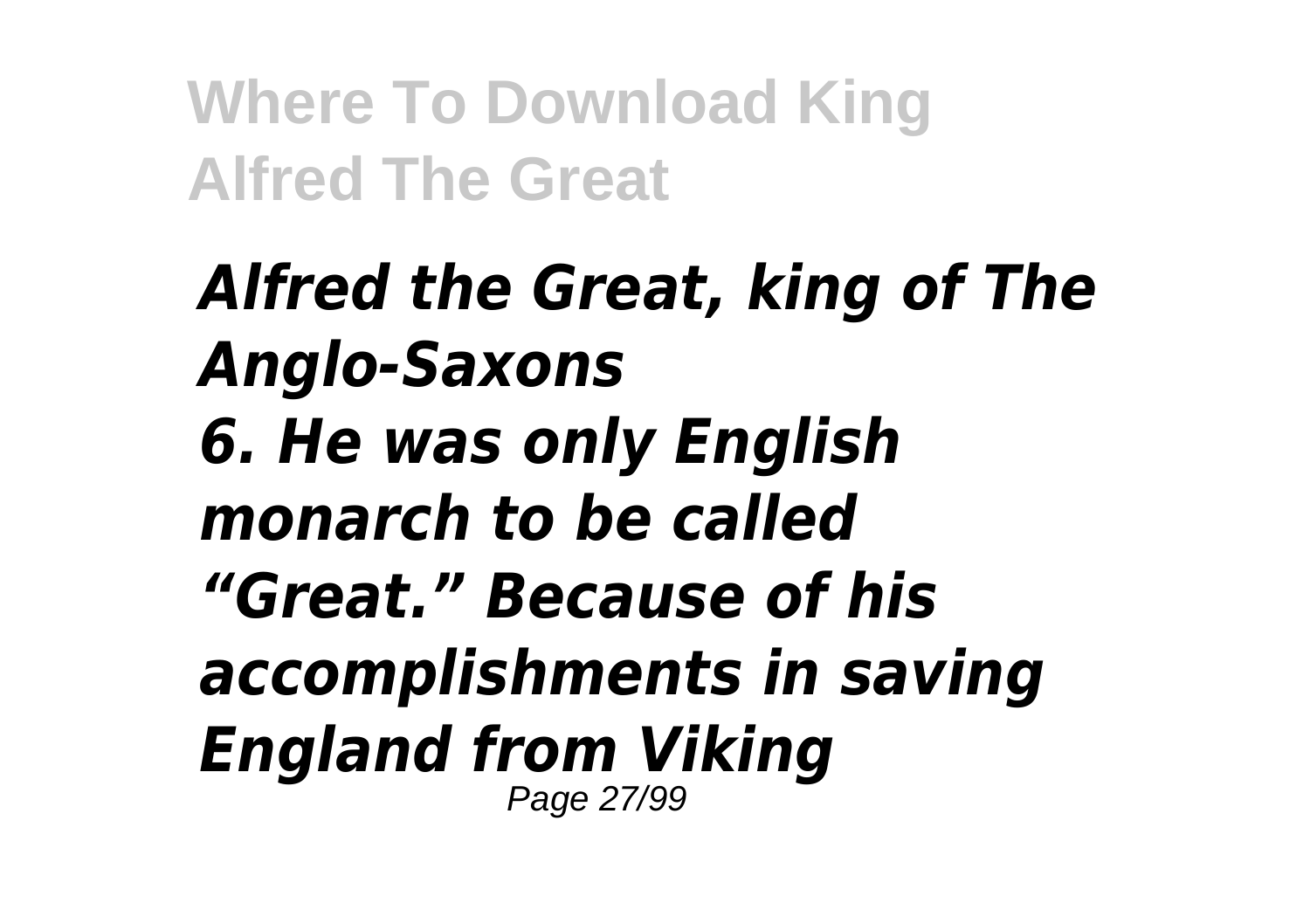*invasion, Alfred the Great is the only monarch in England to be called "Great." This Alfred the Great fact says a lot about how much Englishmen respected this king.* Page 28/99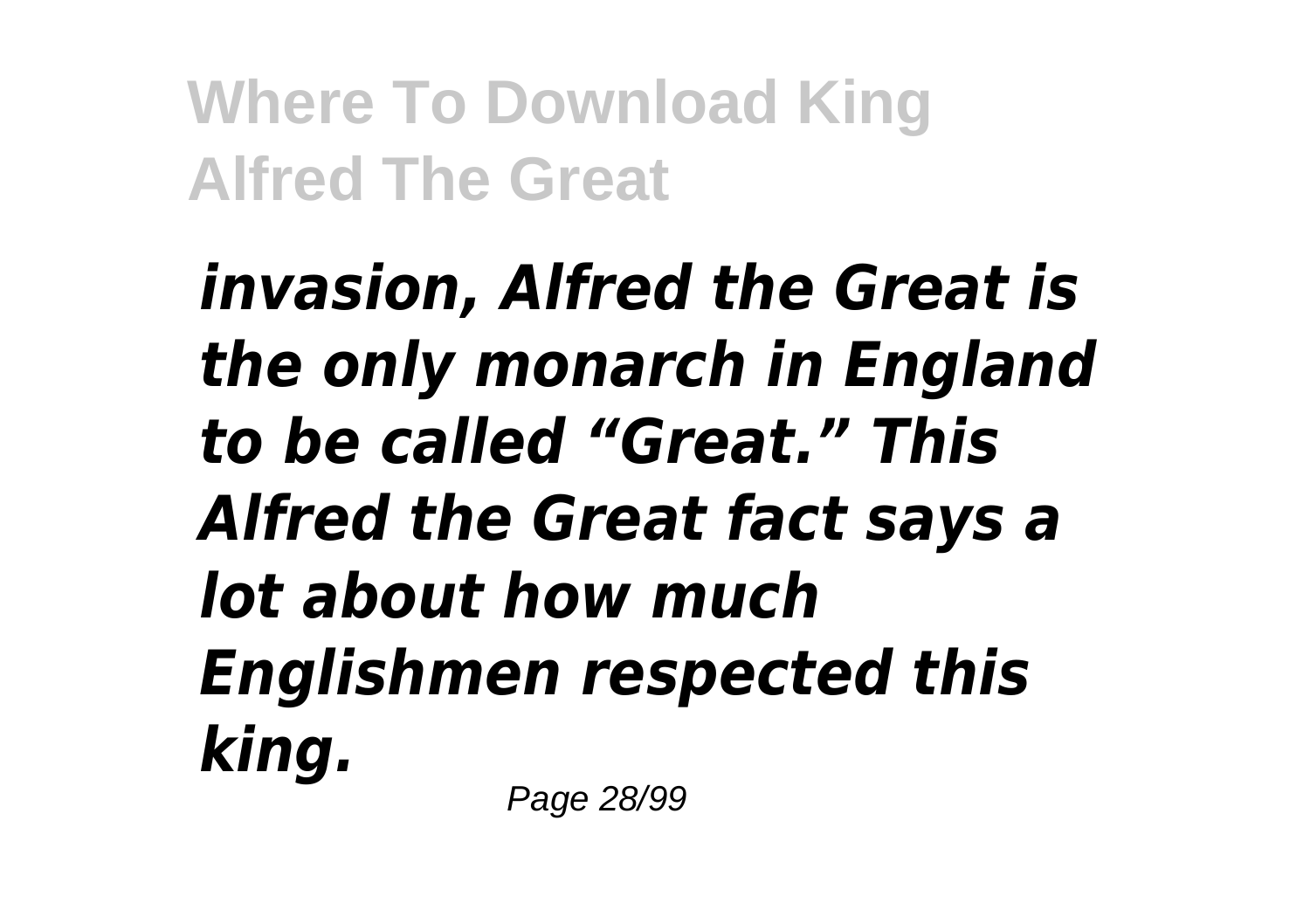*10 Interesting Facts about Alfred the Great - FactsKing.com The Last Kingdom: Why did fans hate King Alfred in The Last Kingdom? THE LAST* Page 29/99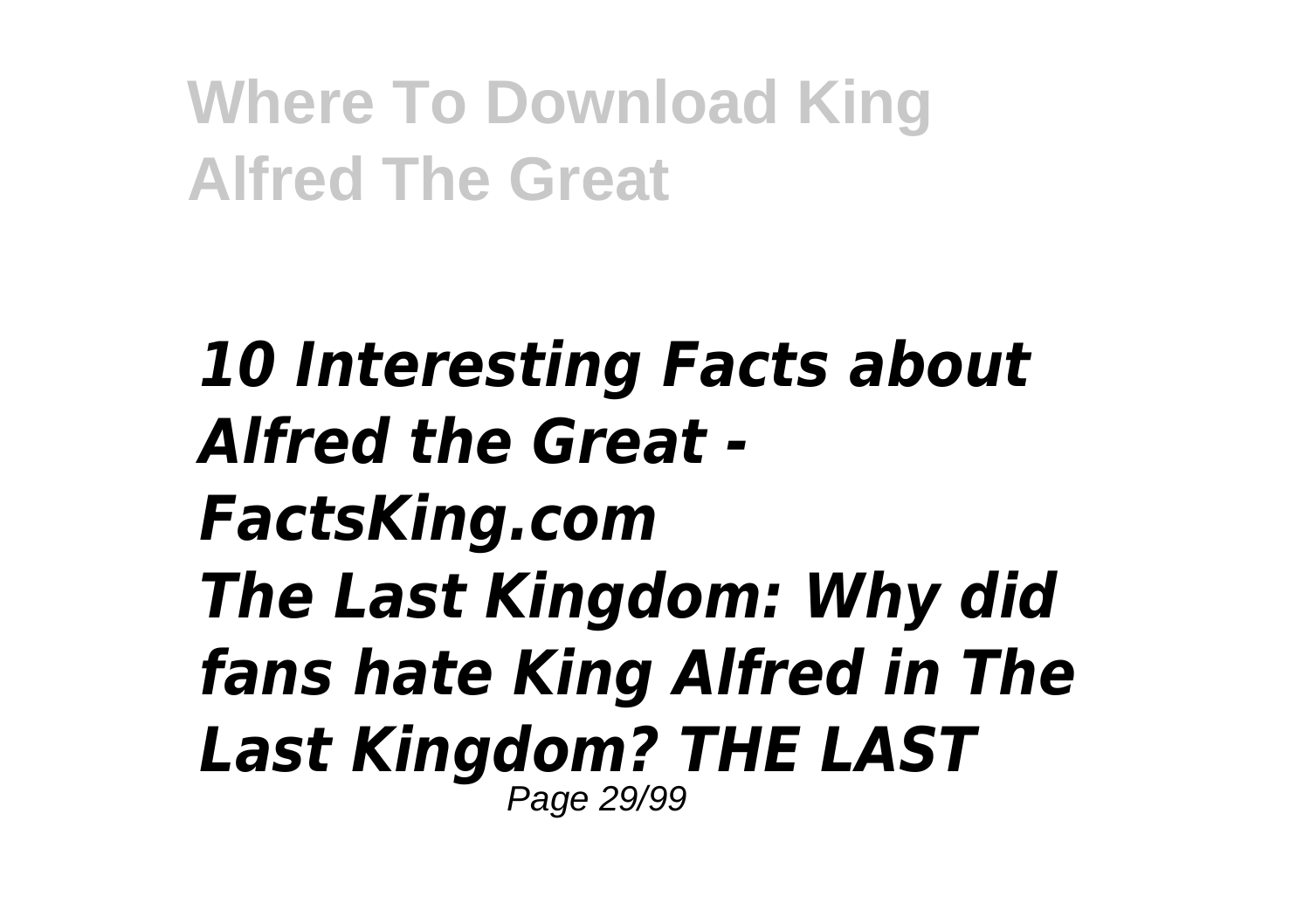## *KINGDOM is an Anglo-Saxon series which follows Alfred the Great's plight to unite England as one country.*

#### *The Last Kingdom: Why did fans hate King Alfred in The* Page 30/99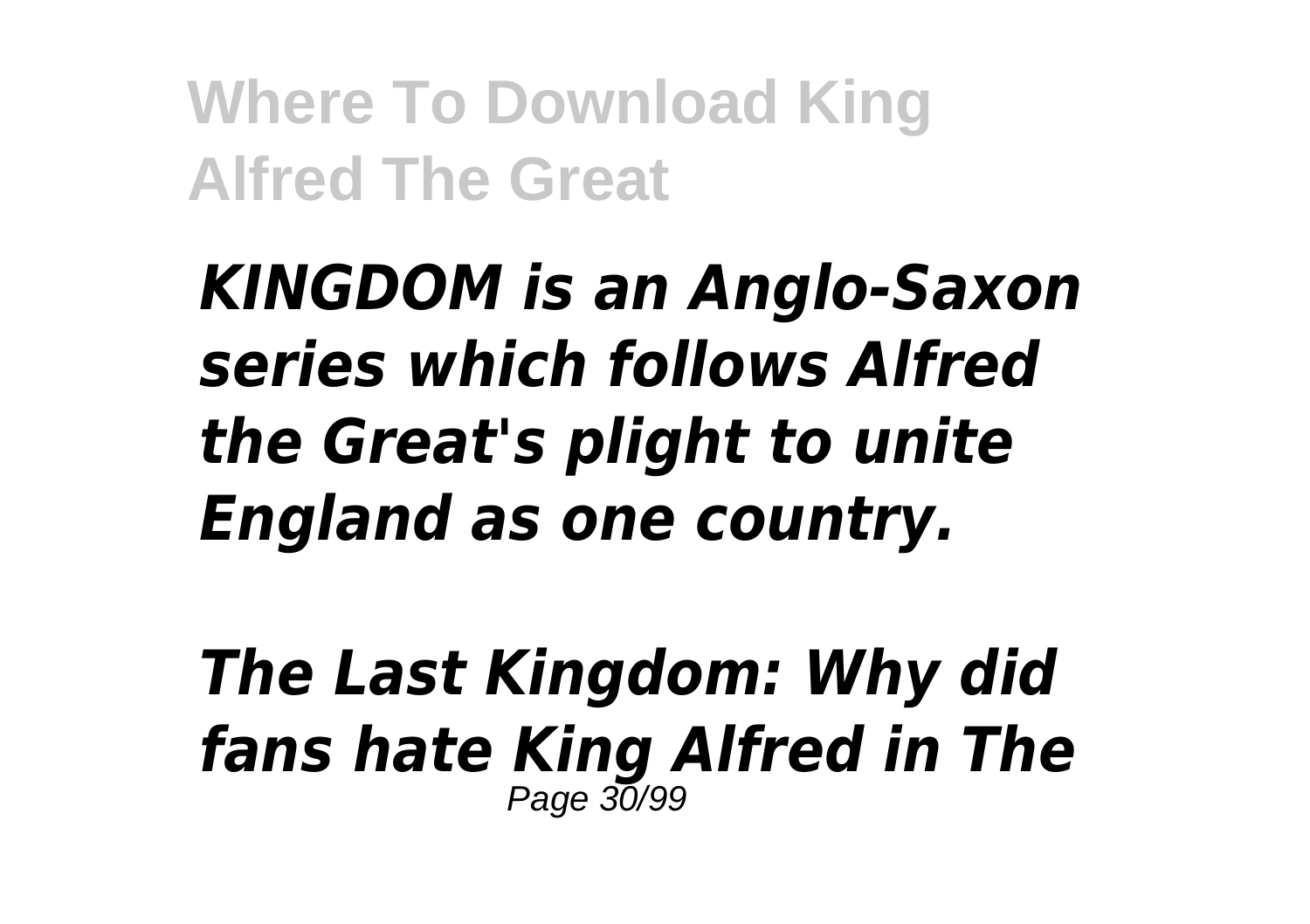*...*

### *There were many famous Anglo-Saxon kings, but the most famous of all was Alfred, one of the only kings in British history to be called 'Great'. His father was king* Page 31/99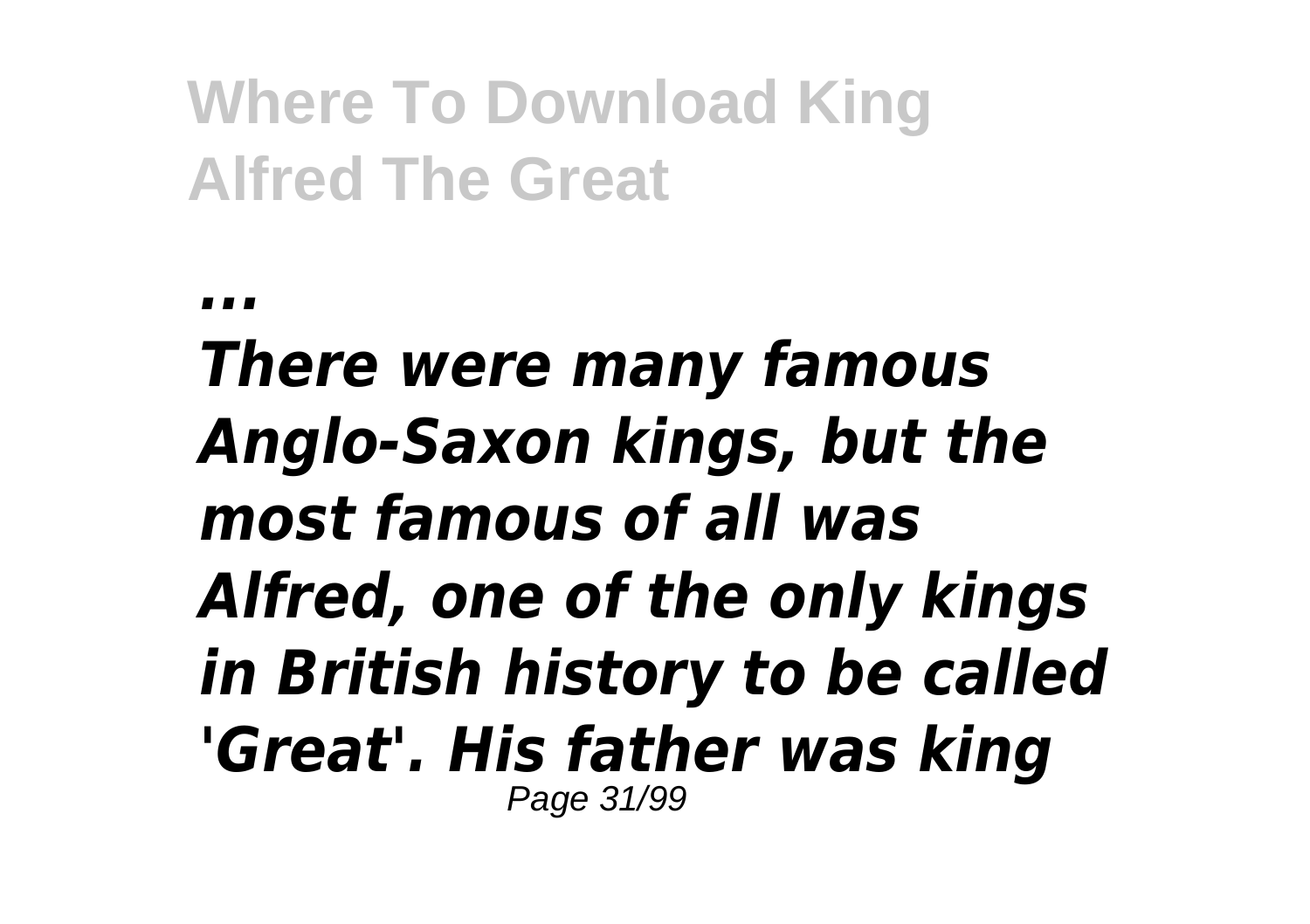### *of Wessex, but by the end of...*

### *Who was Alfred the Great? - BBC Bitesize Alfred the Great, King of Wessex, a defender against* Page 32/99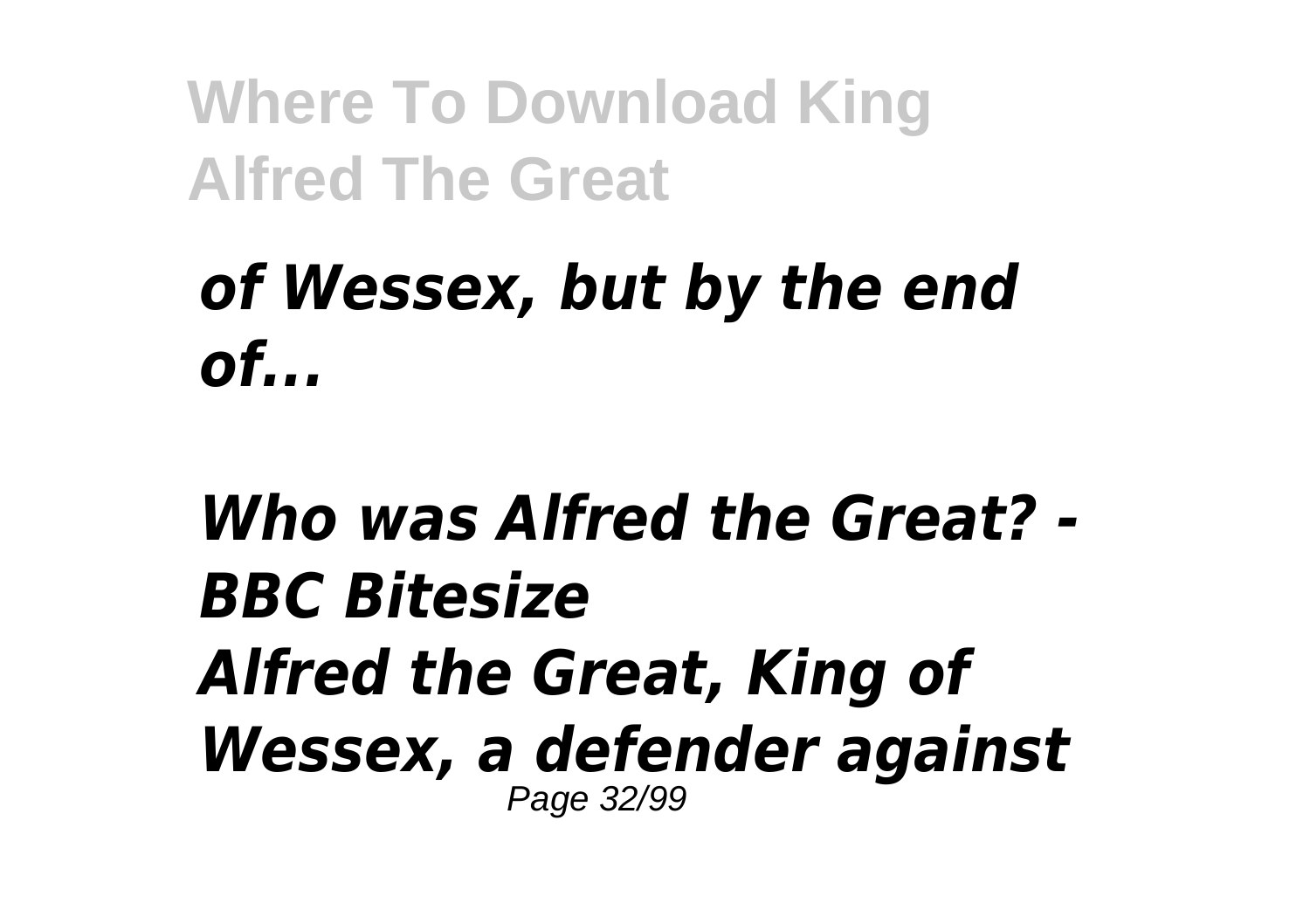*Viking invasion and a social reformer; just few of the reasons why he is the only English monarch to be known as "the Great". Alfred was born in 849 and served as King of Wessex, a* Page 33/99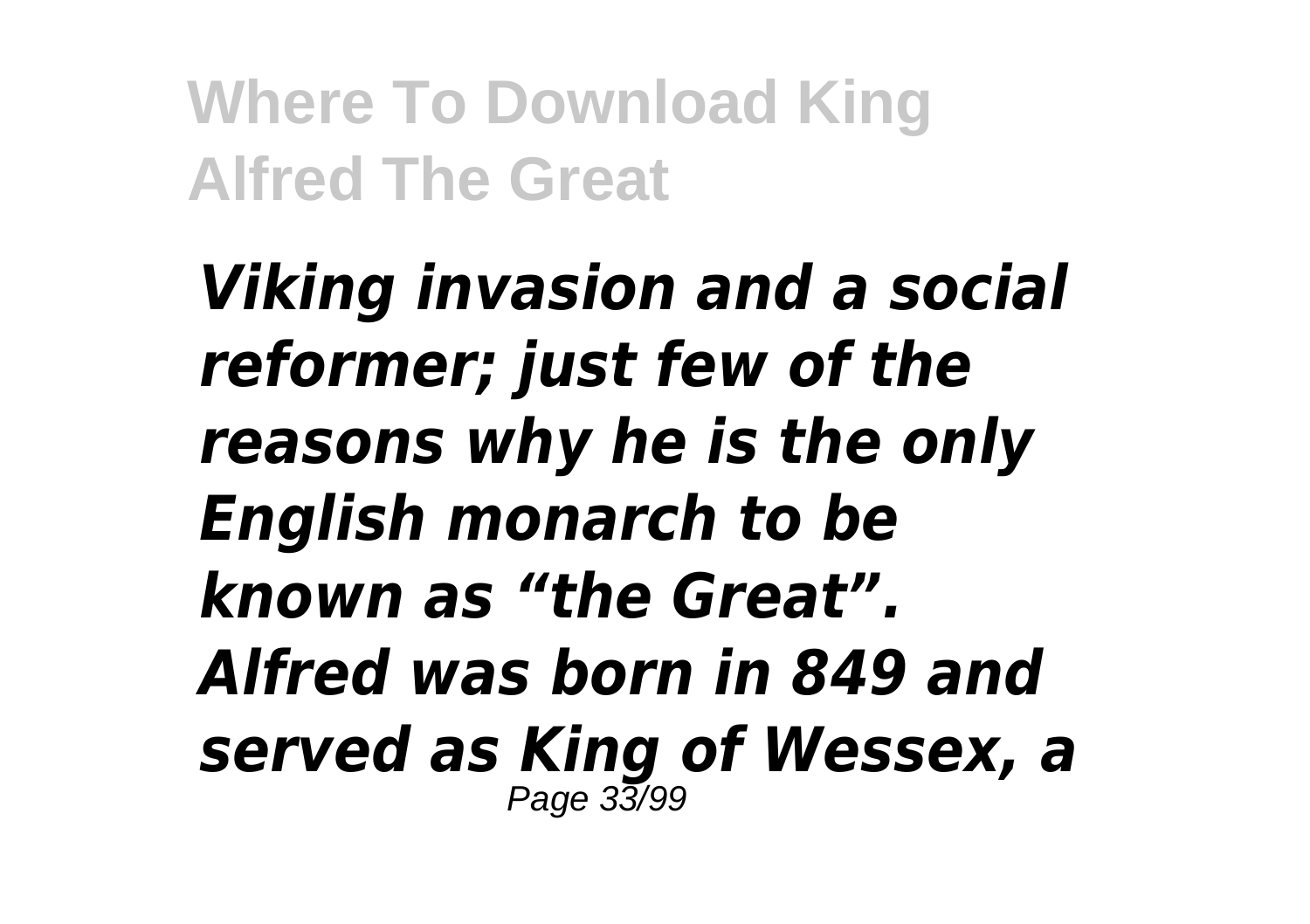*Saxon kingdom based in the southwest of modern day England, from 871 to his death on 26th October 899 AD. In this time he ruled successfully over his Anglo-Saxon kingdom and* Page 34/99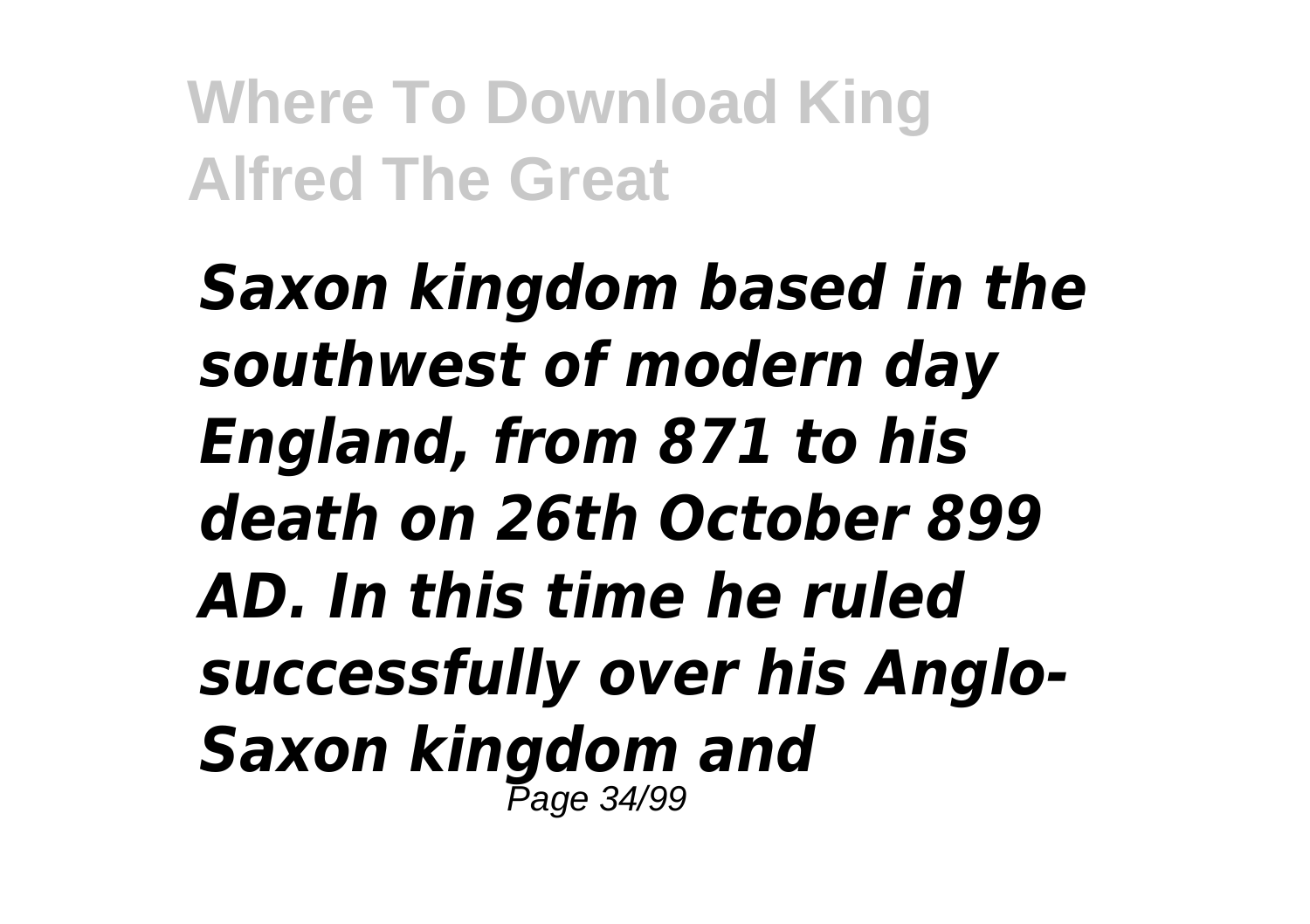## *emerged as a military force, a strong leader and a promoter of reforms.*

### *Alfred the Great - Historic UK Alfred the Great was an* Page 35/99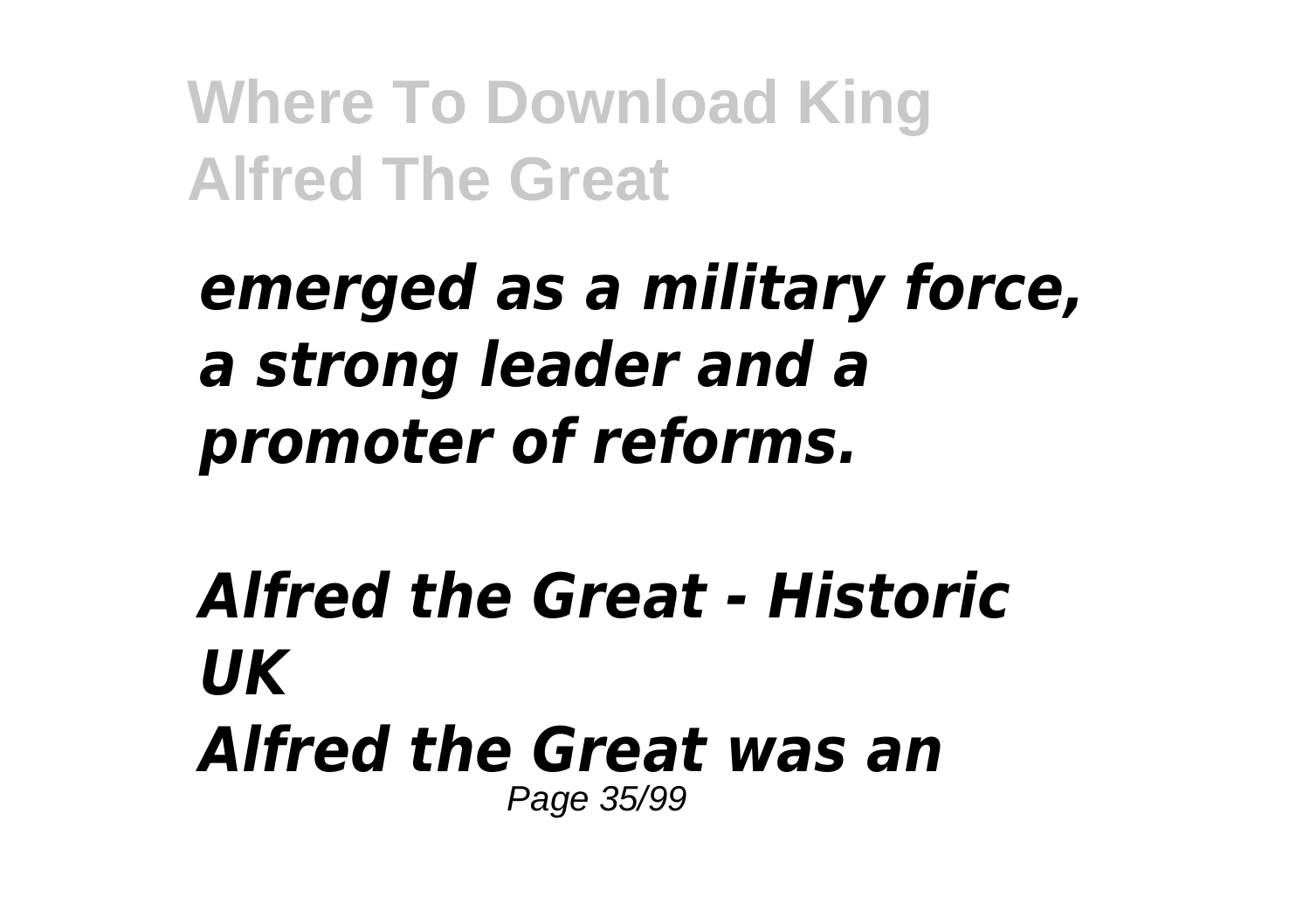*illustrious King of the Anglo-Saxons from 886 to 899 and the 'King of Wessex' from 871 to c 886. He had spent many years fighting the 'Viking invasions,' after ascending the throne. He is* Page 36/99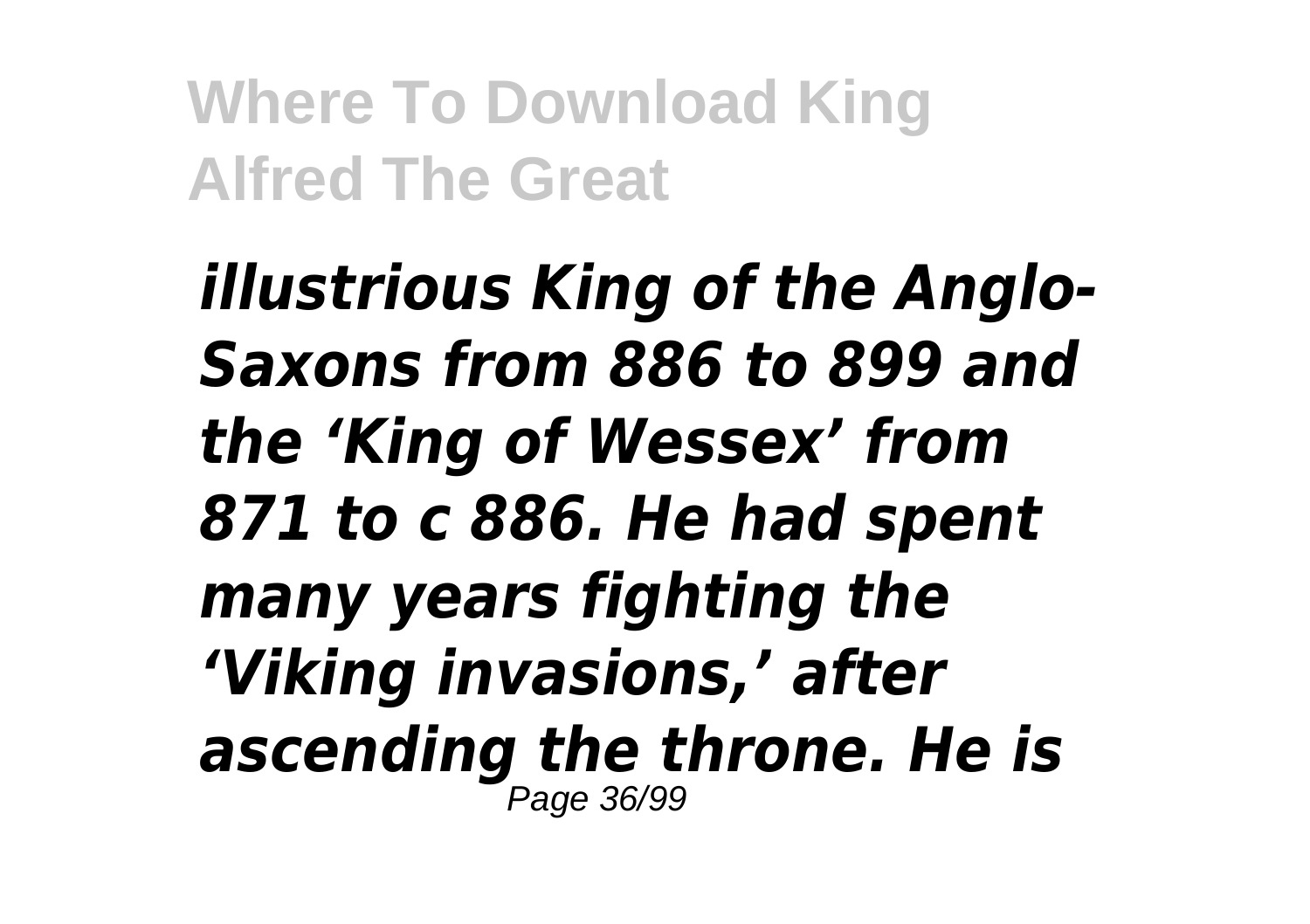*known as a merciful and learned man who laid emphasis on education.*

*21 Thought-Provoking Quotes By Alfred the Great Alfred, king of Wessex (the* Page 37/99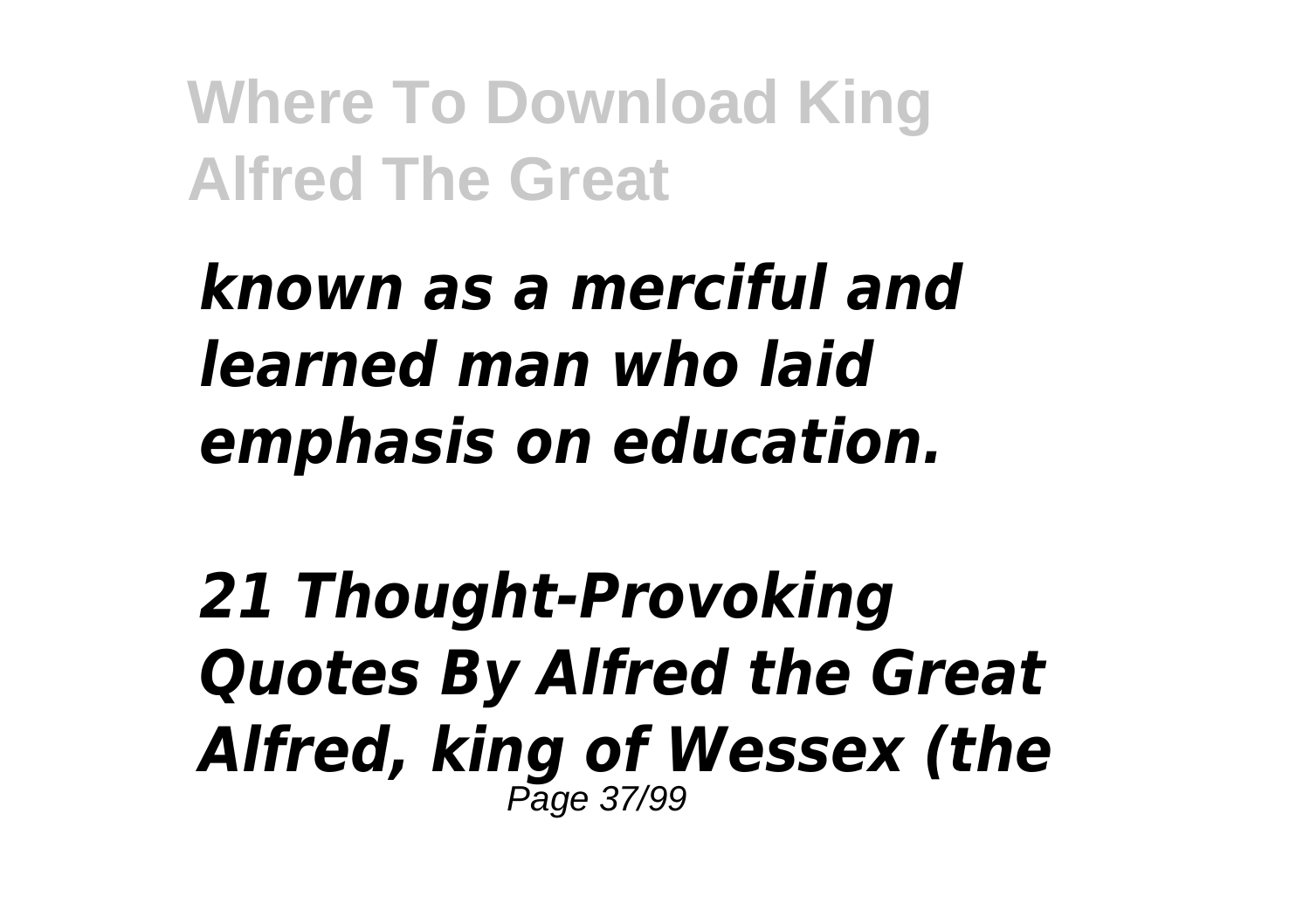*area south of the Thames River in England — and the Thames is the river that runs through London, so go ahead and check the map), is universally referred to as The Great. And not without* Page 38/99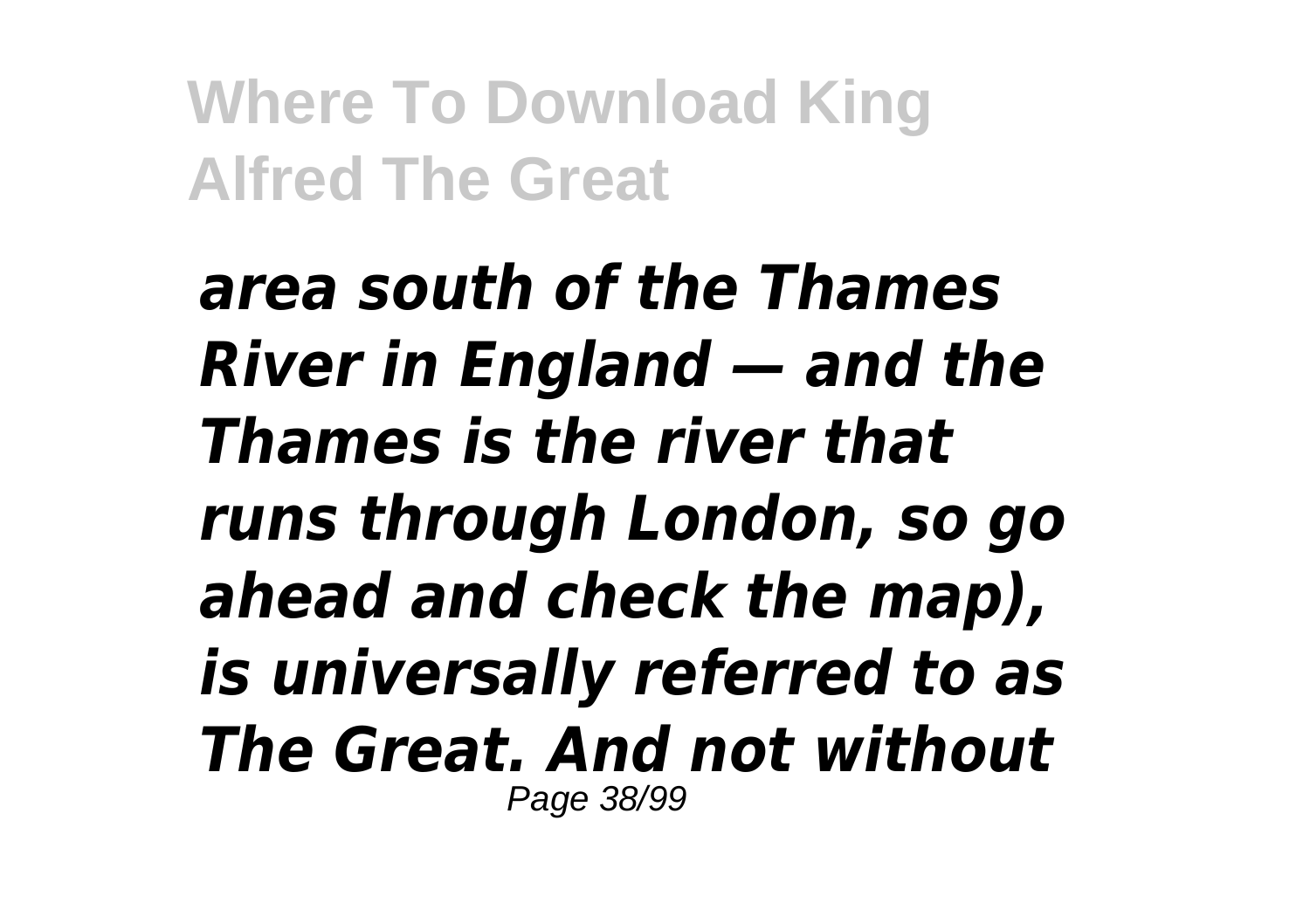*good reason. He's the odd sort of king insofar as he doesn't seem to have lusted after the throne.*

#### *The mysterious death of Alfred the Great -* Page 39/99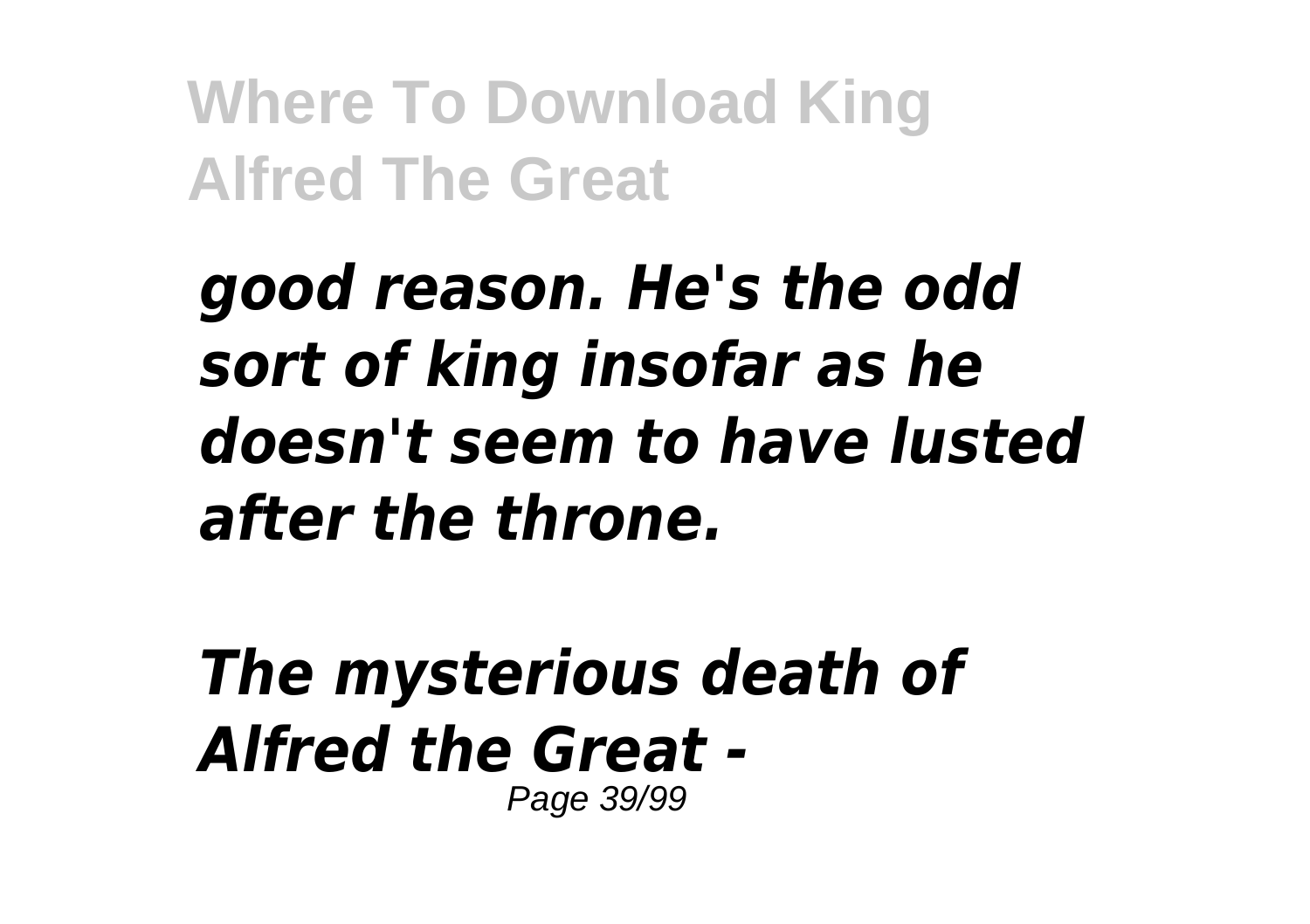*Grunge.com Born in 849 in Wantage in Berkshire, Alfred the Great was the fifth son of Aethelwulf, the King of Wessex. Nevertheless, Alfred succeeded to the* Page 40/99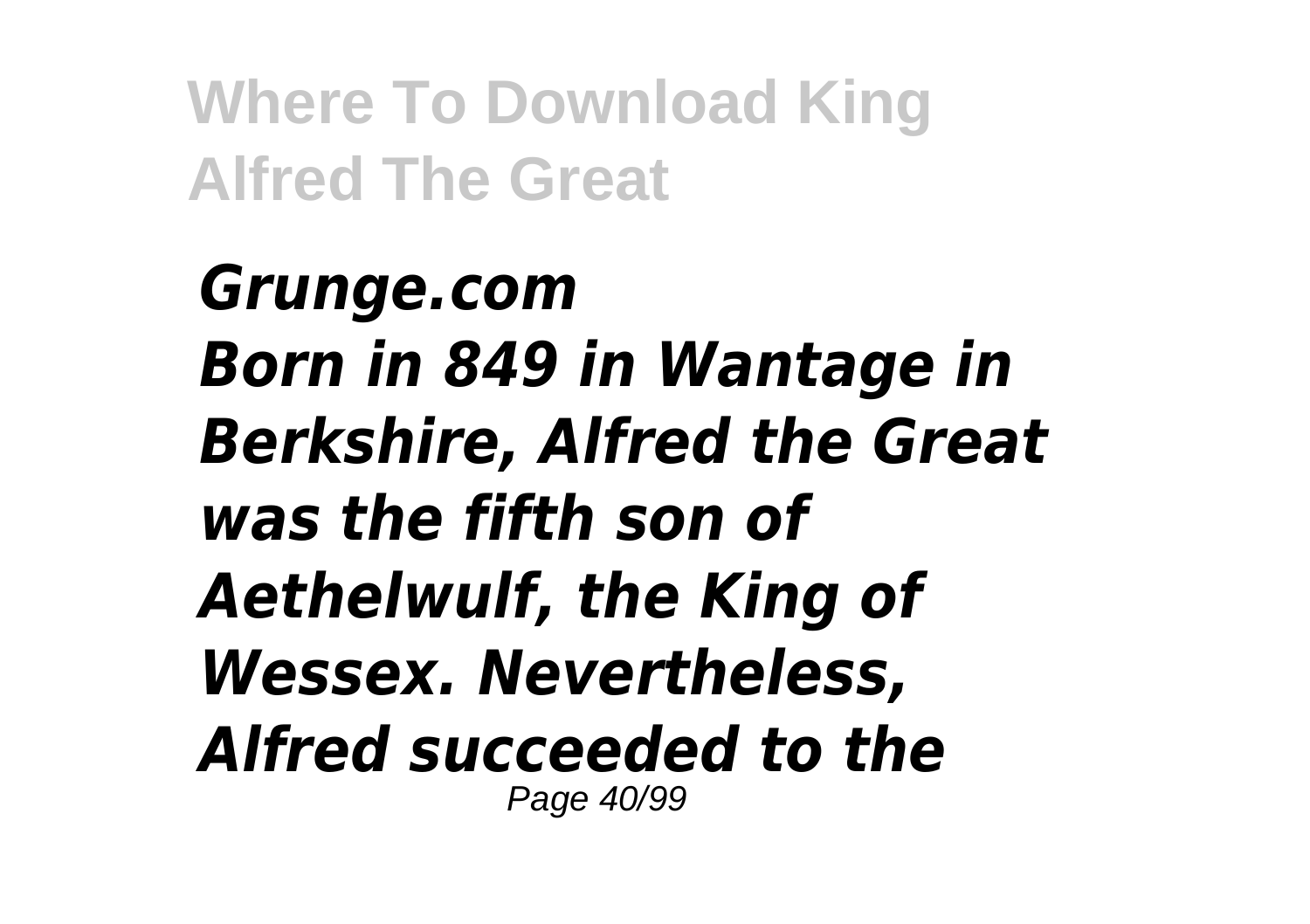*throne of his father as it was agreed that power would pass through Aethelwulf's sons, rather than from father to oldest son and then to grandson.*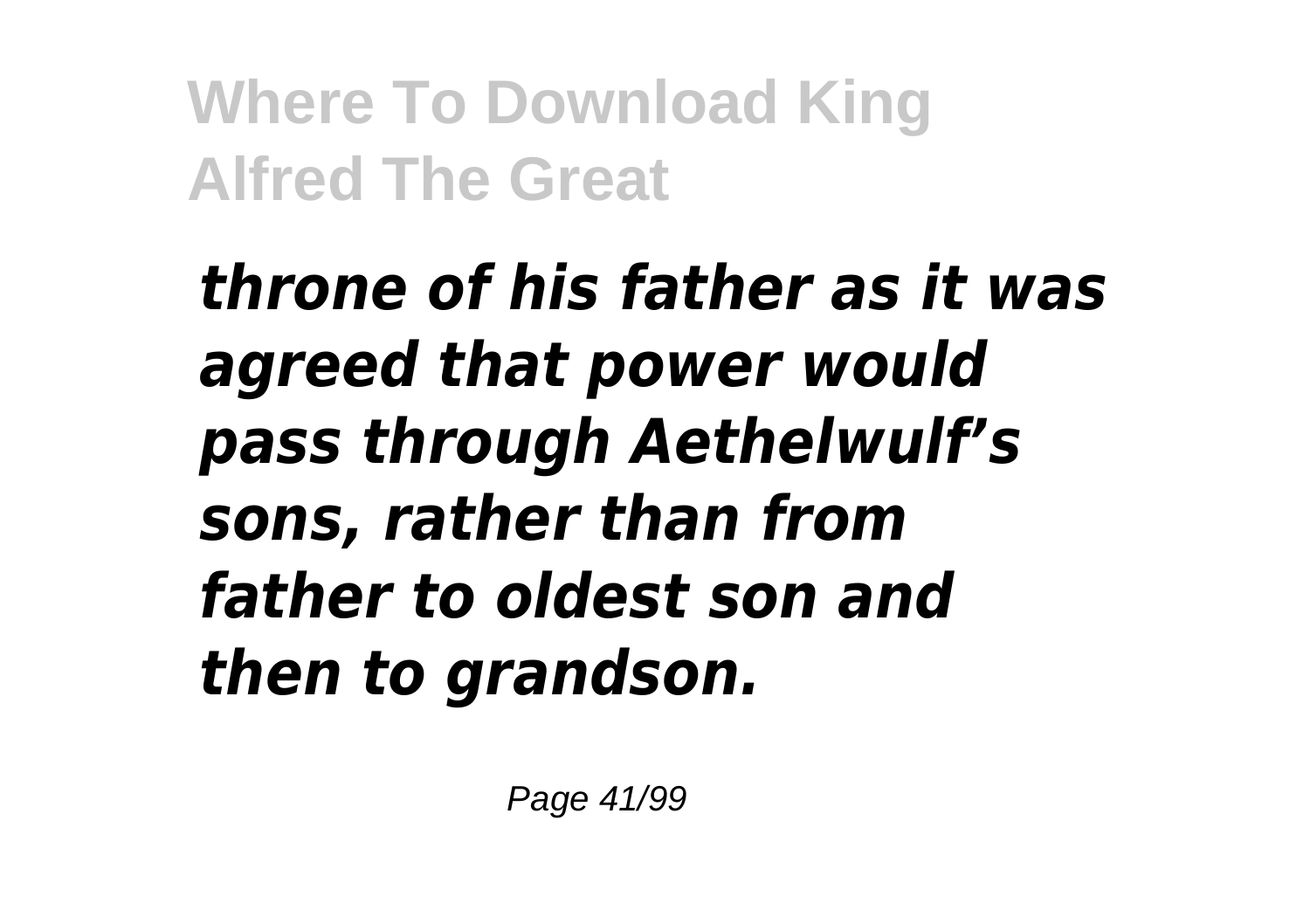*Alfred the Great : King Of Wessex [Everything you should know] King Alfred the Great was born in 849, the 5th son of King Aethelwulf of Wessex and Osburh at Wantage,* Page 42/99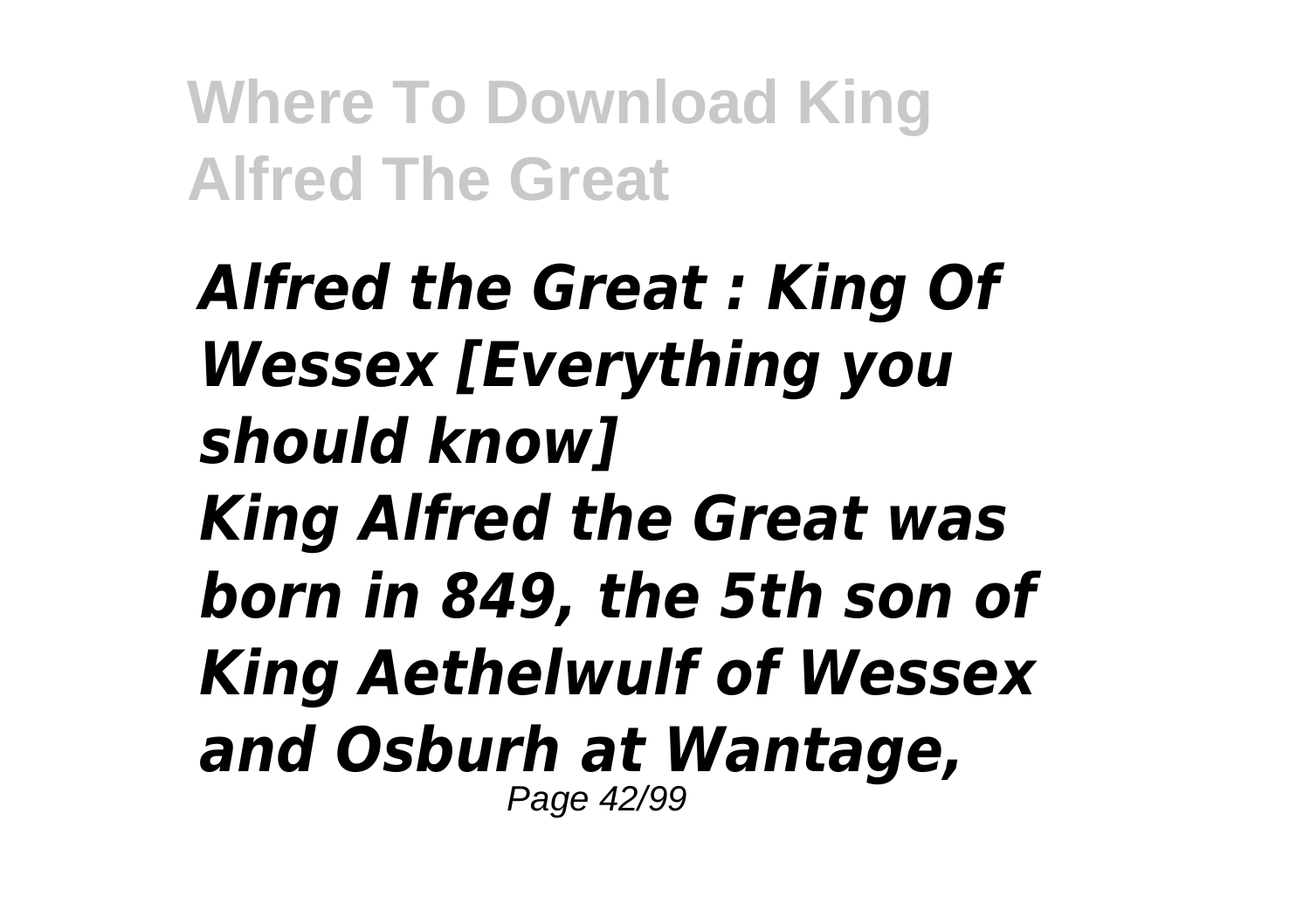*Berkshire. Alfred was not expected to become King since he had four elder brothers. In 853 he was taken to Rome to be confirmed by the Pope and it is likely that he was being* Page 43/99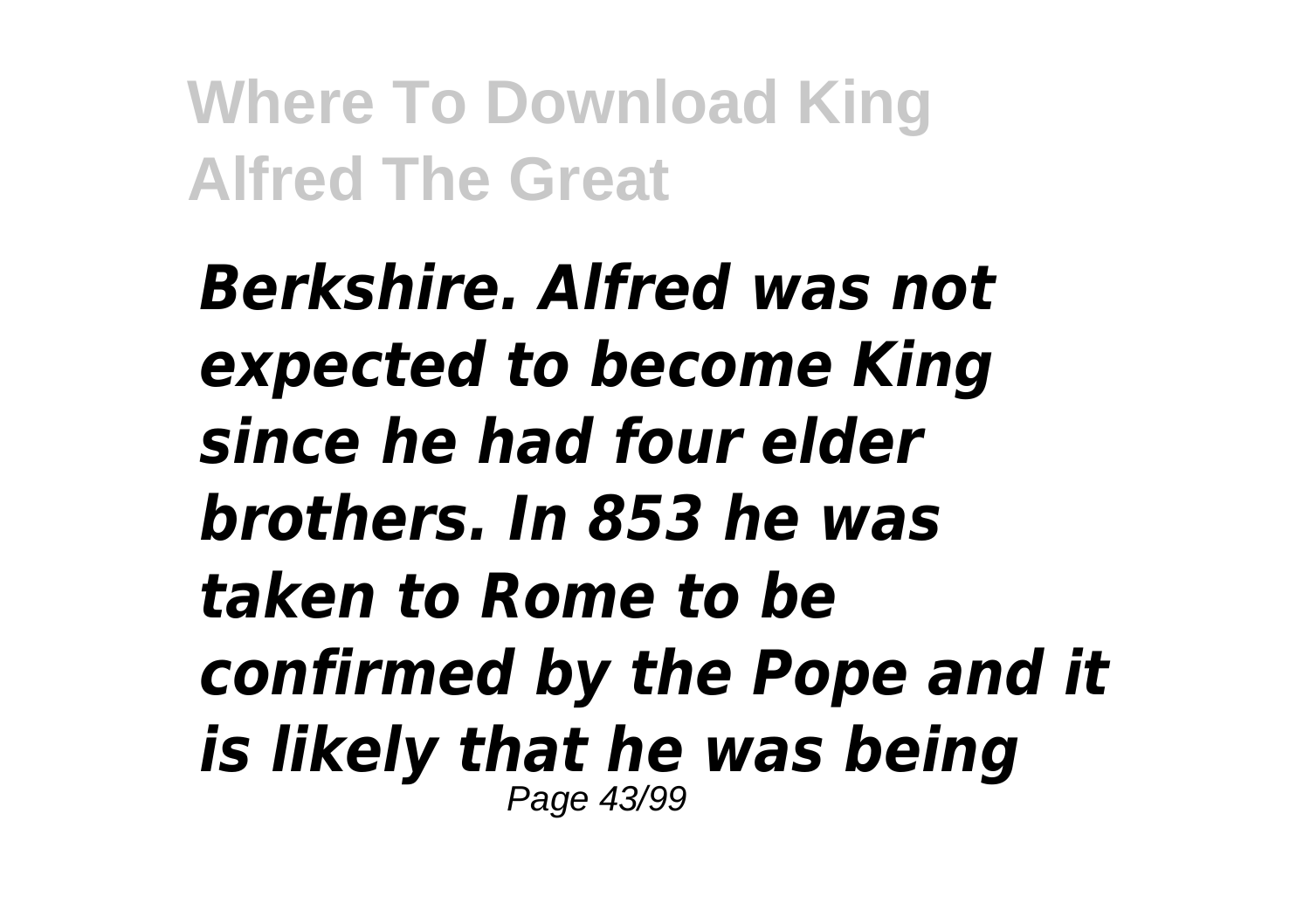## *prepared for a life in the Church.*

#### *King Alfred the Great 849 - 899 Family Tree - Trees of Blue Alfred the Great (c. 849 - 26* Page 44/99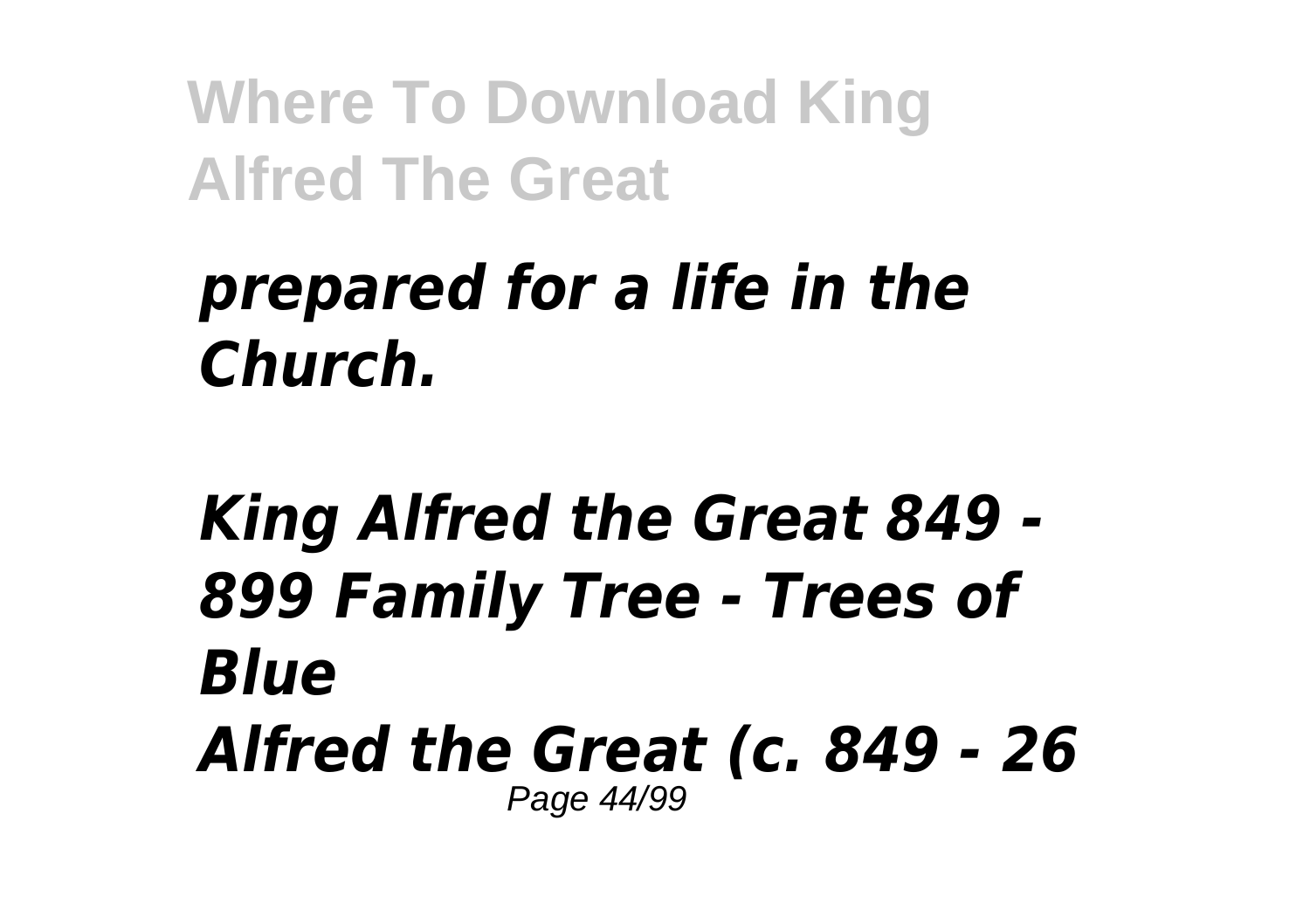*October 899) was King of Wessex from 871 to 899. He was the first monarch from the British Isles to style himself as 'King of the Anglo-Saxons ' and so he is sometimes considered the* Page 45/99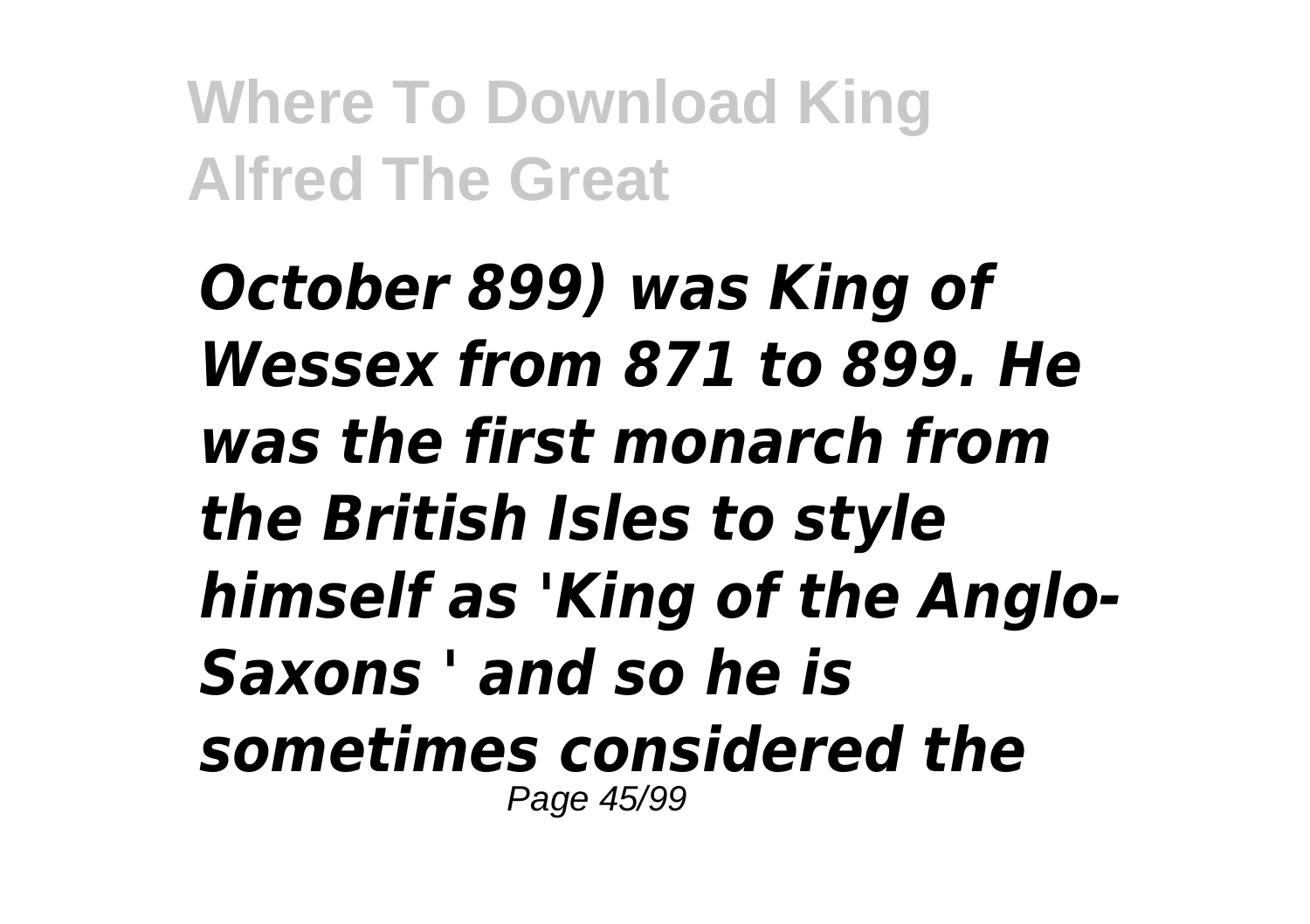## *first English king. Alfred started the Royal Navy in the 9th century*

# *Alfred the Great - Simple English Wikipedia, the free*

*...*

Page 46/99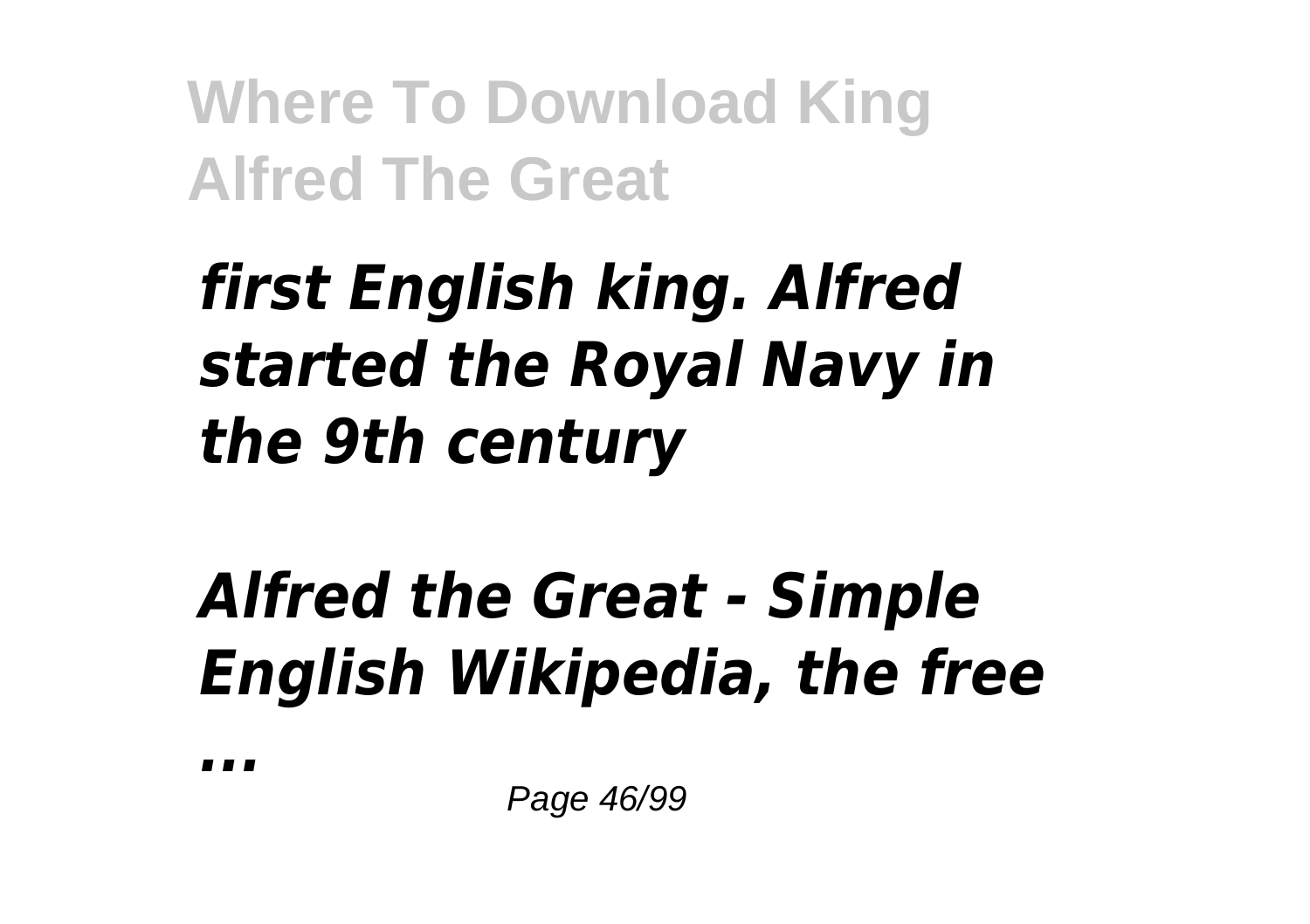*Alfred was born at Wantage, historically in Berkshire but currently in Oxfordshire, the youngest son of Aethelwulf (d. 858), king of the West Saxons. In 870 Alfred and his brother Aethelred fought* Page 47/99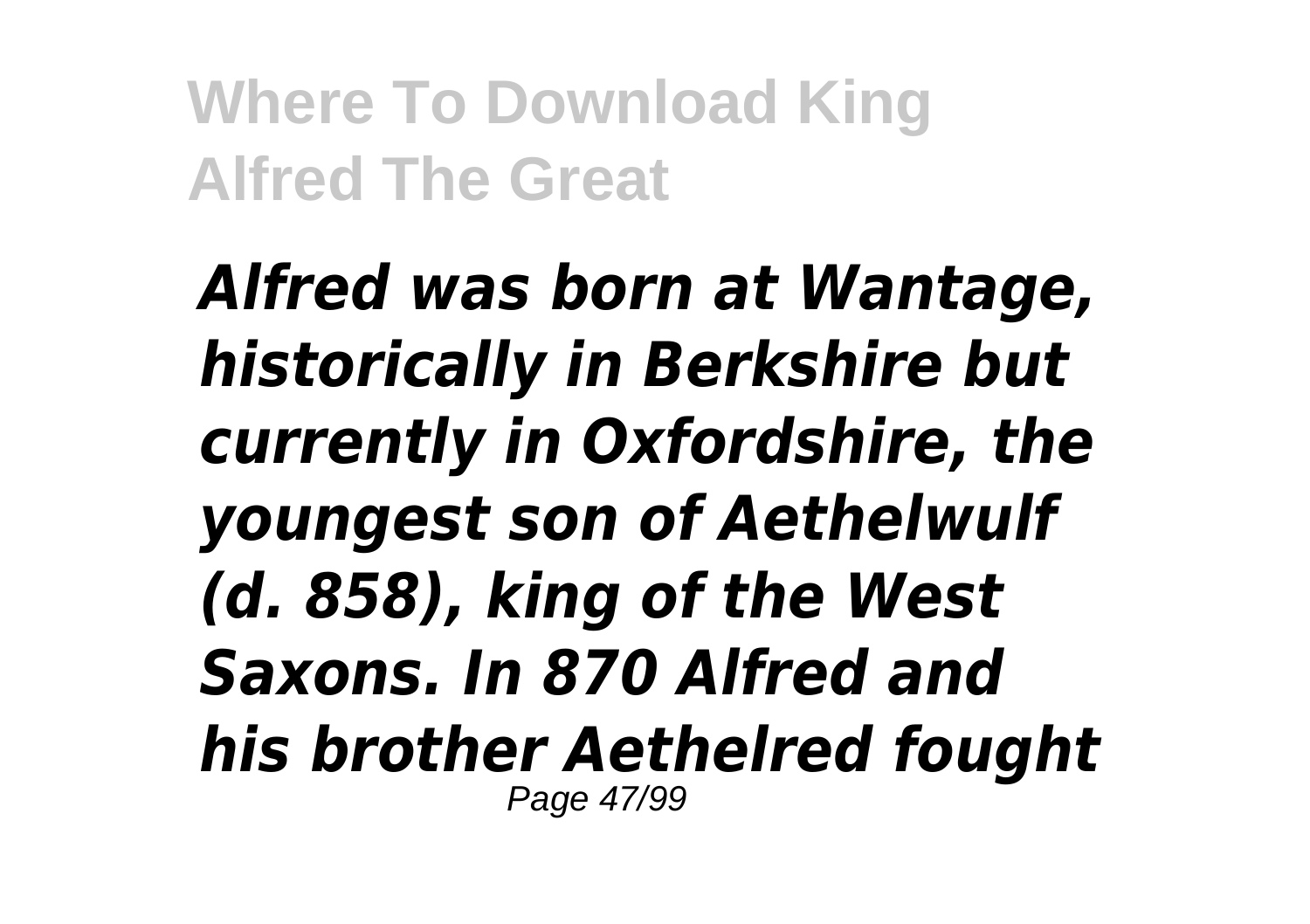## *many battles against the Danes.*

#### *King Alfred the Great | Britroyals Alfred the Great was the king of the southern Anglo-*Page 48/99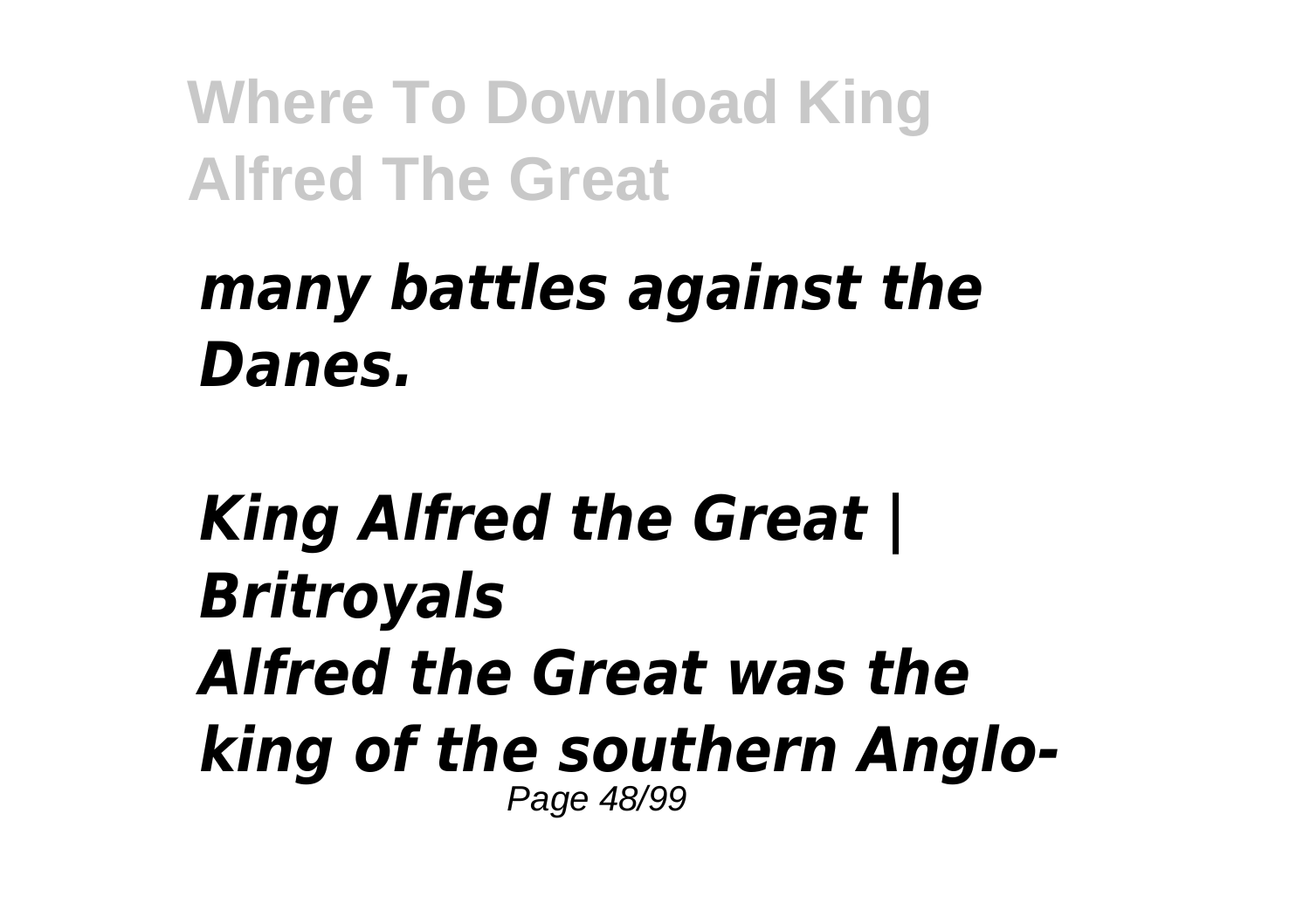*Saxon kingdom of Wessex from 886 to 899. He was born as the fifth son of Aethelwulf, King of the West Saxons. Since he had four elder brothers, the chances of him becoming the king* Page 49/99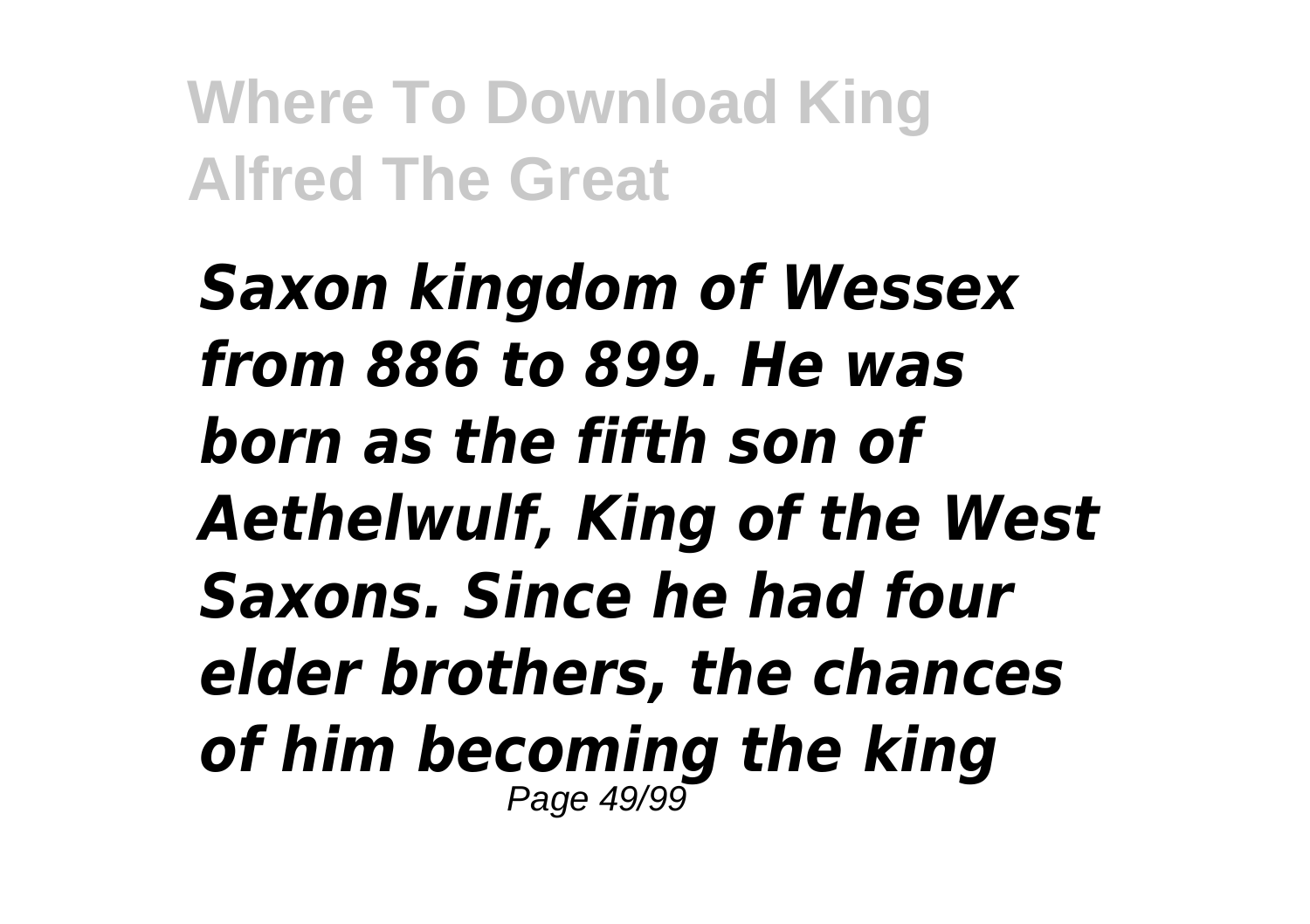### *were improbable.*

#### *Life of Alfred the Great by Asser, Bishop of Sherborne (Audio Book) The Search for* Page 50/99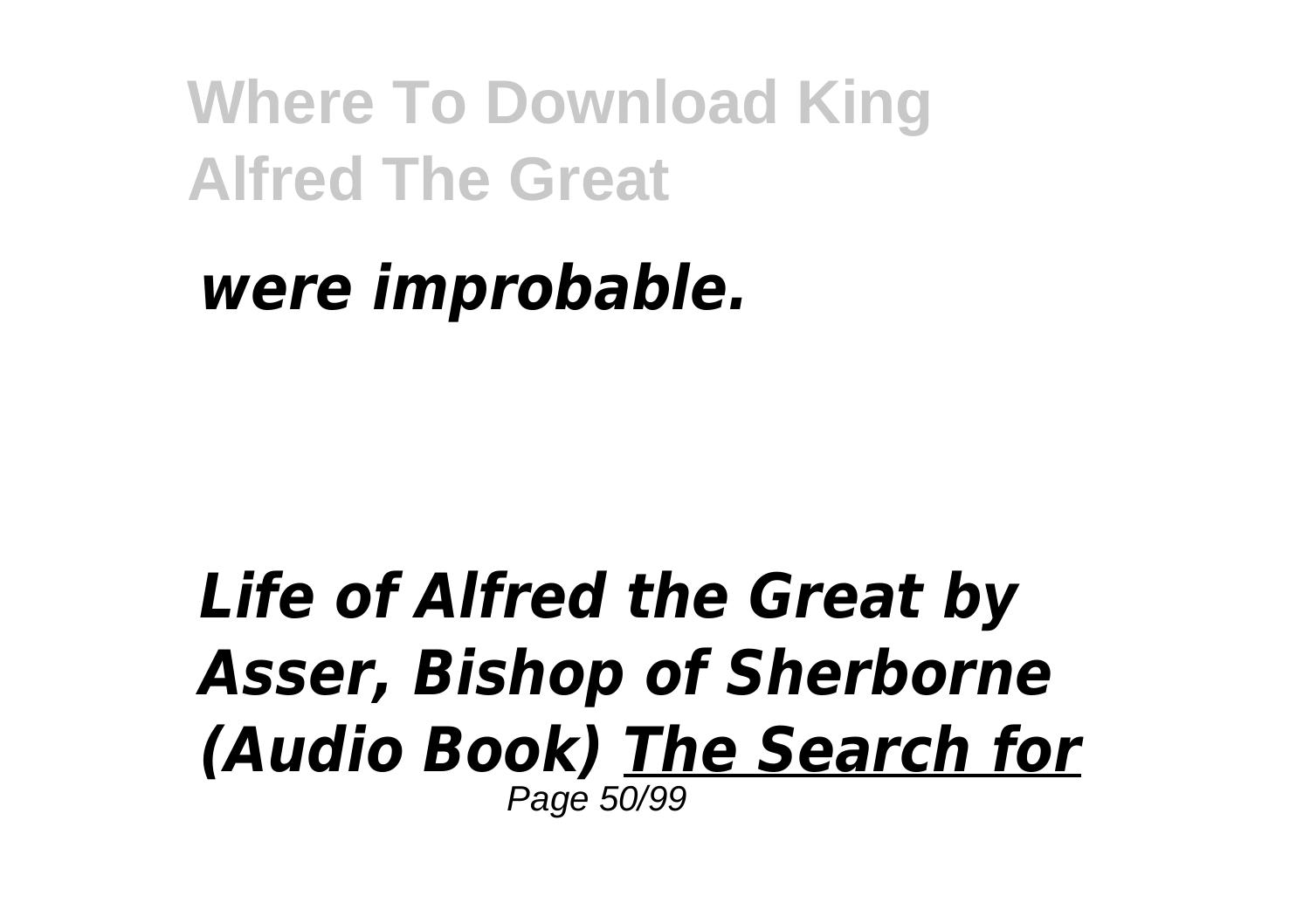*Alfred The Great | BBC Documentary Alfred the Great and the Viking Wars documentary ASMR | King Alfred the Great - Whispered Reading Lovely Vintage British History Books Series* Page 51/99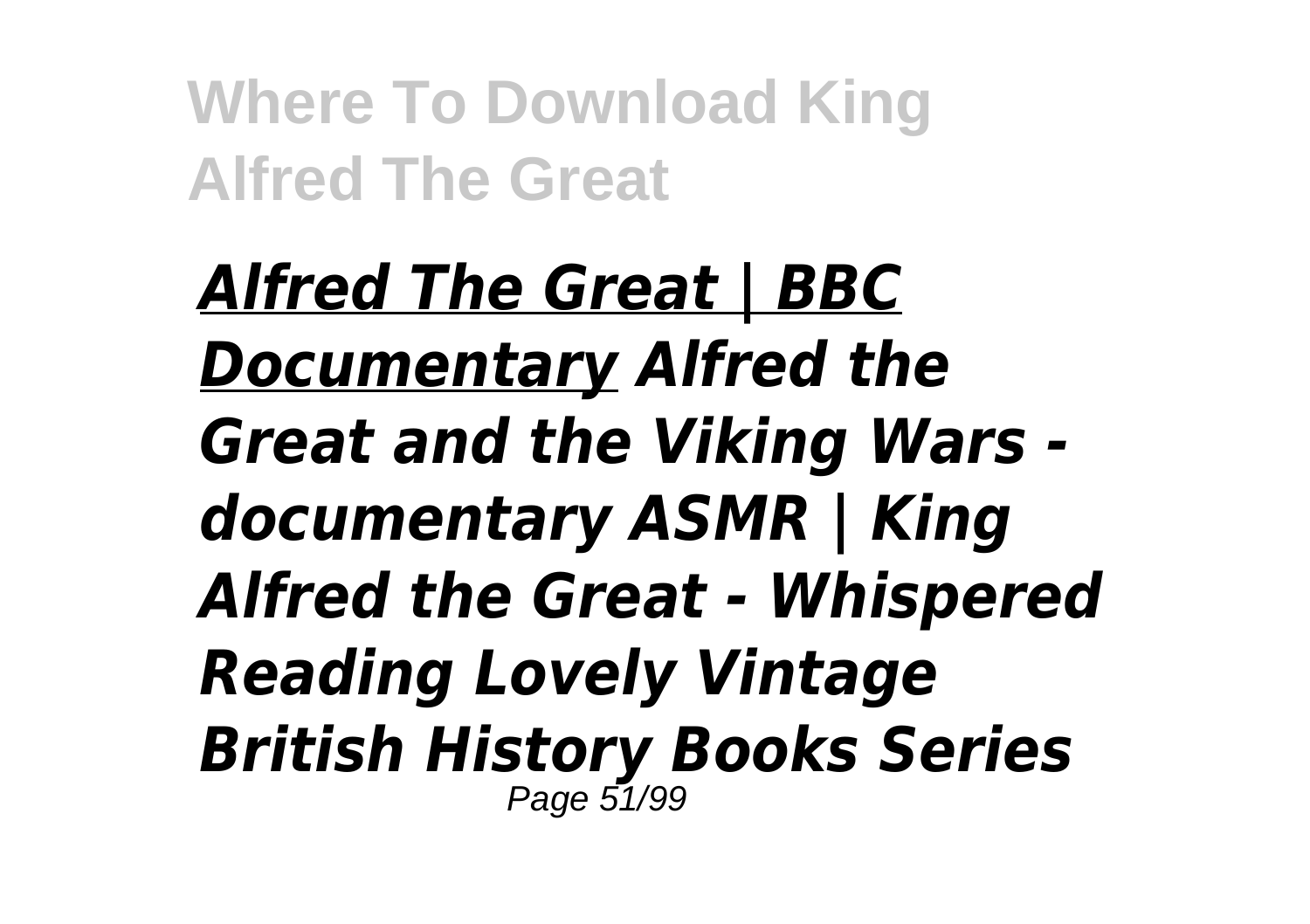## *- Pt 1 Who Was King Alfred The Great? ASMR | KING ALFRED THE GREAT Whispered British HIstory - Vintage Ladybird Book (Complete Reading) Alfred the Great \u0026 the*

Page 52/99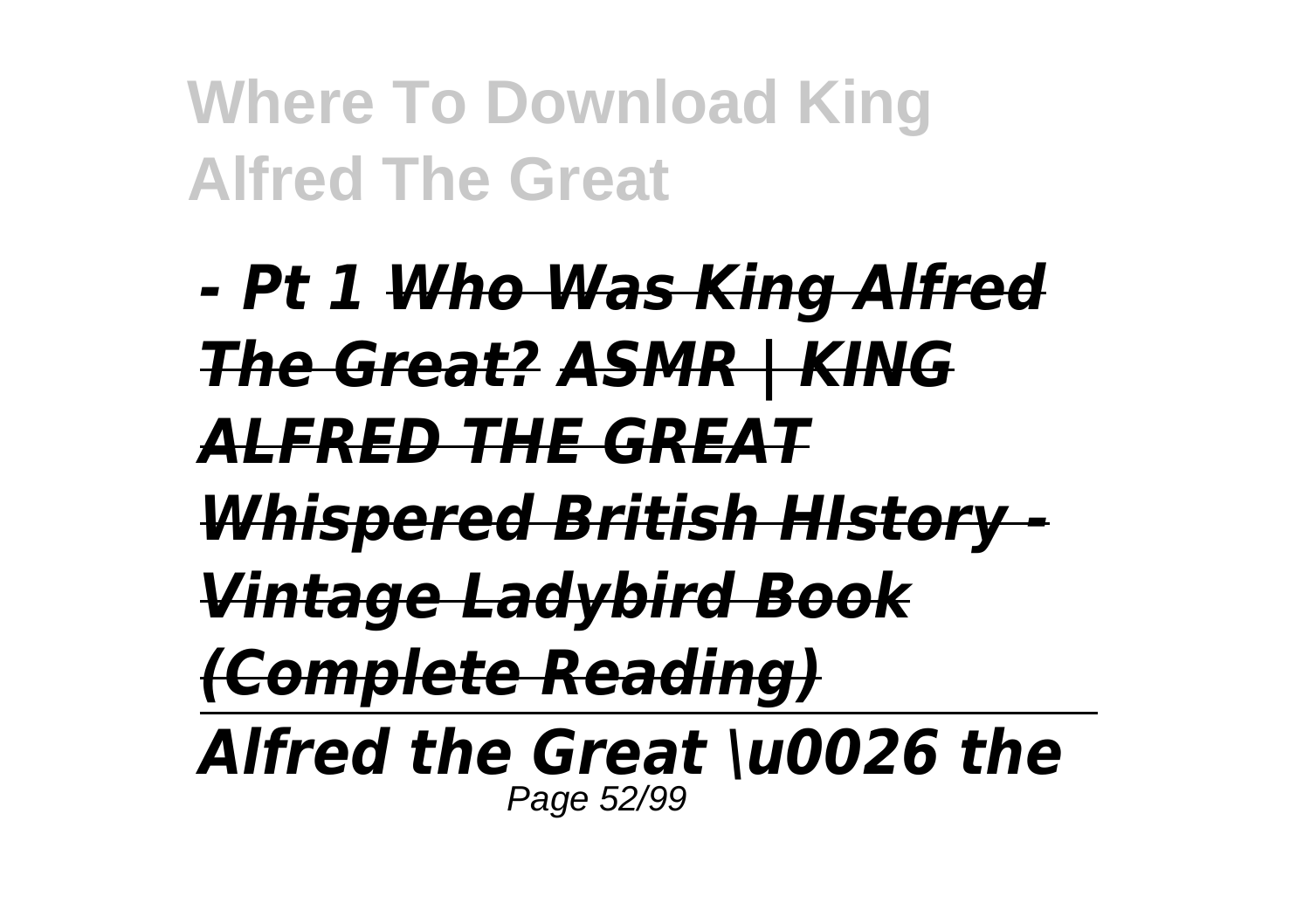*Anglo Saxons King Alfred the Great and King Alfred's TowerTen Minute English and British History #04 -Alfred the Great and the Rise of Wessex King Alfred of* Page 53/99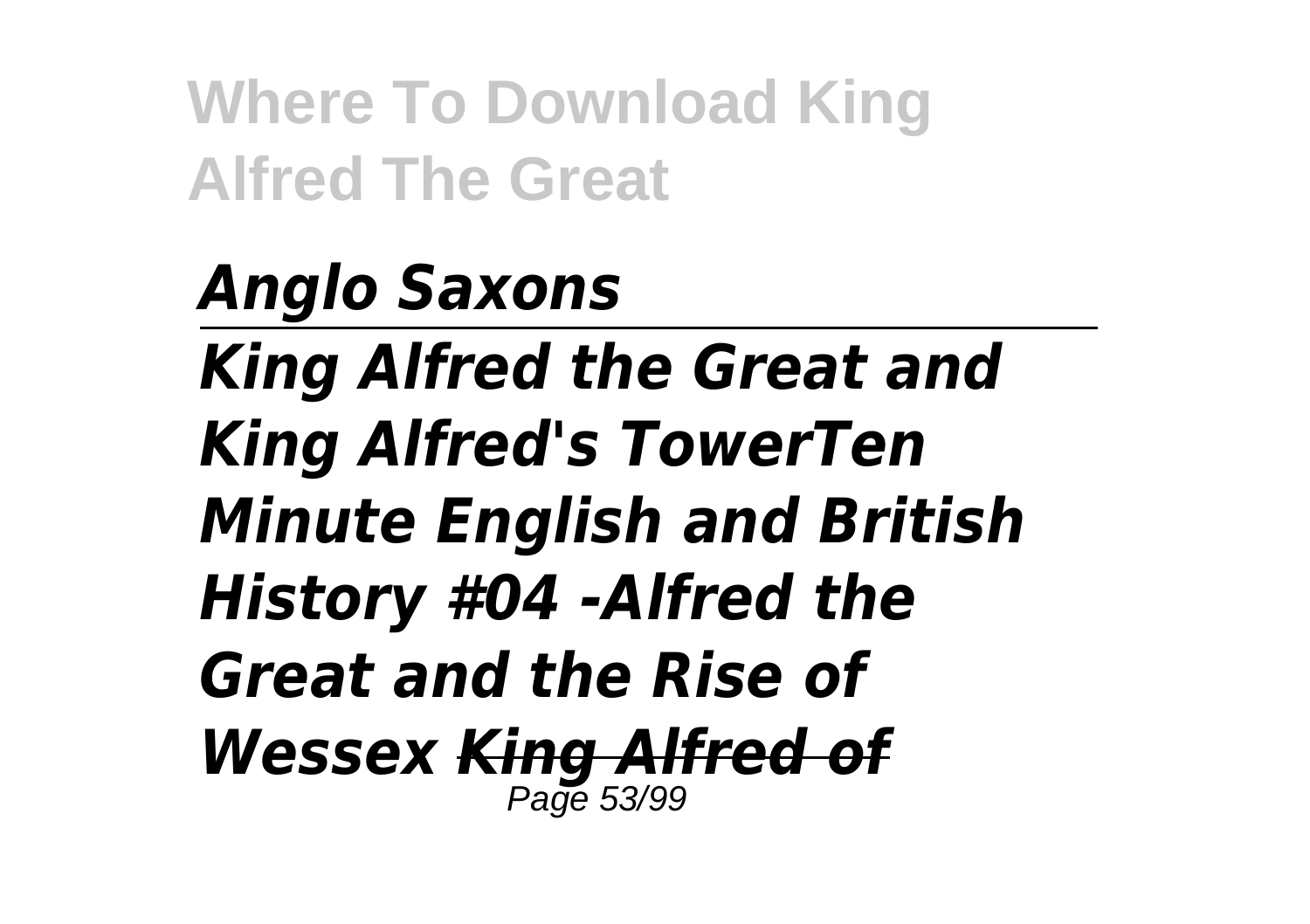# *England FULL AUDIOBOOK ENGLISH Michael Wood's 'In search of Alfred the Great' | HQ*

*Alfred the Great | Vikings RecommendationsASMR | GUY FAWKES - Gunpowder* Page 54/99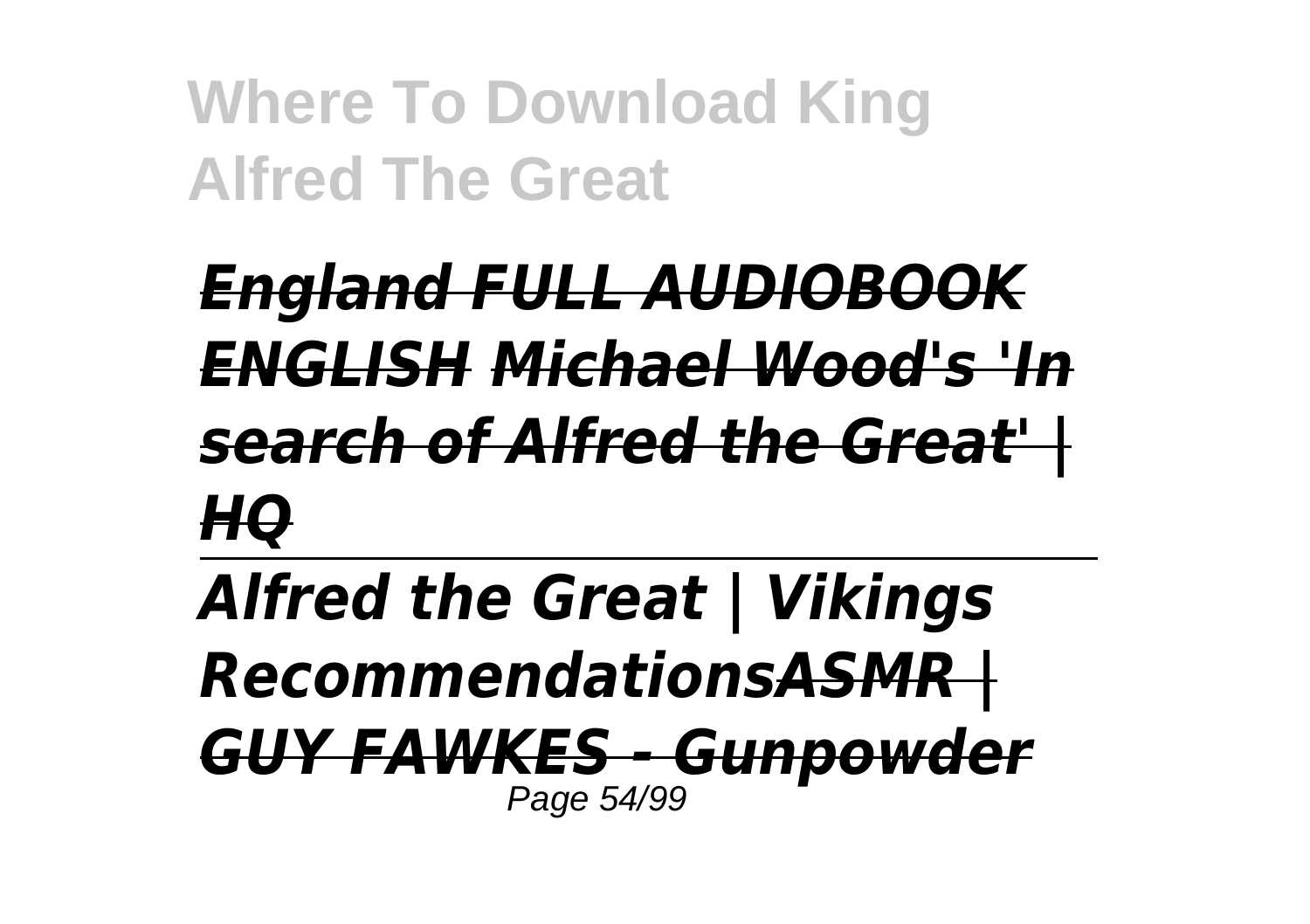*Plot 1605! Whispered British HIstory - Vintage Ladybird Book Reading Who Was Alfred the Great? The Real Uhtred of BebbanburgASMR | Victorian Fashion - Lovely Library* Page 55/99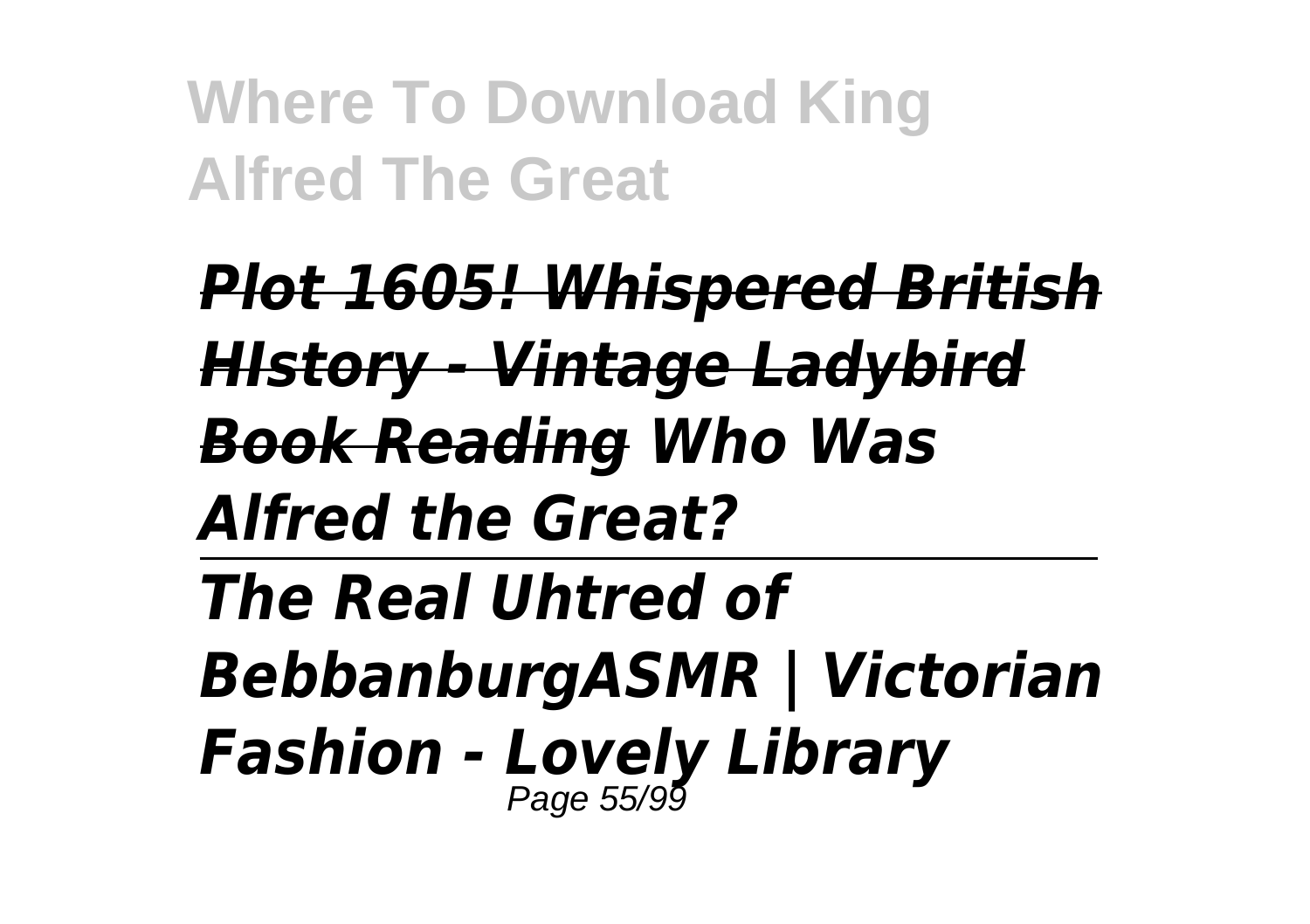*Book Whispered Browsing Chat \u0026 Page Turning Sounds Time Team S10-E08 Athelney,.Somerset ASMR | Crinkly Magazine Water Damaged Pages with Whispered Article Reading -* Page 56/99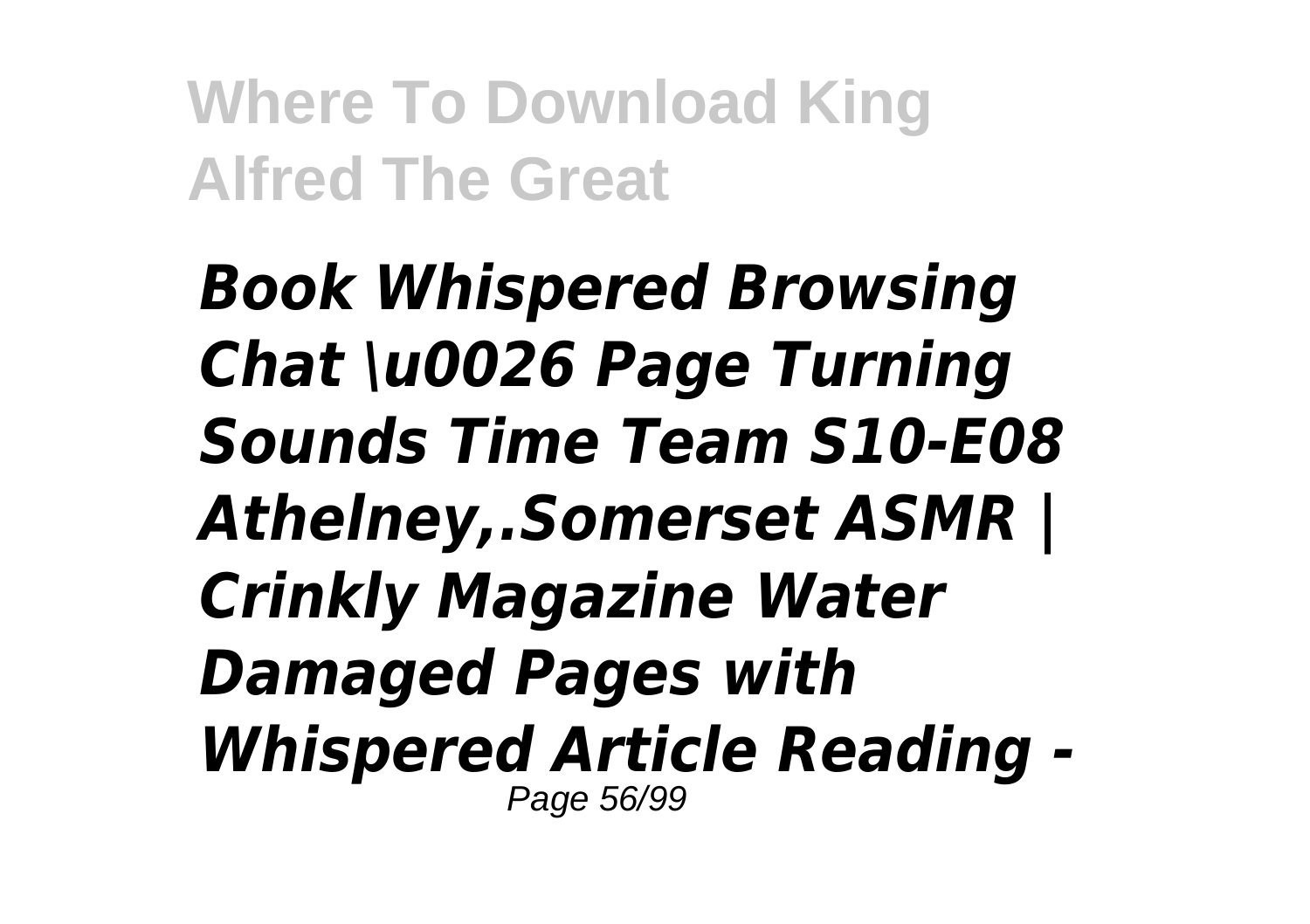*History of the Barbers! Æthelstan: The First King of the English The Last Kingdom || Alfred \u0026 Uhtred - bonded Alfred the Great - Philosopher King of the Viking Age Selected* Page 57/99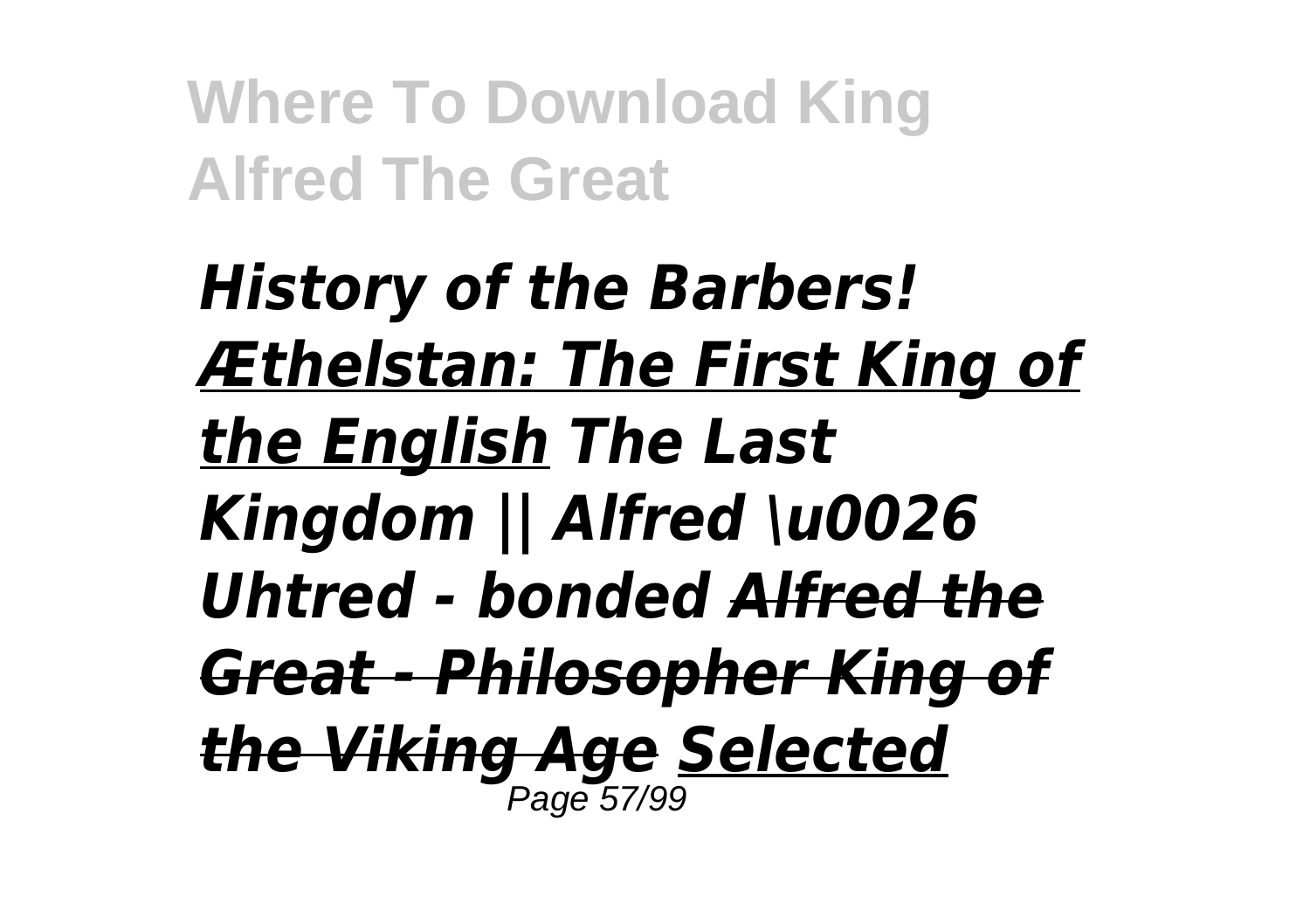*works (Audio Book) by Alfred the Great King Alfred the Great Alfred the Great Alfred the GreatThe Successors of Alfred the Great* Page 58/99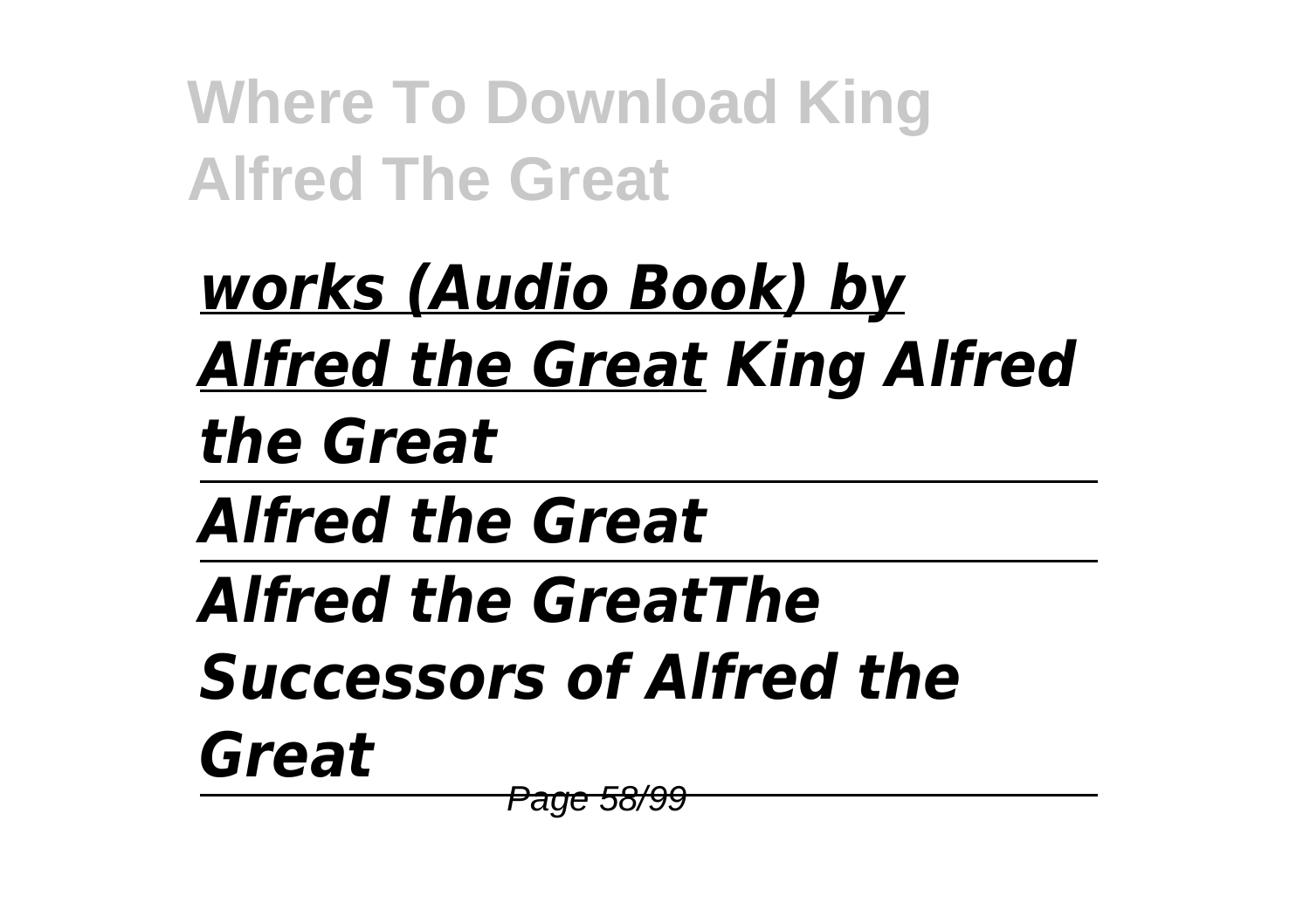*Alfred and the Battle of Edington (In Our Time)Alfred the Great remains found? King Alfred The Great Alfred the Great (848/9 – 26 October 899) was king of the West Saxons from 871 to c.* Page 59/99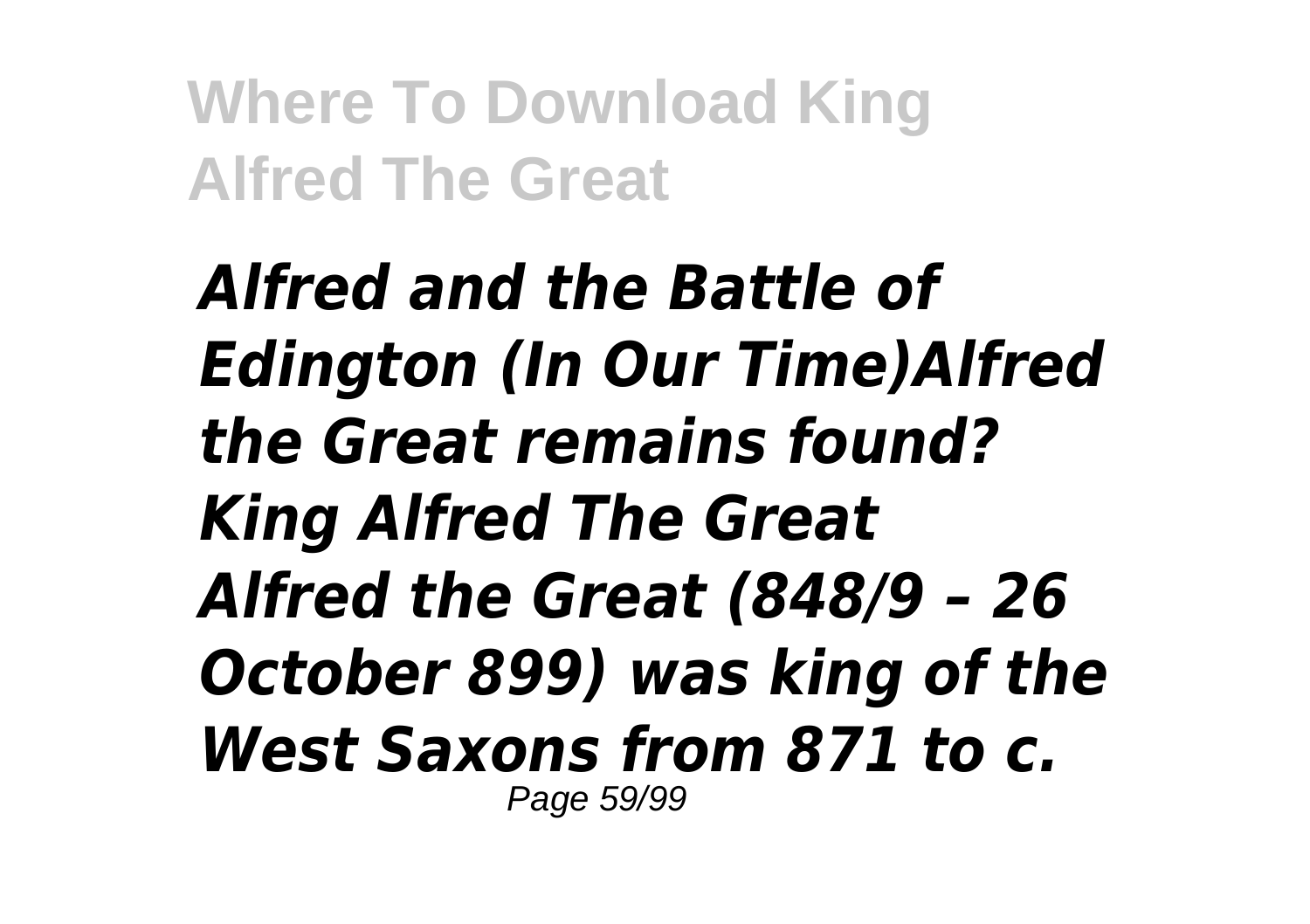*886 and king of the Anglo-Saxons from c. 886 to 899. He was the youngest son of King Æthelwulf of Wessex.His father died when he was young. Three of Alfred's brothers,* Page 60/99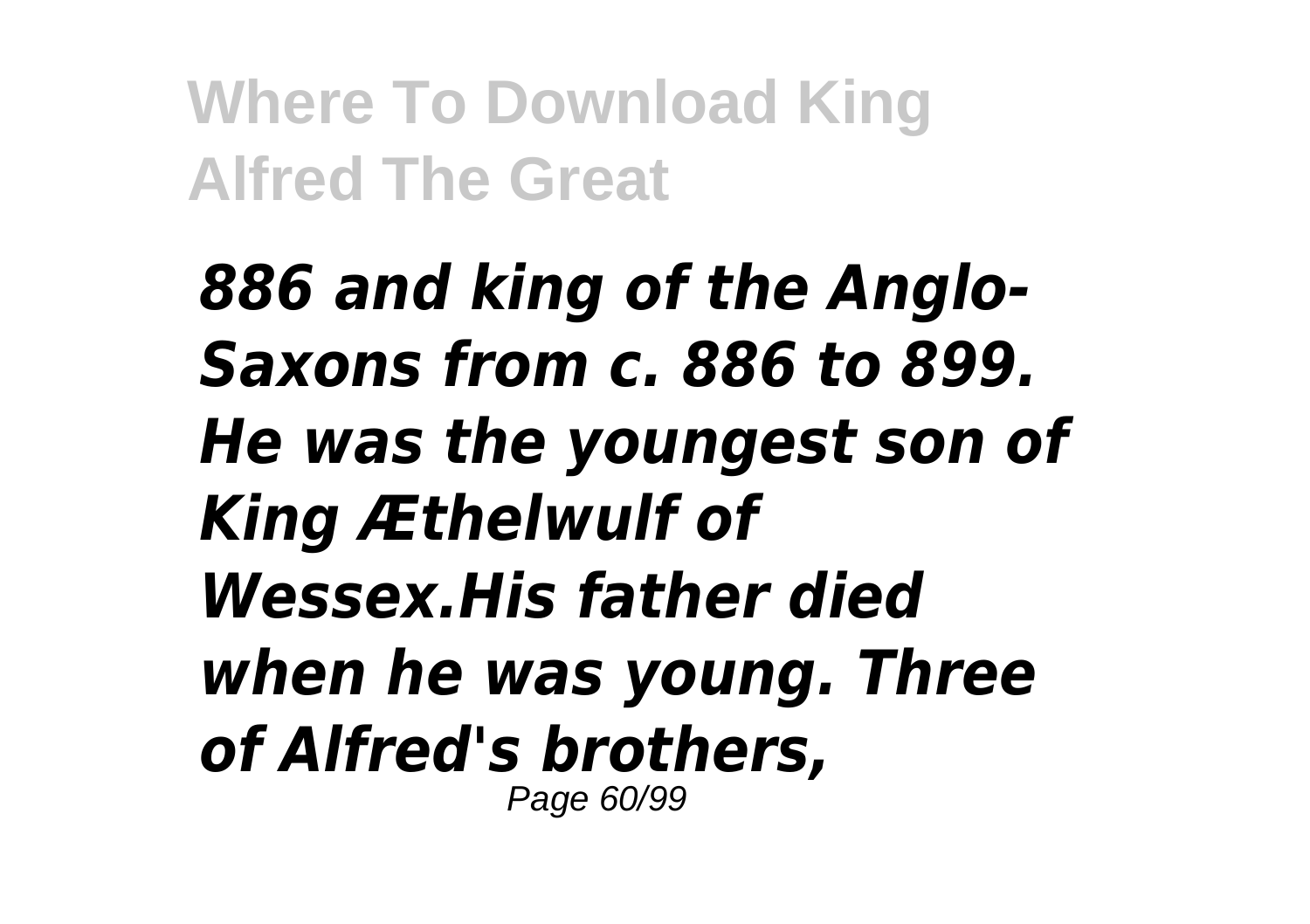# *Æthelbald, Æthelberht and Æthelred, reigned in turn before him. After ascending the throne, Alfred spent several years fighting Viking*

*...*

Page 61/99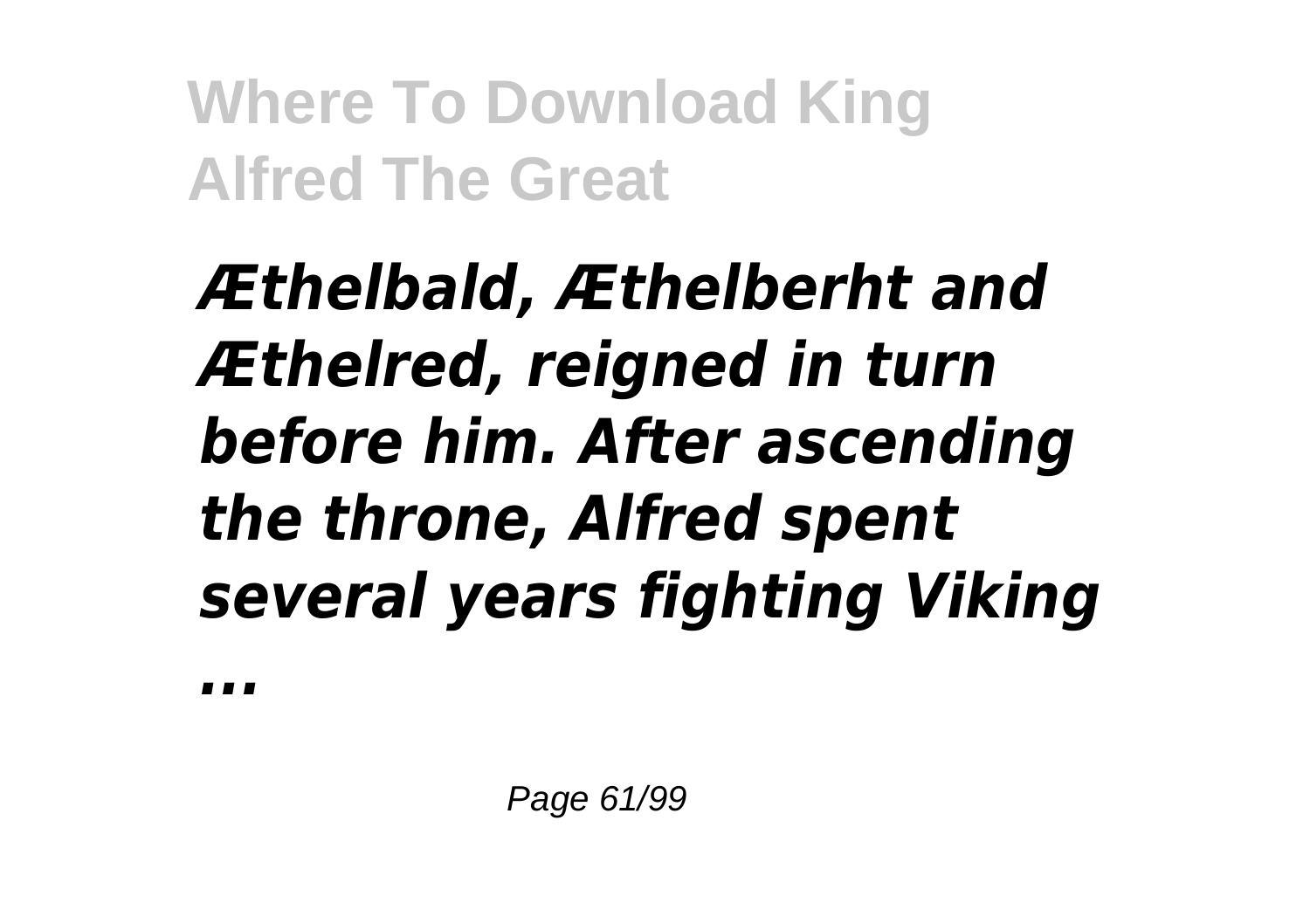*Alfred the Great - Wikipedia Alfred, also spelled Aelfred, byname Alfred the Great, (born 849—died 899), king of Wessex (871–899), a Saxon kingdom in southwestern England. He* Page 62/99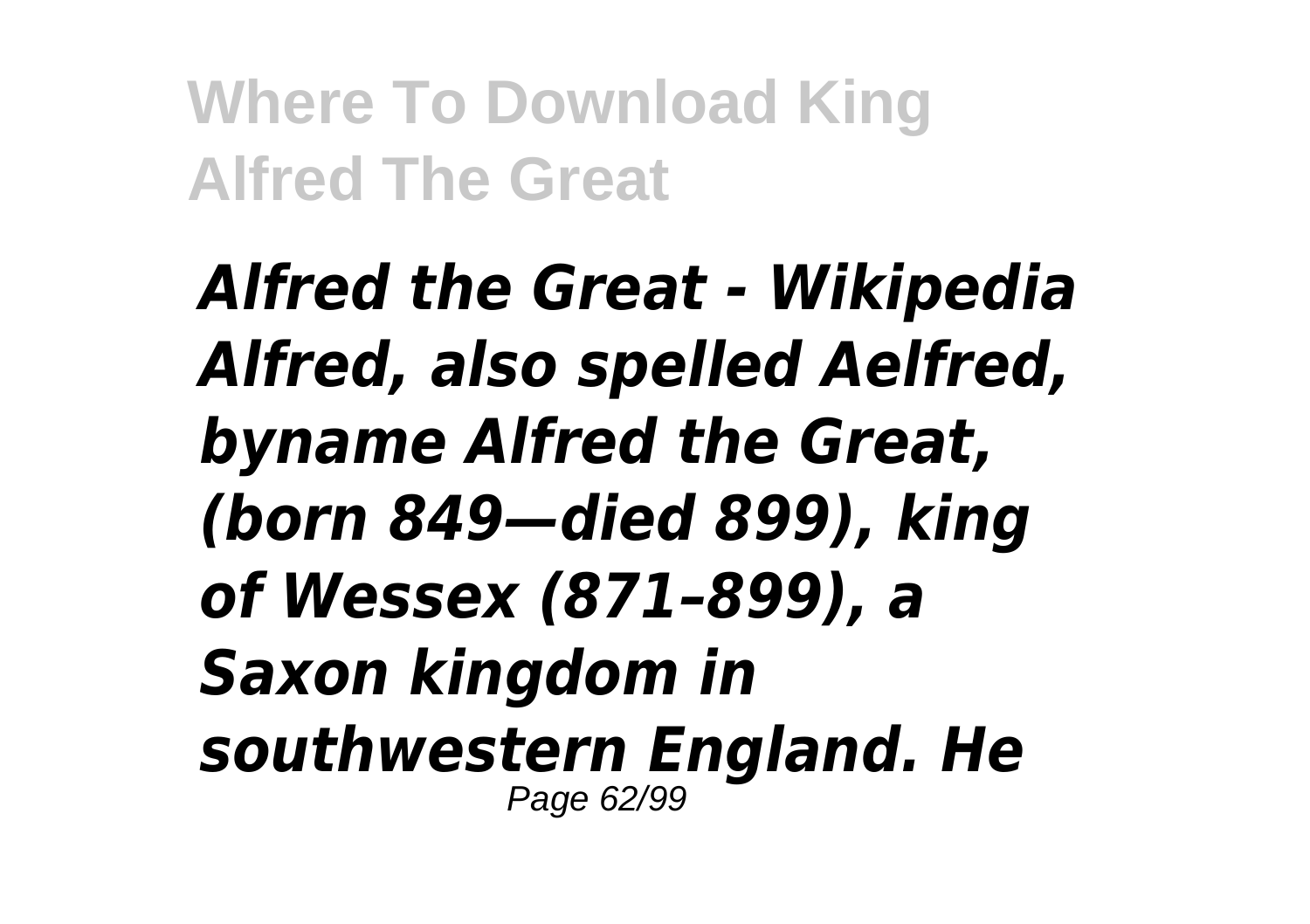*prevented England from falling to the Danes and promoted learning and literacy. Compilation of the Anglo-Saxon Chronicle began during his reign, circa 890.*

Page 63/99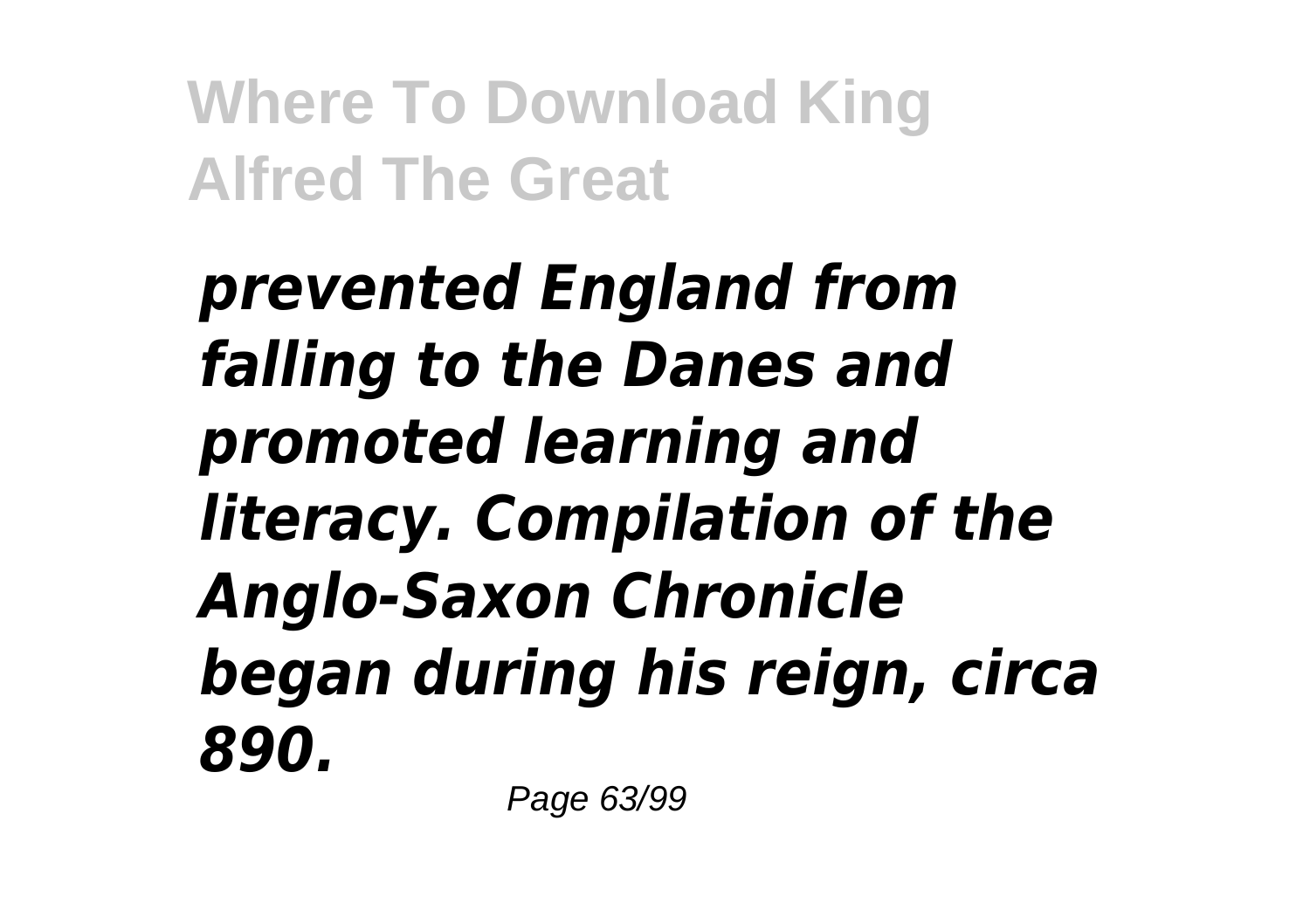*Alfred | Biography, Reign, & Facts | Britannica Alfred 'The Great' (r. 871-899) Born at Wantage, Berkshire, in 849, Alfred was the fifth son of Aethelwulf,* Page 64/99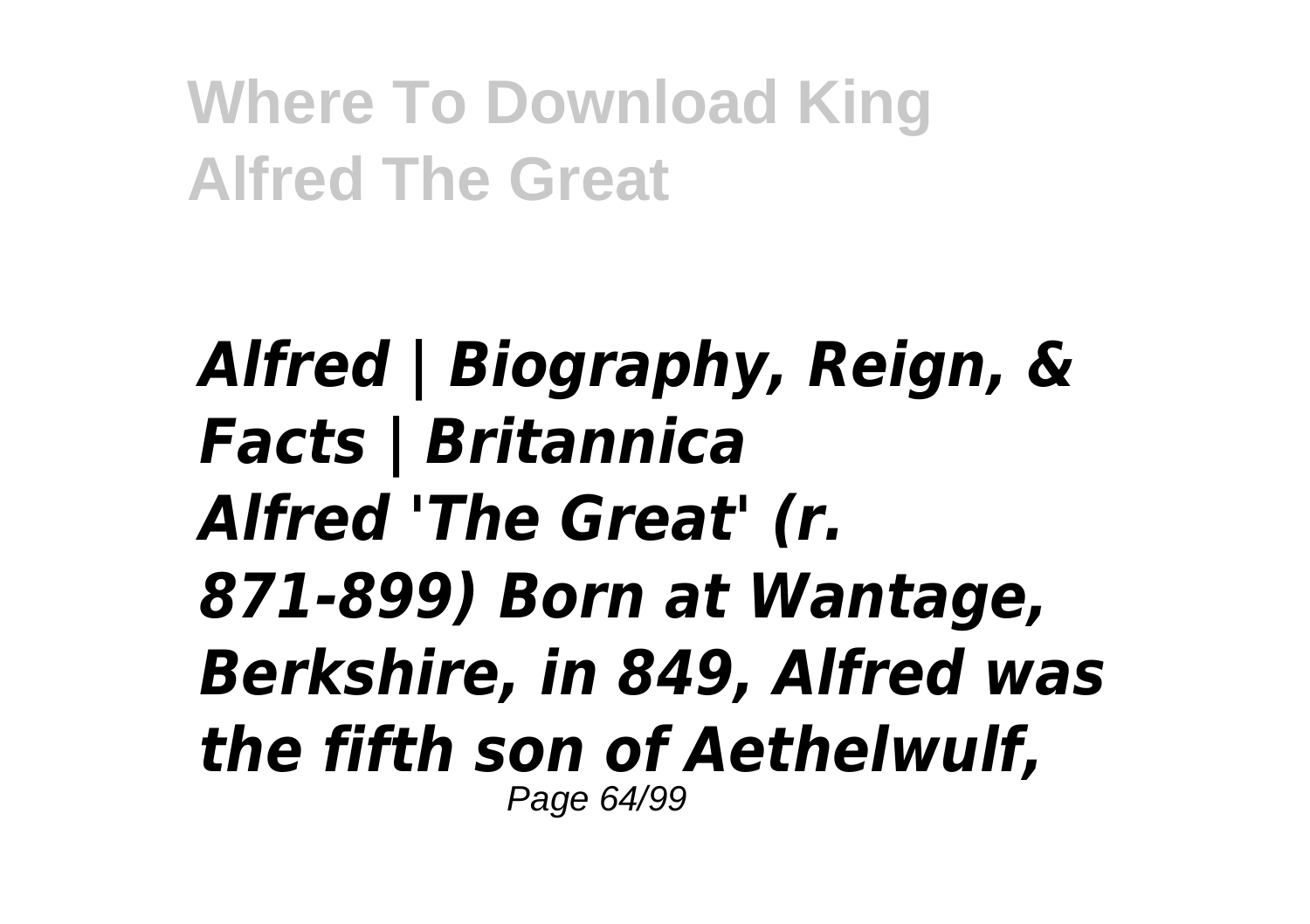*king of the West Saxons. At their father's behest and by mutual agreement, Alfred's elder brothers succeeded to the kingship in turn, rather than endanger the kingdom by passing it to under-age* Page 65/99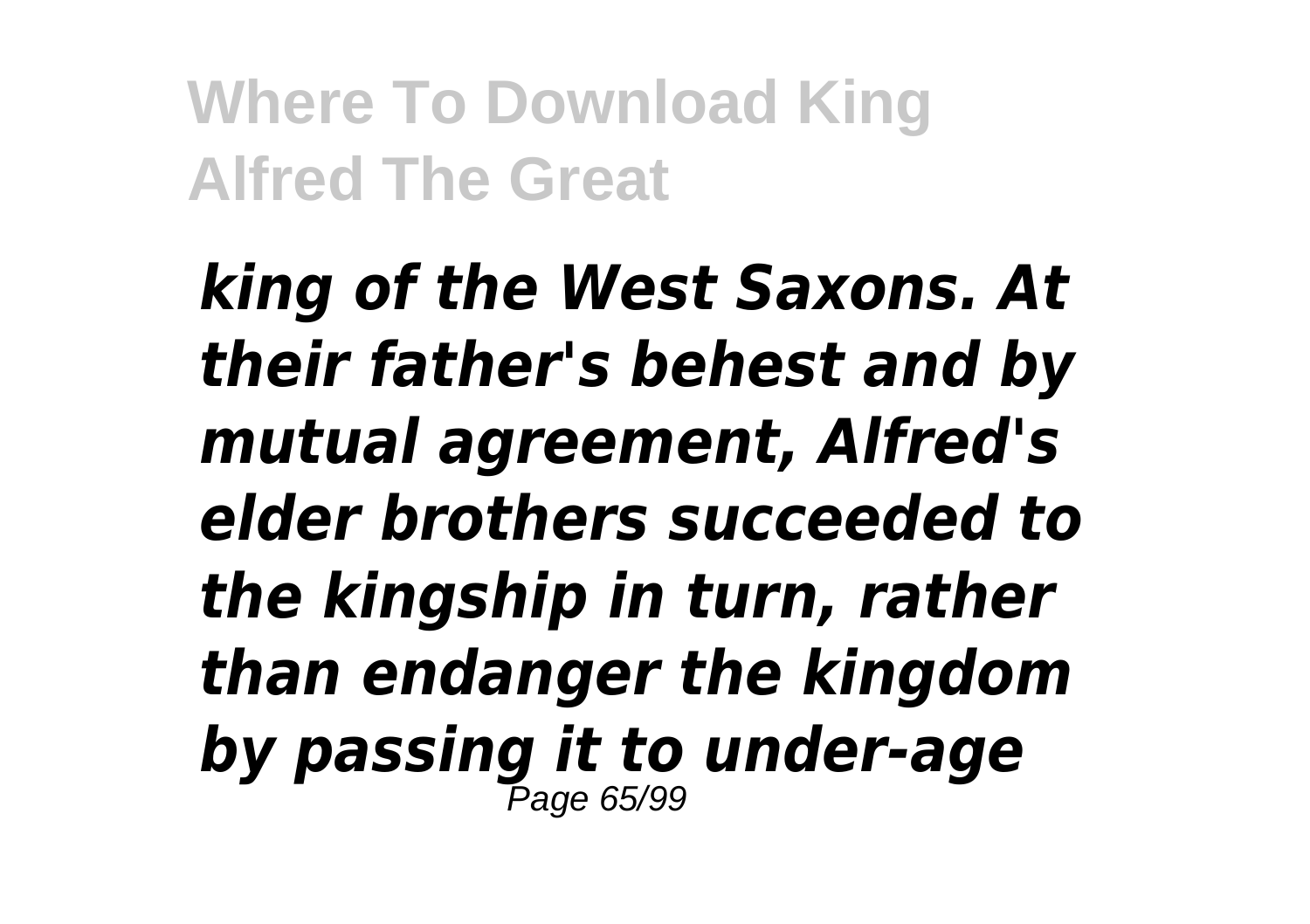*children at a time when the country was threatened by worsening Viking raids from Denmark.*

*Alfred 'The Great' (r. 871-899) | The Royal Family* Page 66/99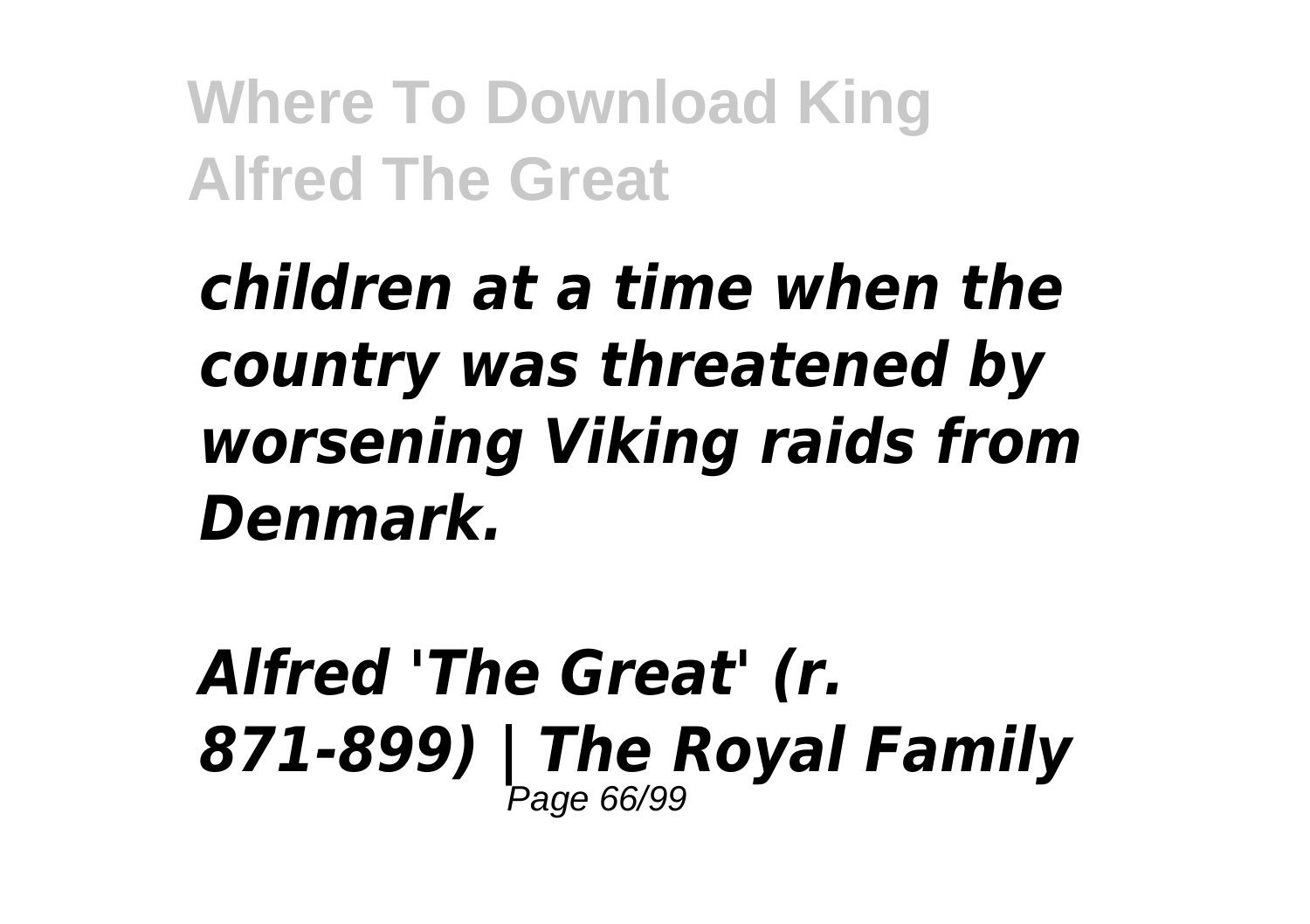*Alfred the Great (r. 871-899 CE) was the king of Wessex in Britain but came to be known as King of the Anglo-Saxons after his military victories over Viking adversaries and later* Page 67/99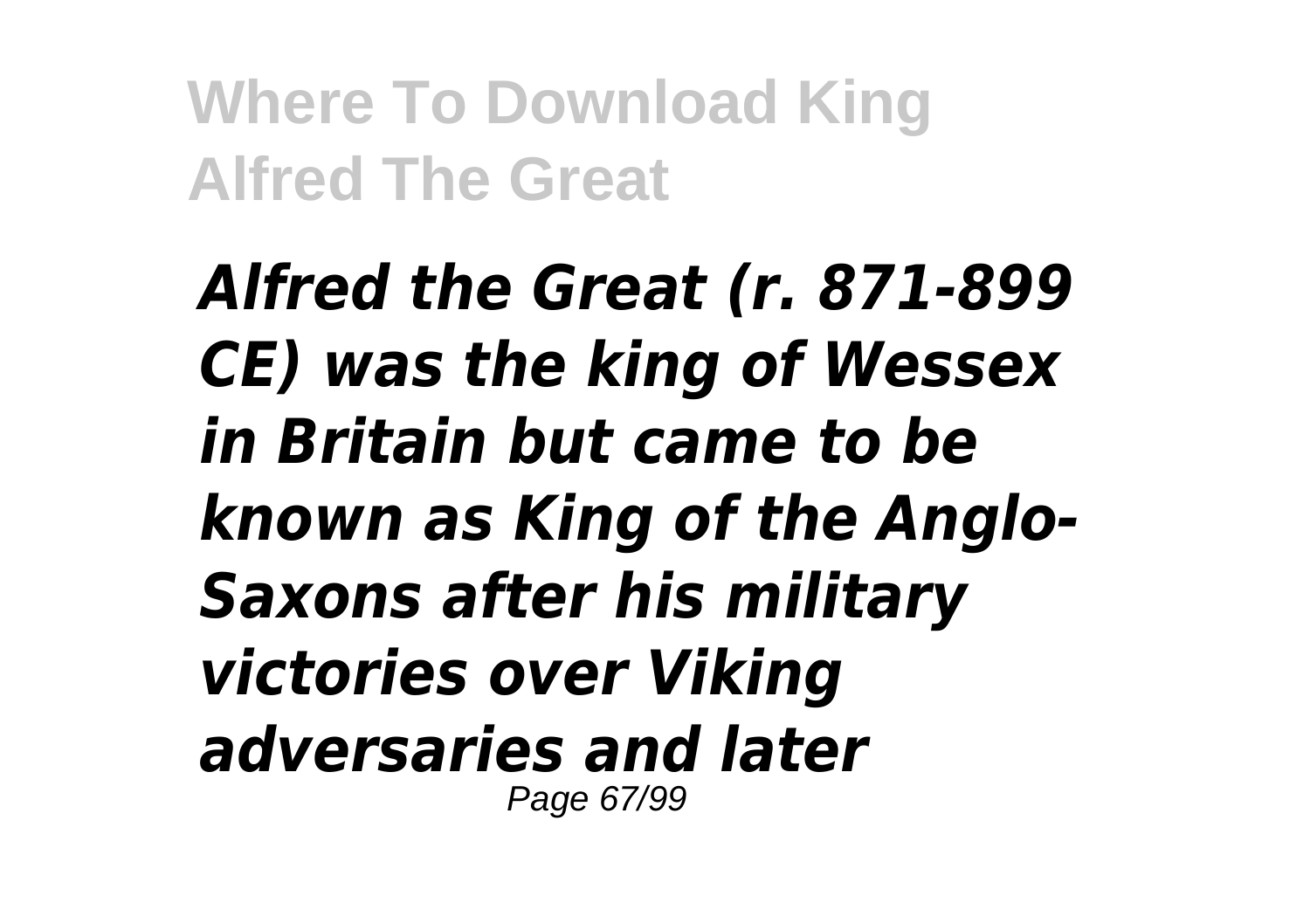## *successful negotiations with them.*

#### *Alfred the Great - Ancient History Encyclopedia Alfred the Great © King of the southern Anglo-Saxon* Page 68/99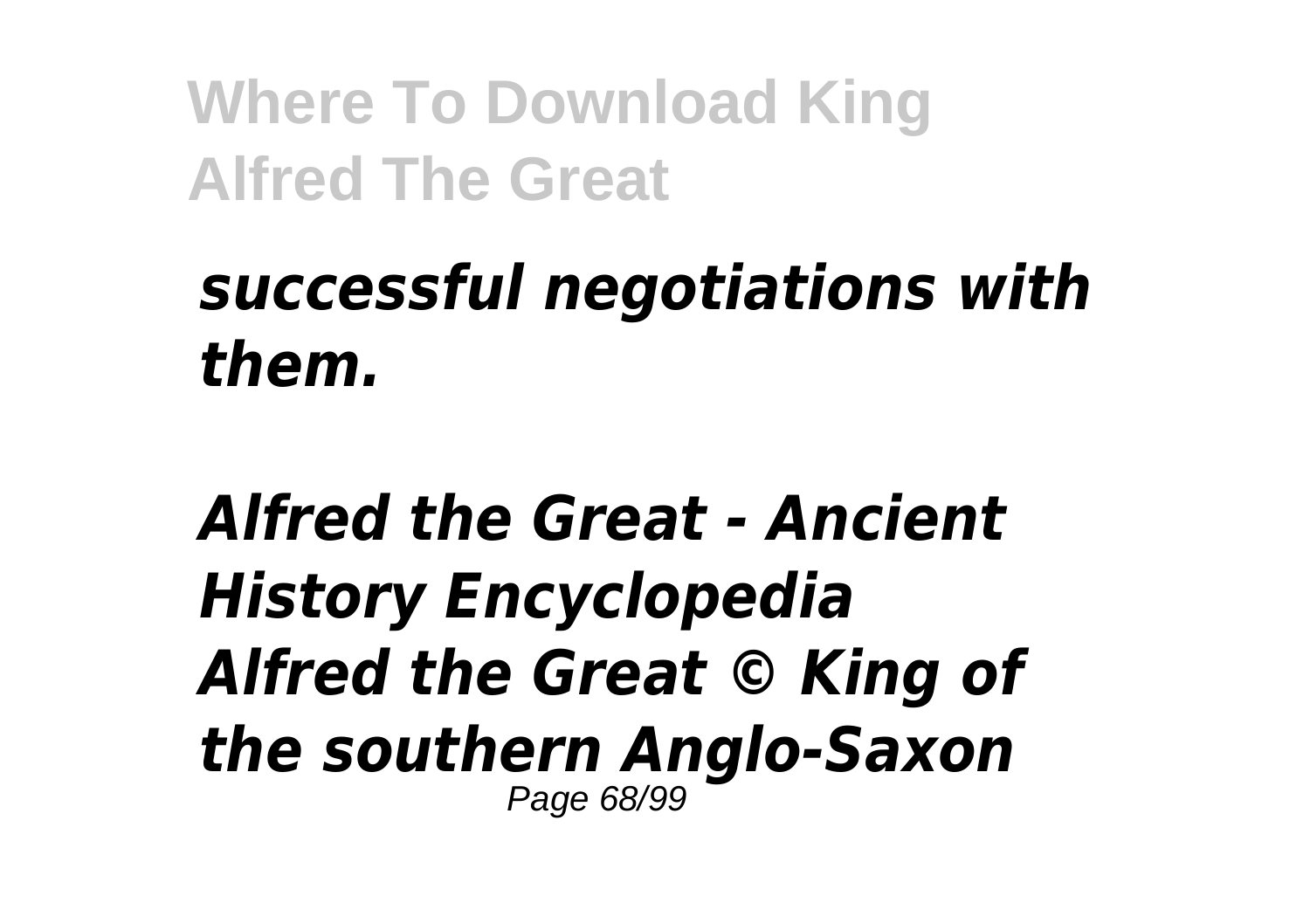*kingdom of Wessex and one of the outstanding figures of English history, as much for his social and educational reforms as for his military...*

*BBC - History - Alfred the* Page 69/99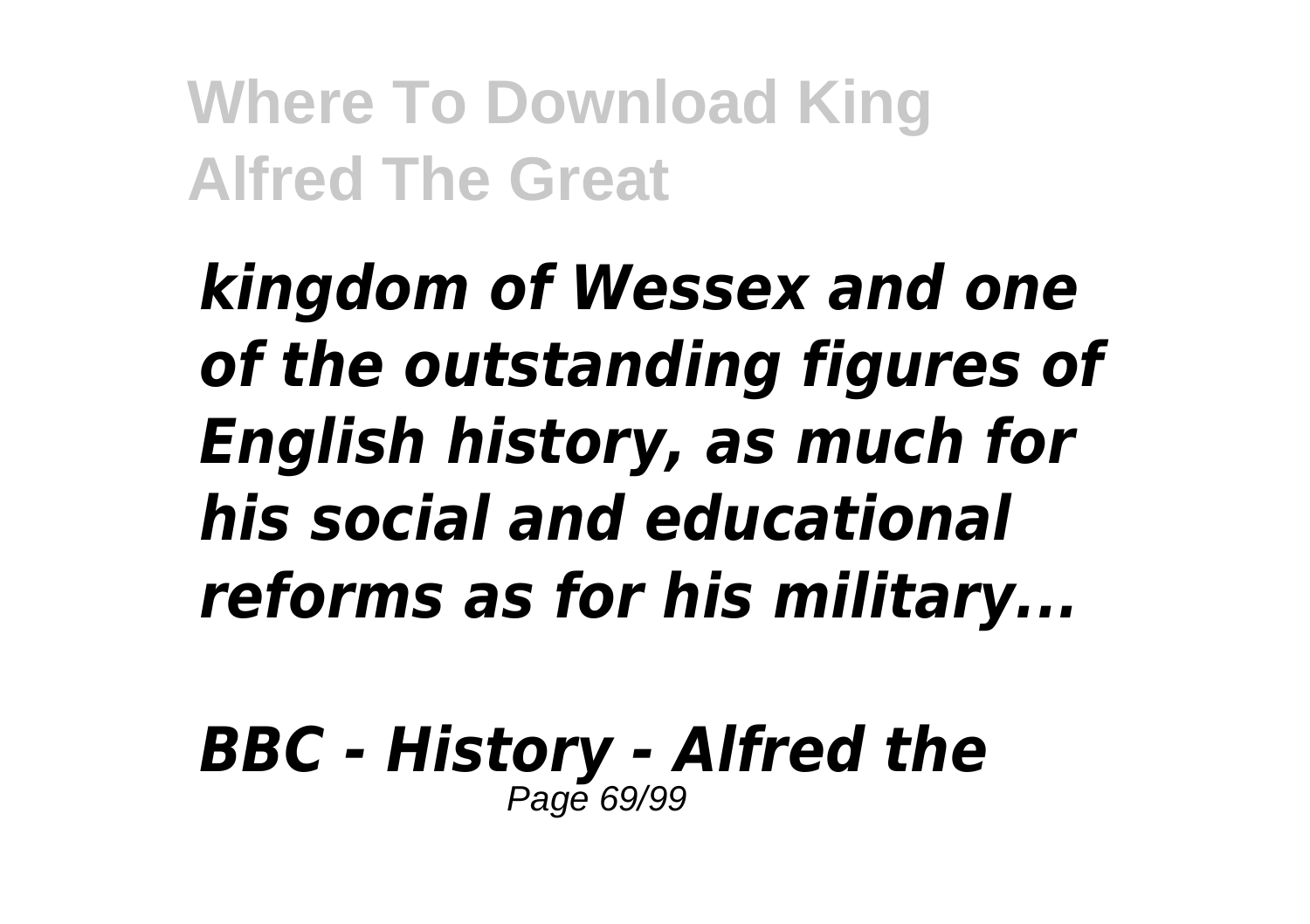*Great Alfred the Great won many important battles against the Vikings, but he also worked tirelessly to promote learning among his subjects. In this documentary video,* Page 70/99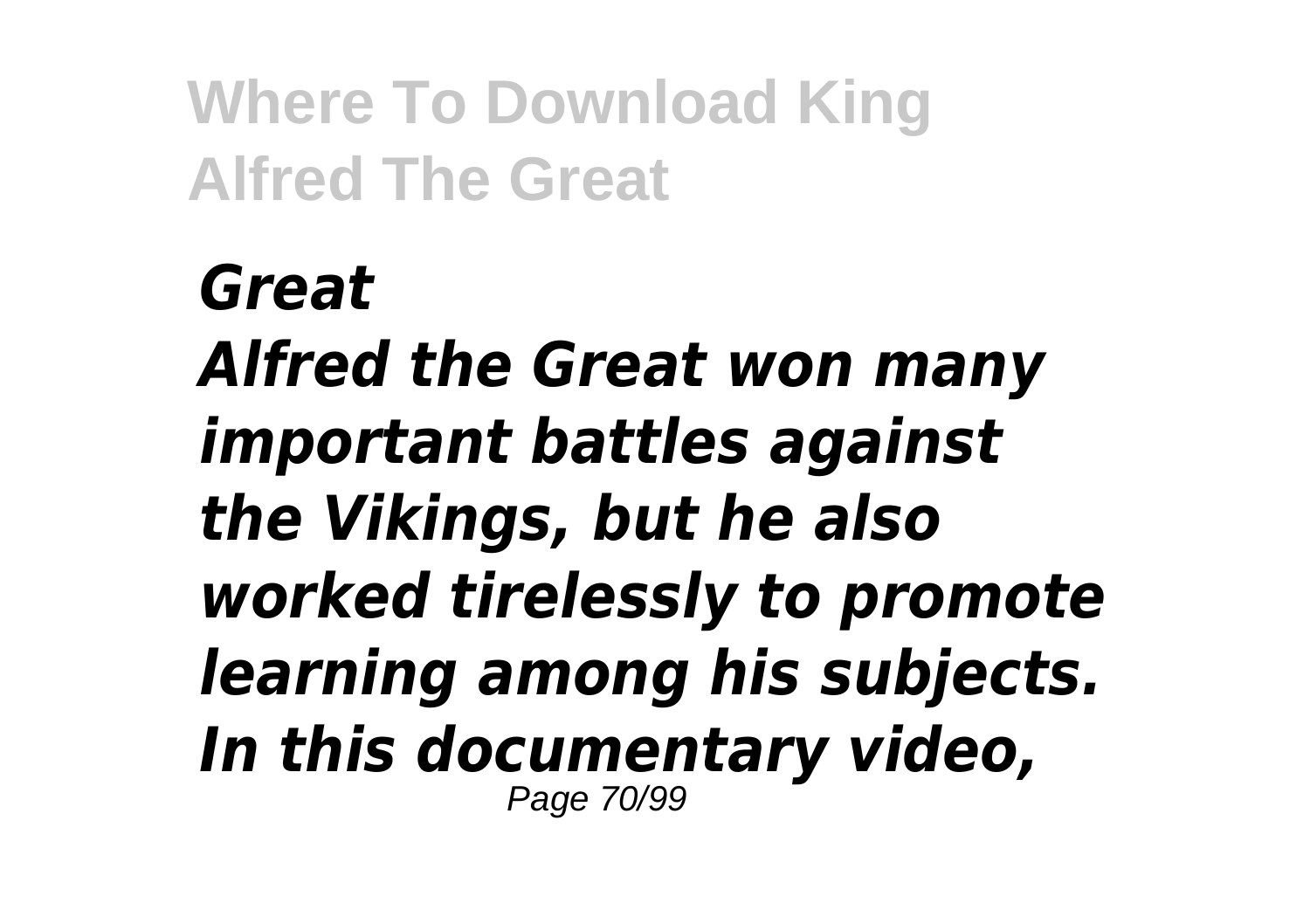*we learn that the King even personally studied and translated Latin texts, and in doing so began the establishment of English as a literary language.*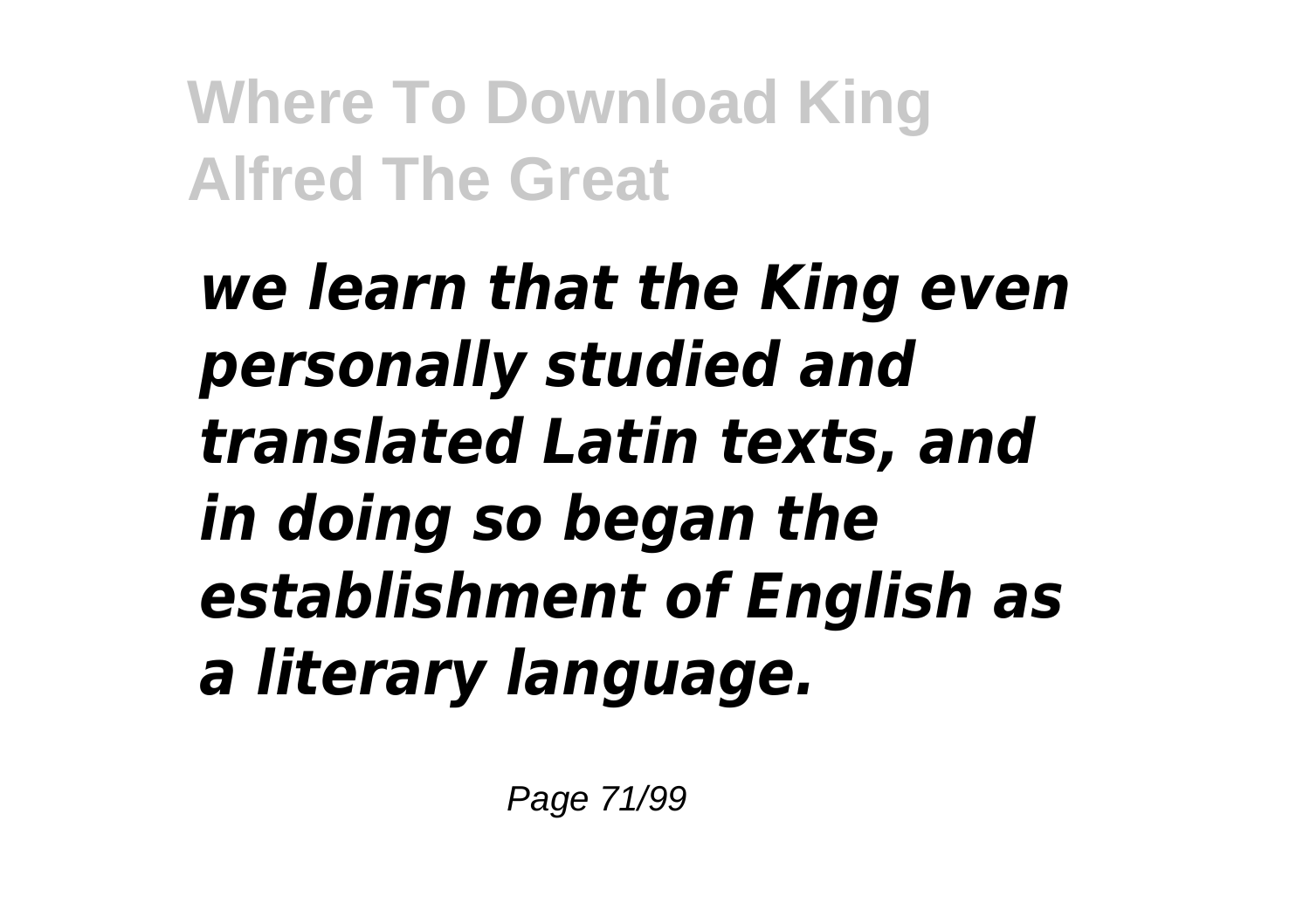*Alfred the Great - Philosopher King of the Viking Age Alfred, England's darling for more than a thousand years, had 'The Great' bestowed upon him in medieval times* Page 72/99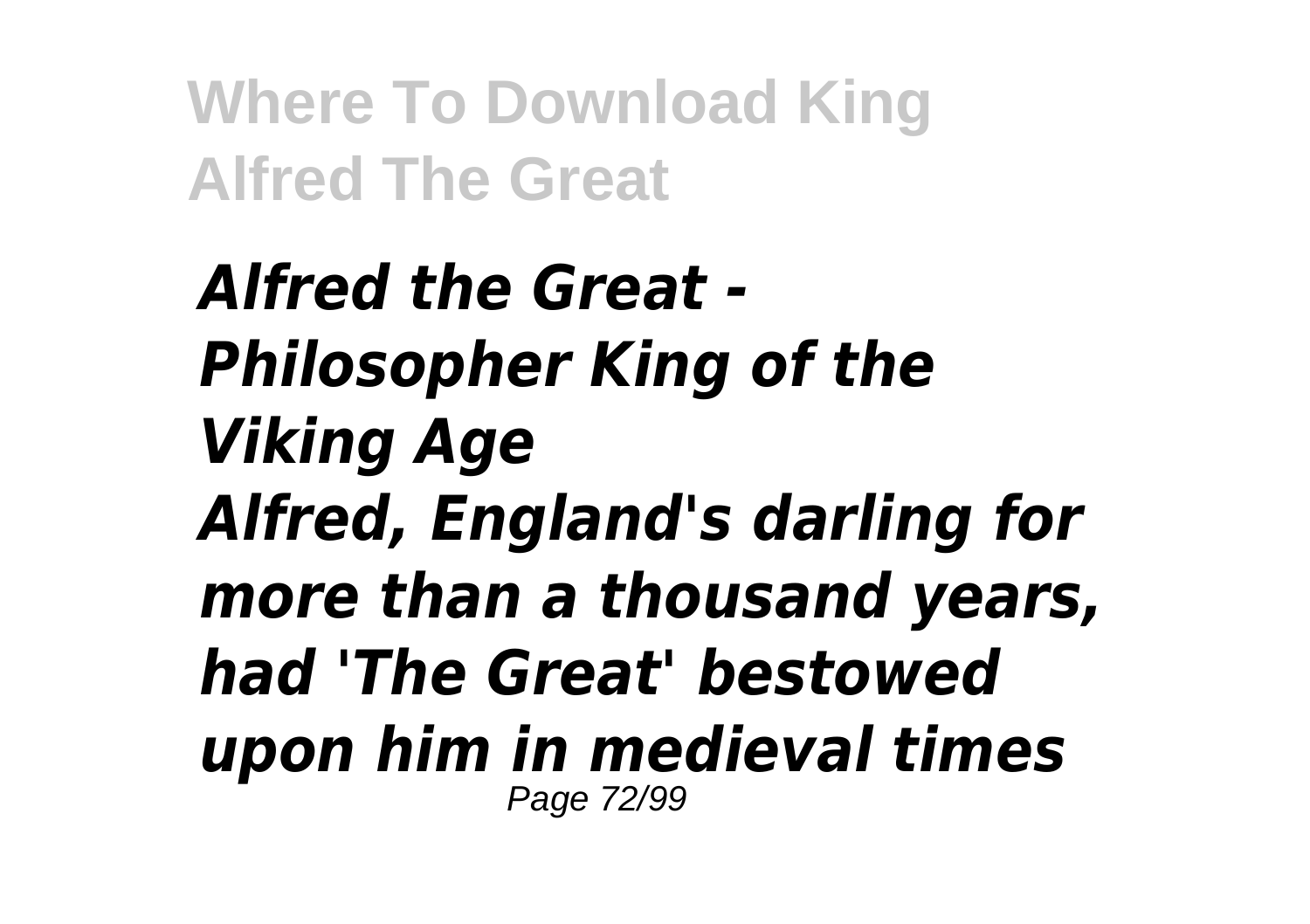*by the English nation proud of their ancestor. Alfred had a diminutive and isolated stage on which to perform, compared to the likes of Alexander or Peter.*

Page 73/99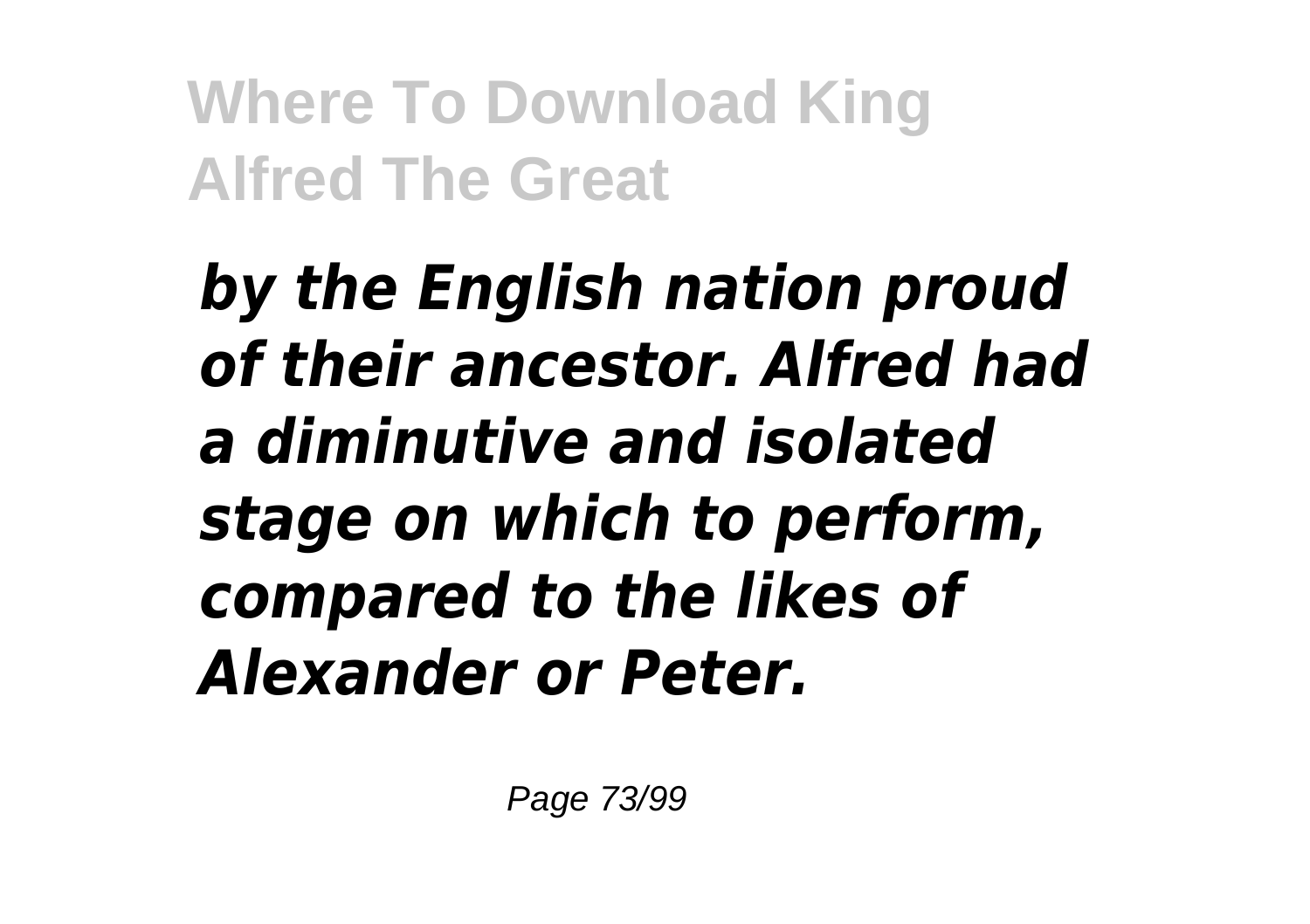*Who was Alfred The Great, King of Wessex? Alfred the Great Alfred the Great (Old English: Ælfrēd [a], Ælfrǣd [b], "elf counsel" or "wise elf"; 849 – 26 October 899) was King of* Page 74/99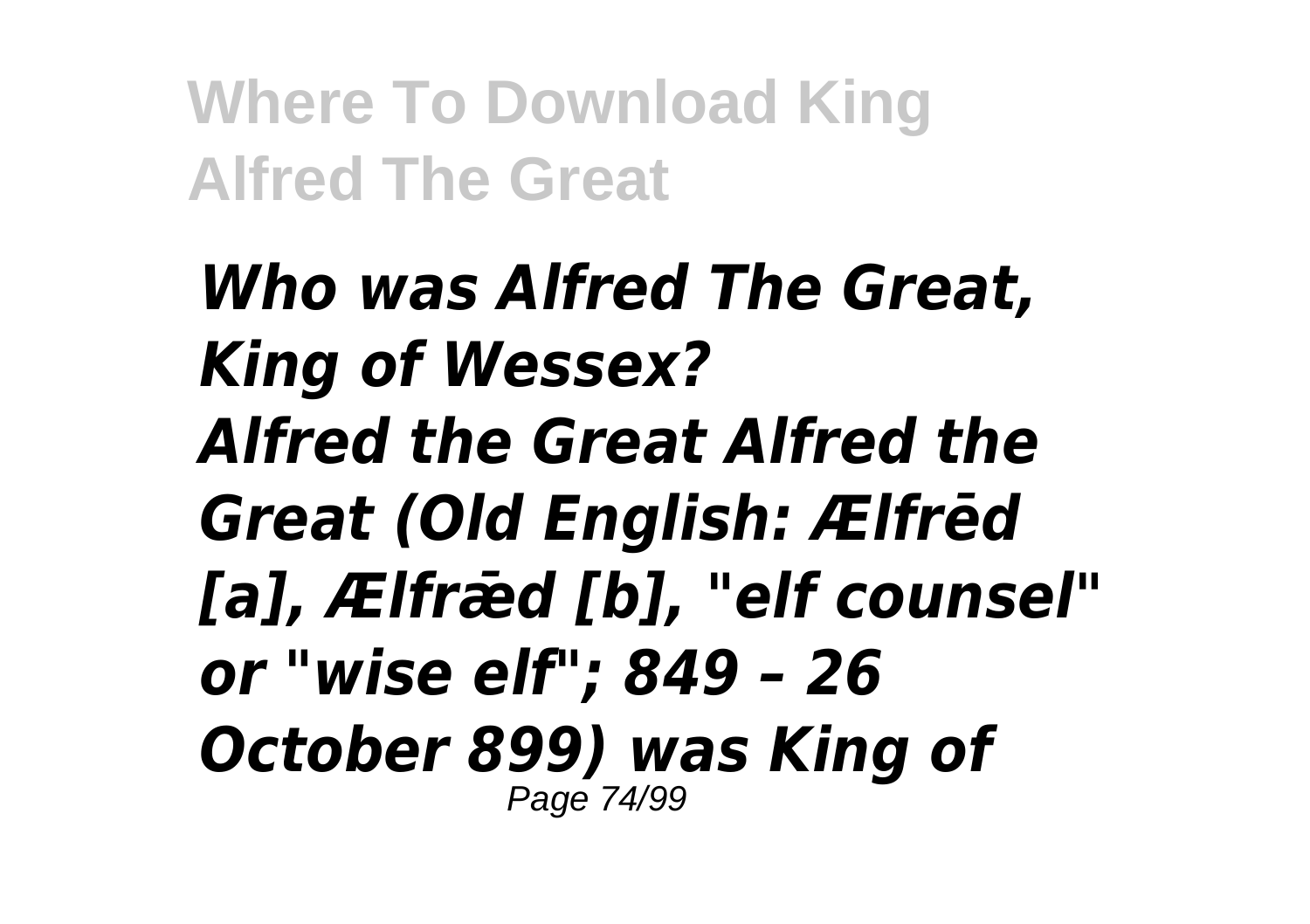*Wessex from 871 to 899. Alfred successfully defended his kingdom against the Viking attempt at conquest, and by the time of his death had become the dominant ruler in England. H* Page 75/99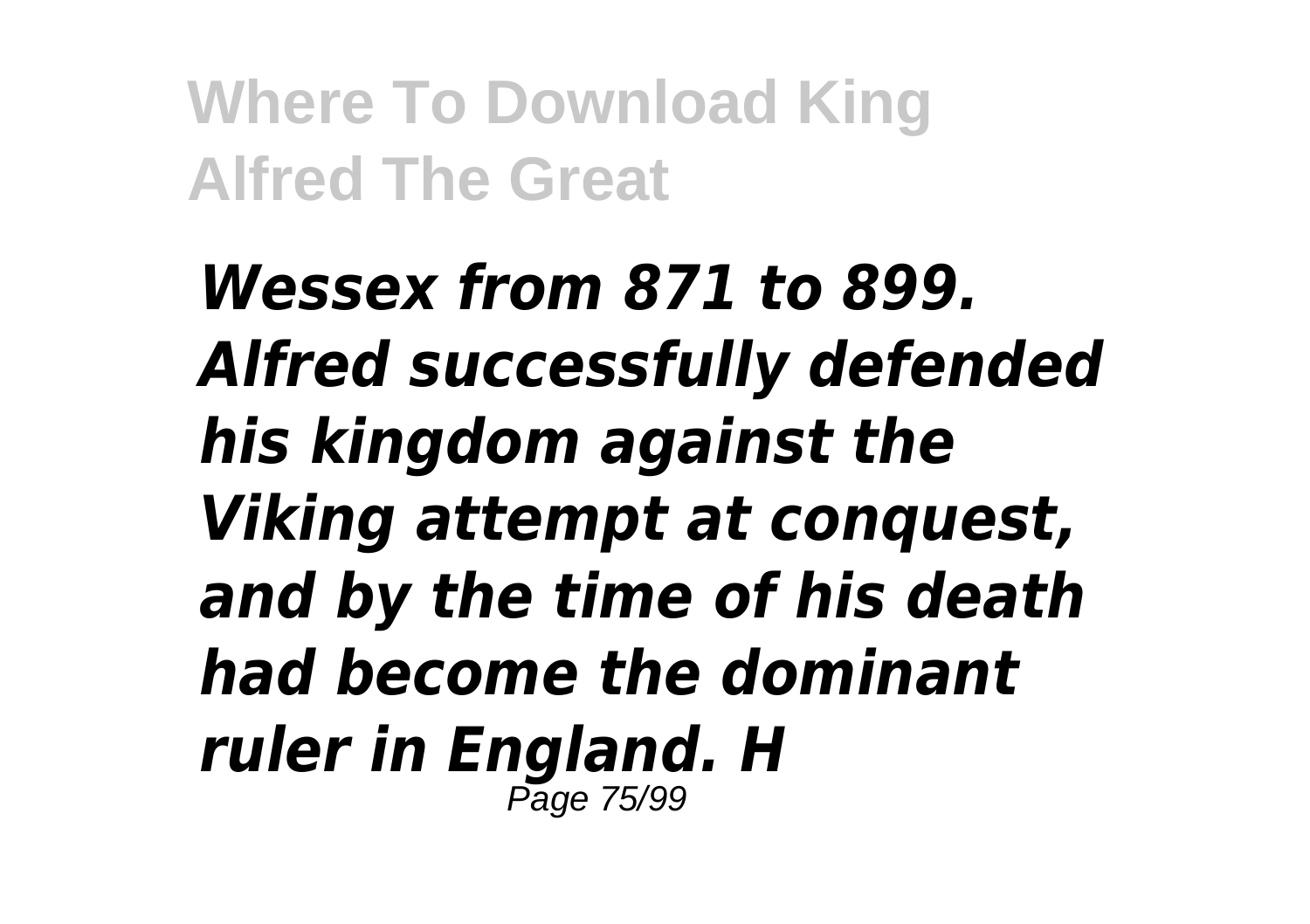### *Alfred the Great, king of The Anglo-Saxons 6. He was only English monarch to be called "Great." Because of his accomplishments in saving* Page 76/99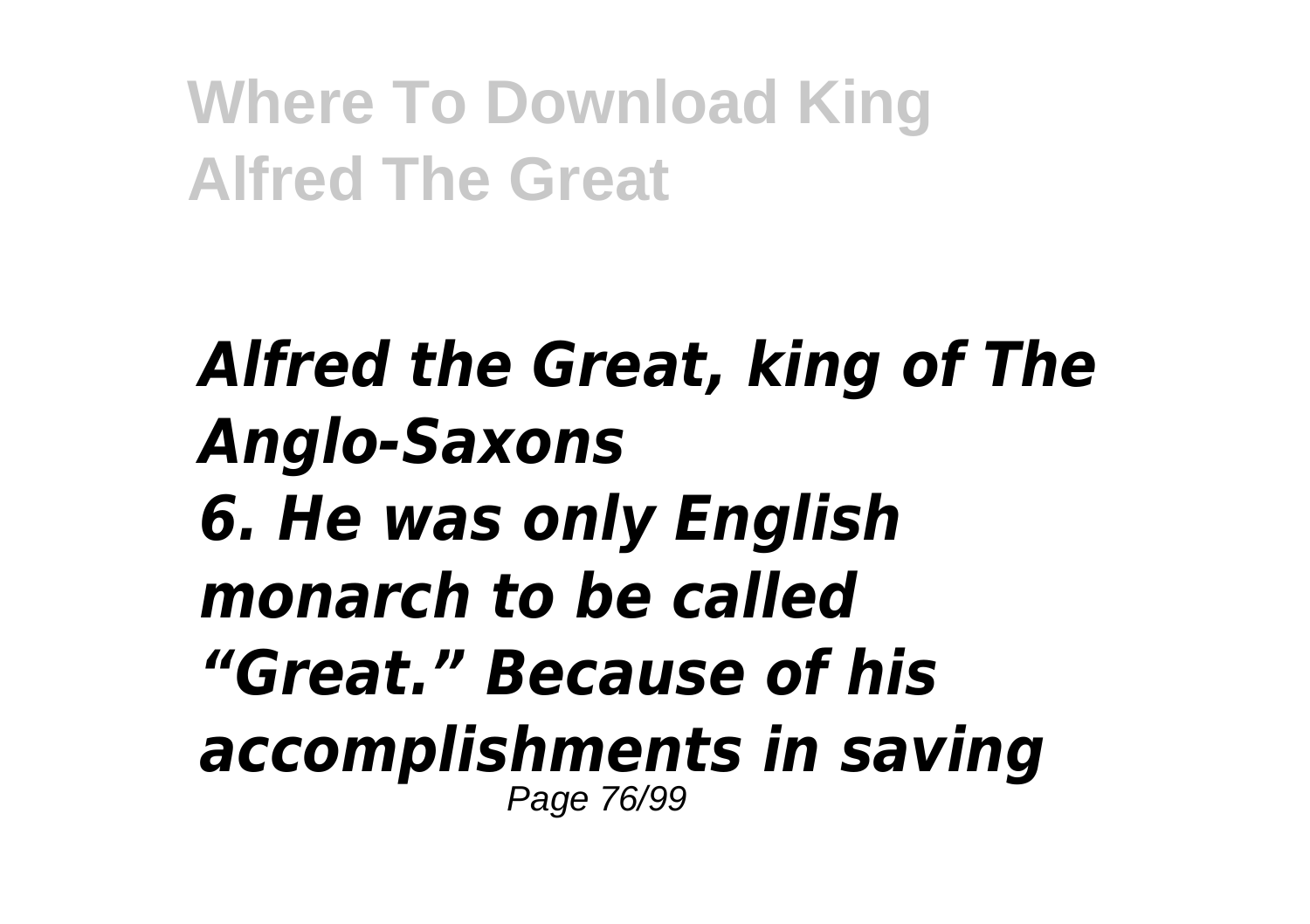*England from Viking invasion, Alfred the Great is the only monarch in England to be called "Great." This Alfred the Great fact says a lot about how much Englishmen respected this* Page 77/99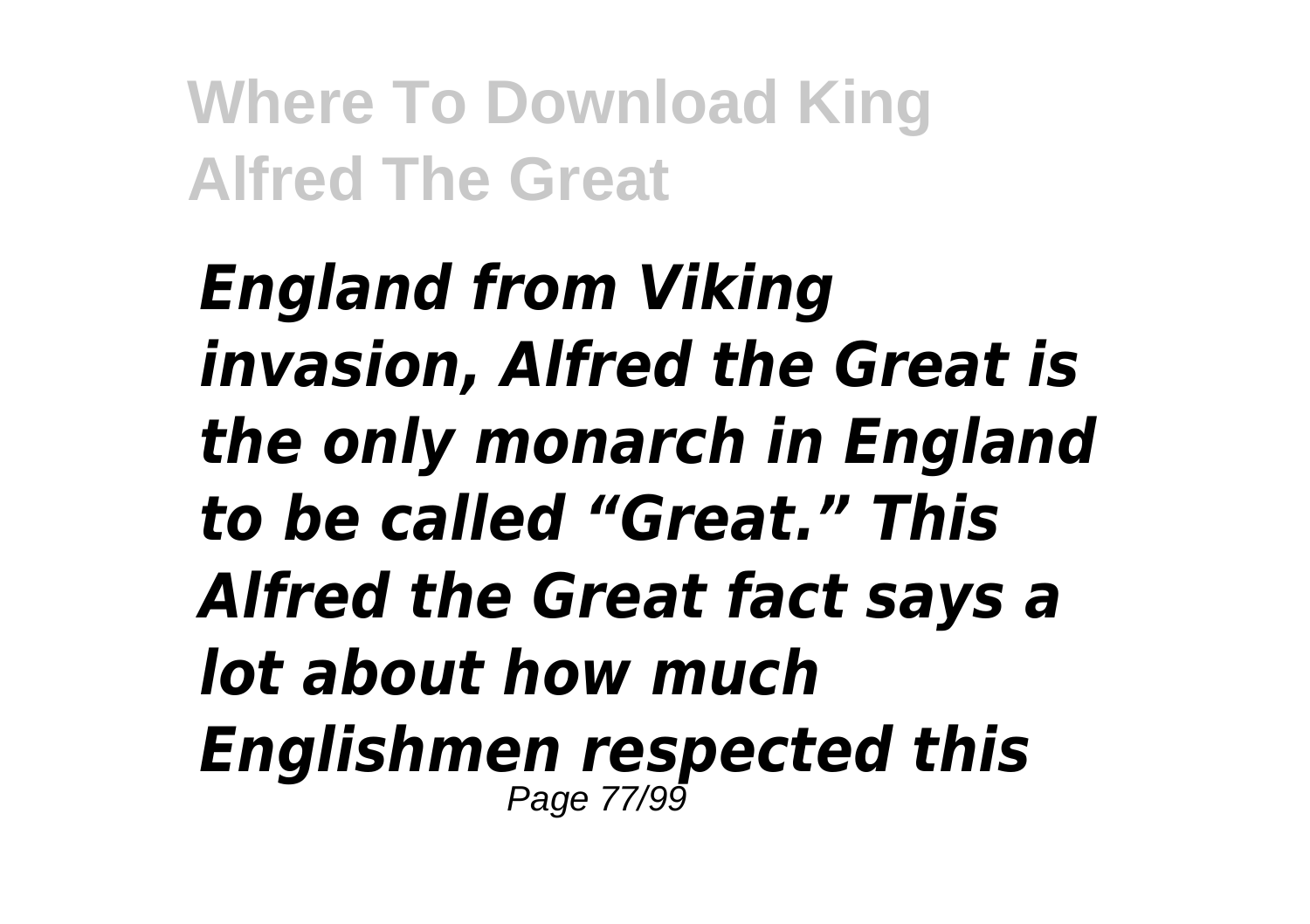*king.*

### *10 Interesting Facts about Alfred the Great - FactsKing.com The Last Kingdom: Why did fans hate King Alfred in The* Page 78/99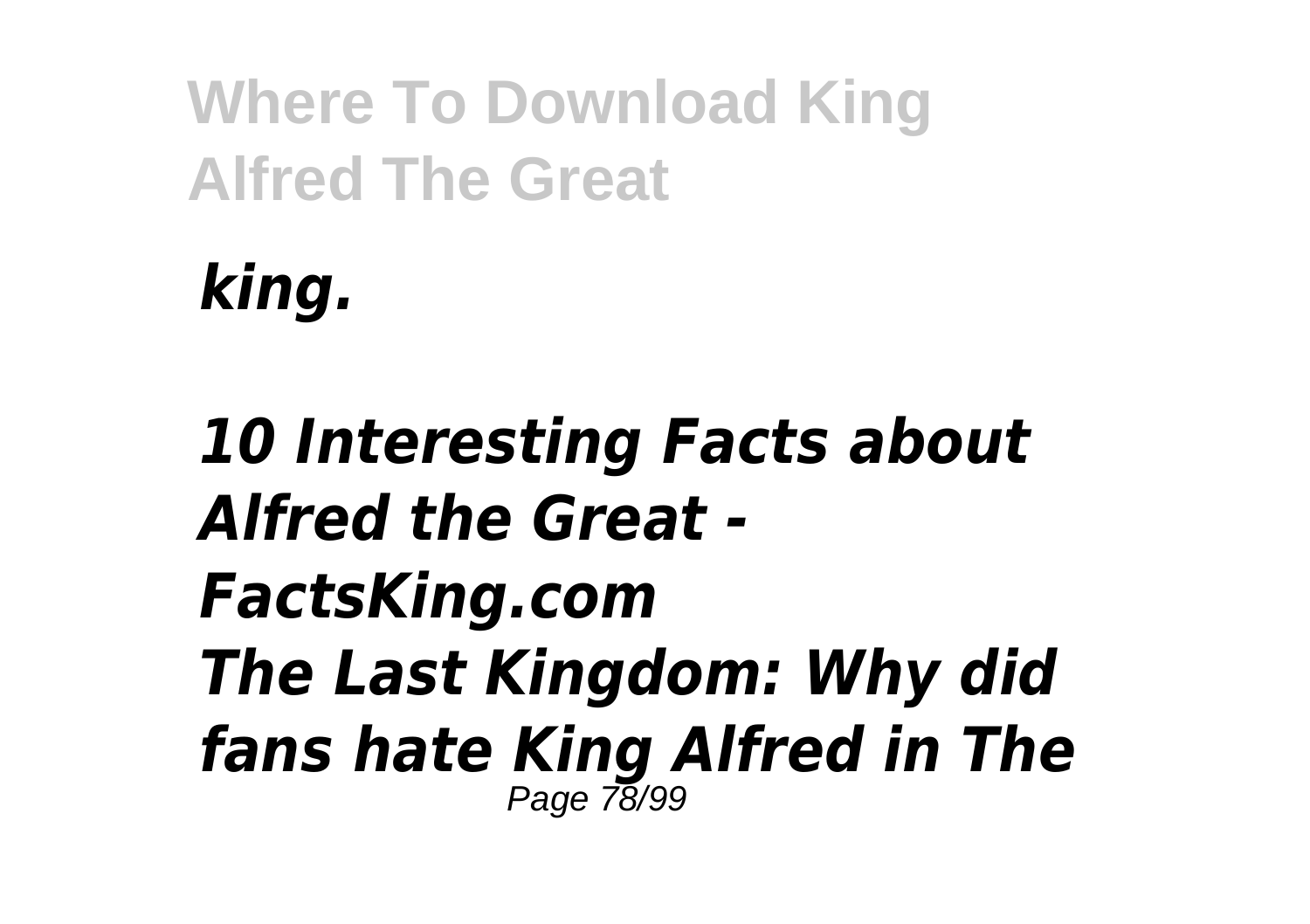*Last Kingdom? THE LAST KINGDOM is an Anglo-Saxon series which follows Alfred the Great's plight to unite England as one country.*

*The Last Kingdom: Why did* Page 79/99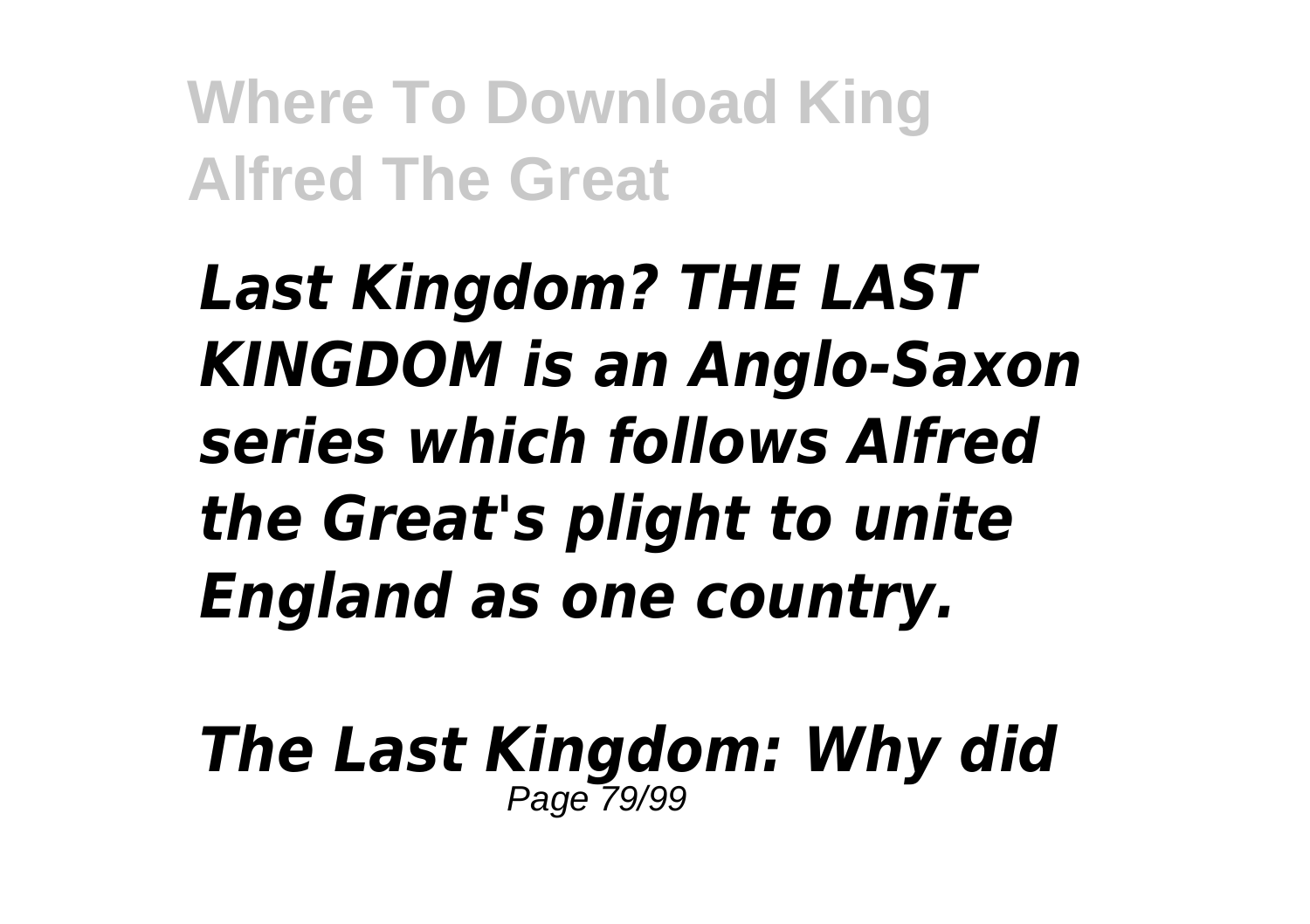# *fans hate King Alfred in The*

*...*

*There were many famous Anglo-Saxon kings, but the most famous of all was Alfred, one of the only kings in British history to be called* Page 80/99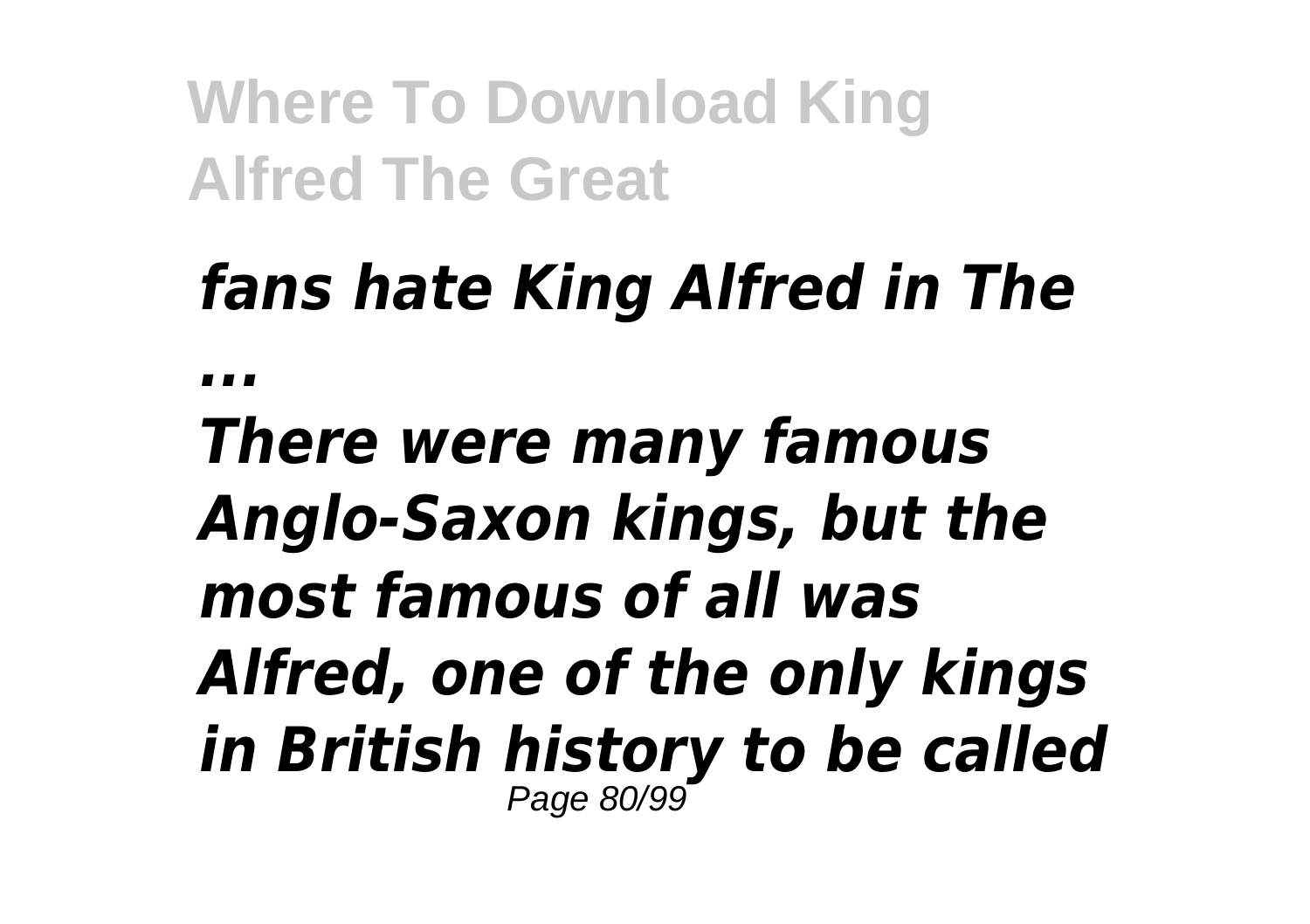# *'Great'. His father was king of Wessex, but by the end of...*

### *Who was Alfred the Great? - BBC Bitesize Alfred the Great, King of* Page 81/99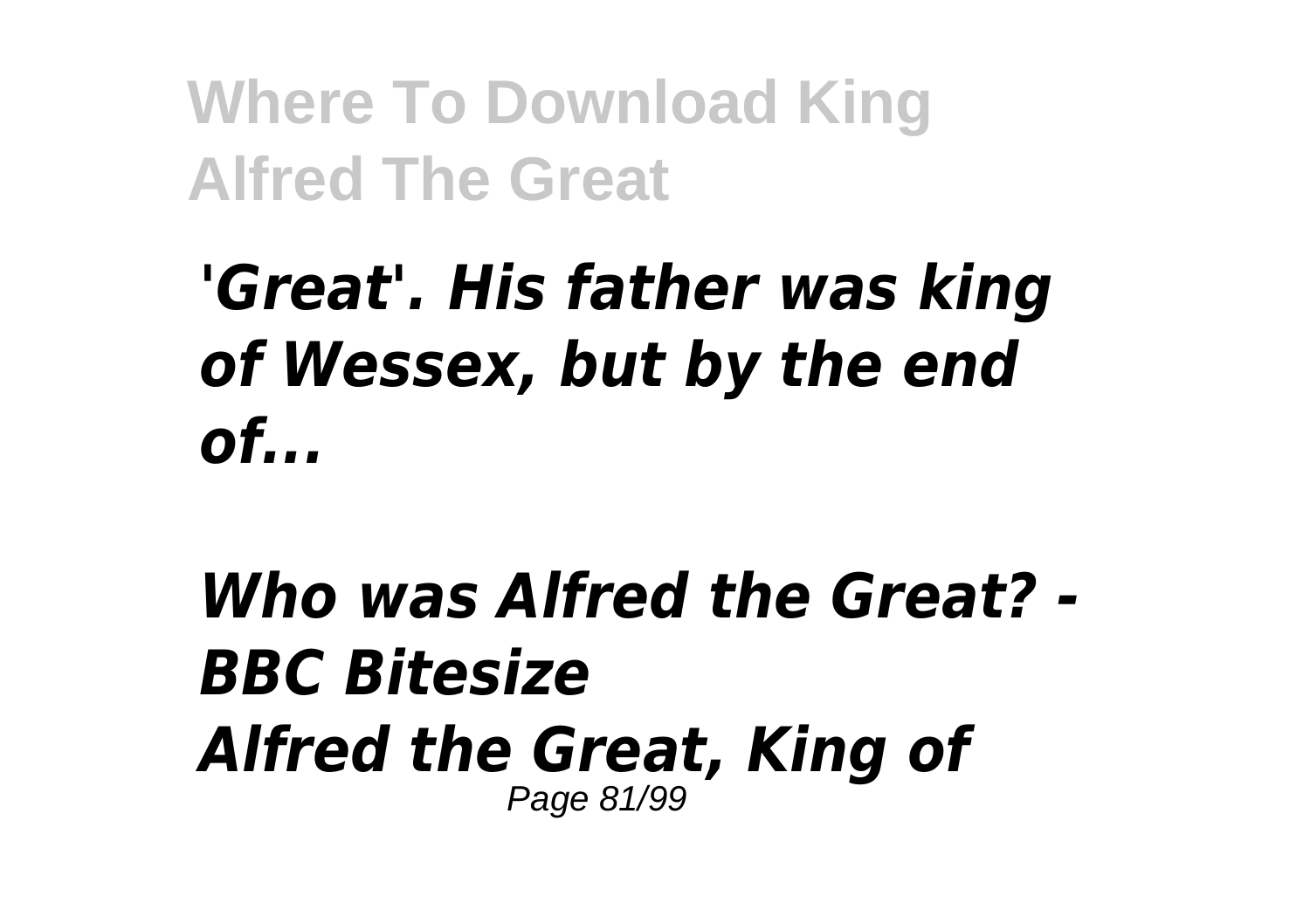*Wessex, a defender against Viking invasion and a social reformer; just few of the reasons why he is the only English monarch to be known as "the Great". Alfred was born in 849 and* Page 82/99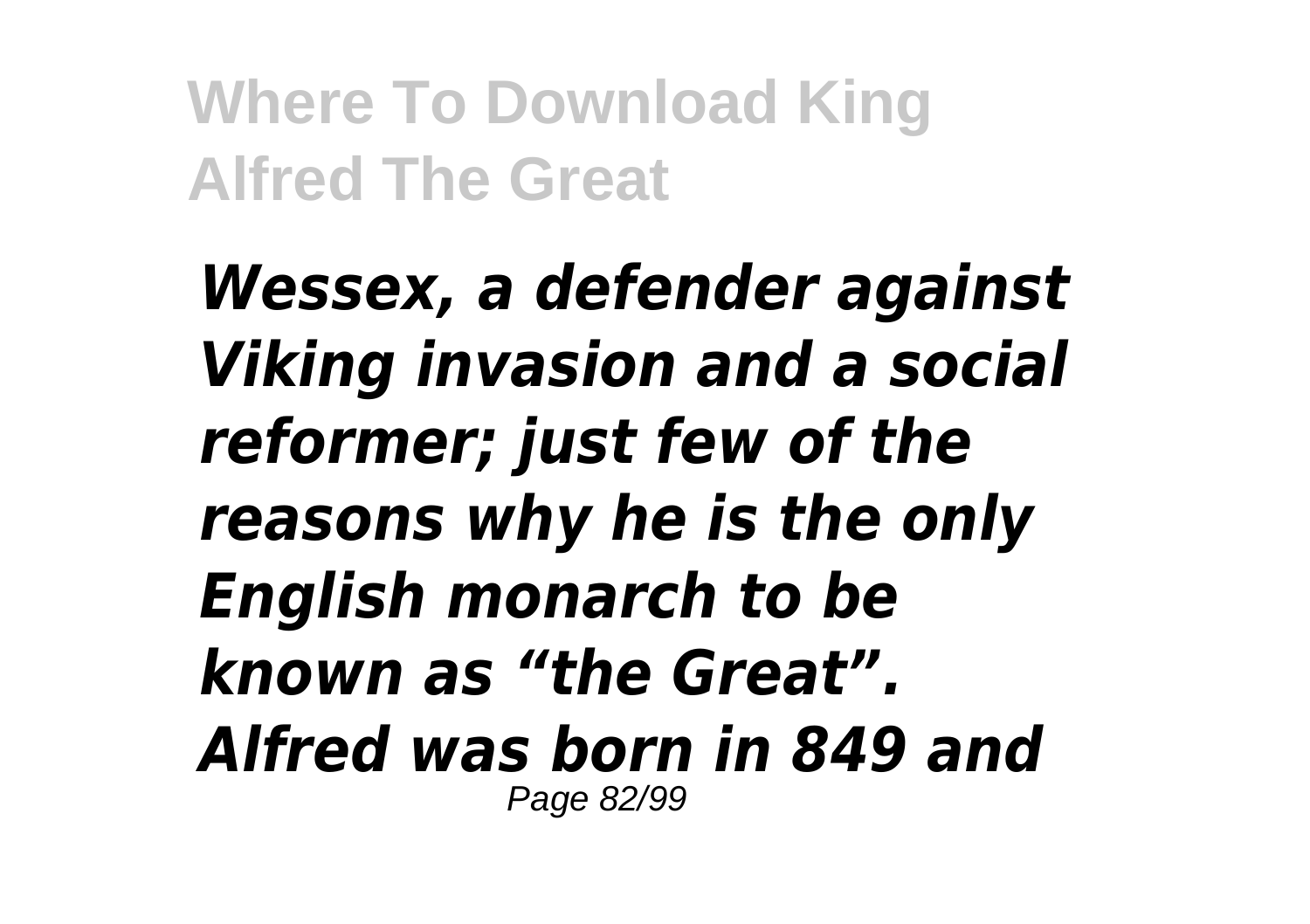*served as King of Wessex, a Saxon kingdom based in the southwest of modern day England, from 871 to his death on 26th October 899 AD. In this time he ruled successfully over his Anglo-*Page 83/99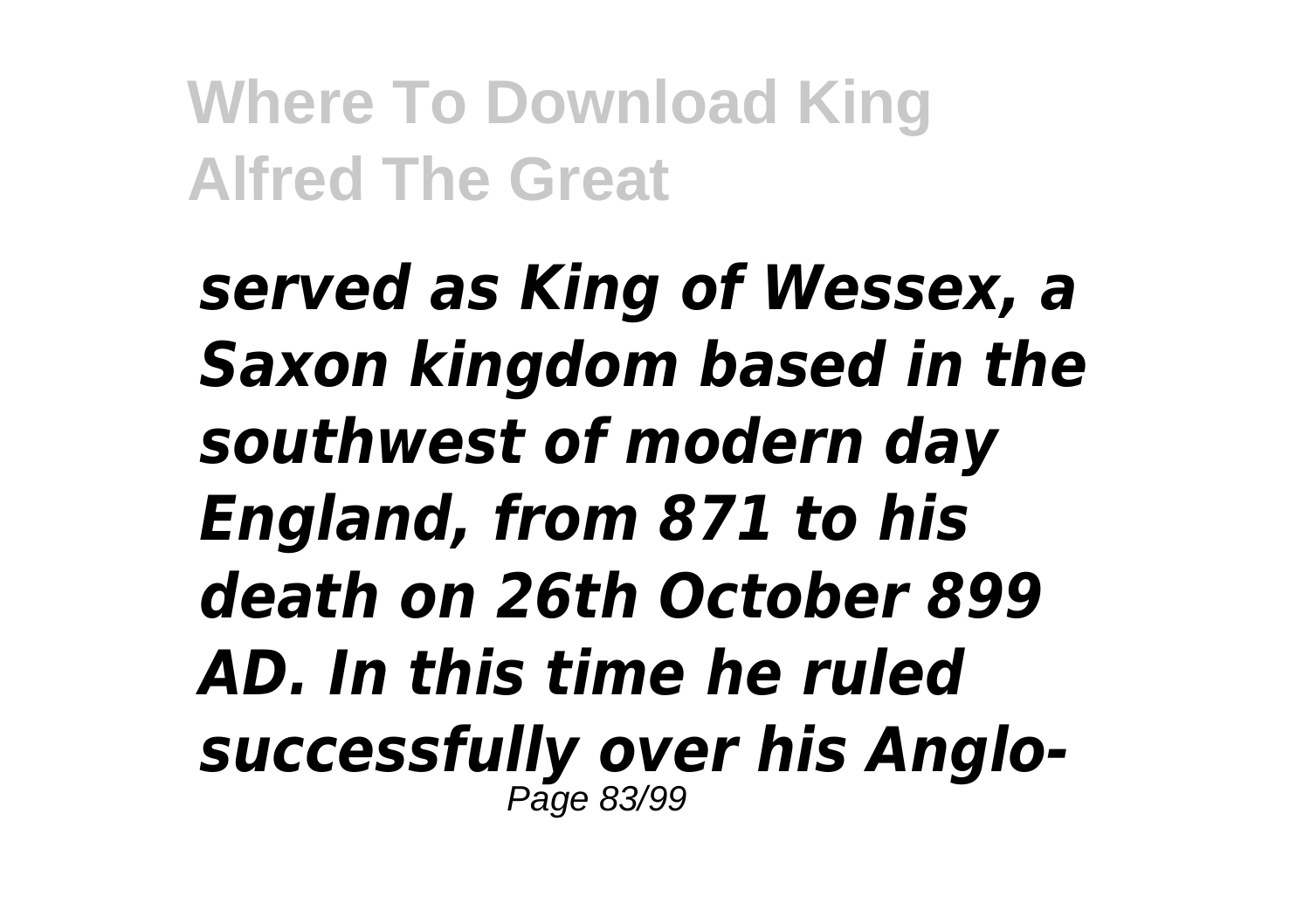## *Saxon kingdom and emerged as a military force, a strong leader and a promoter of reforms.*

### *Alfred the Great - Historic UK*

Page 84/99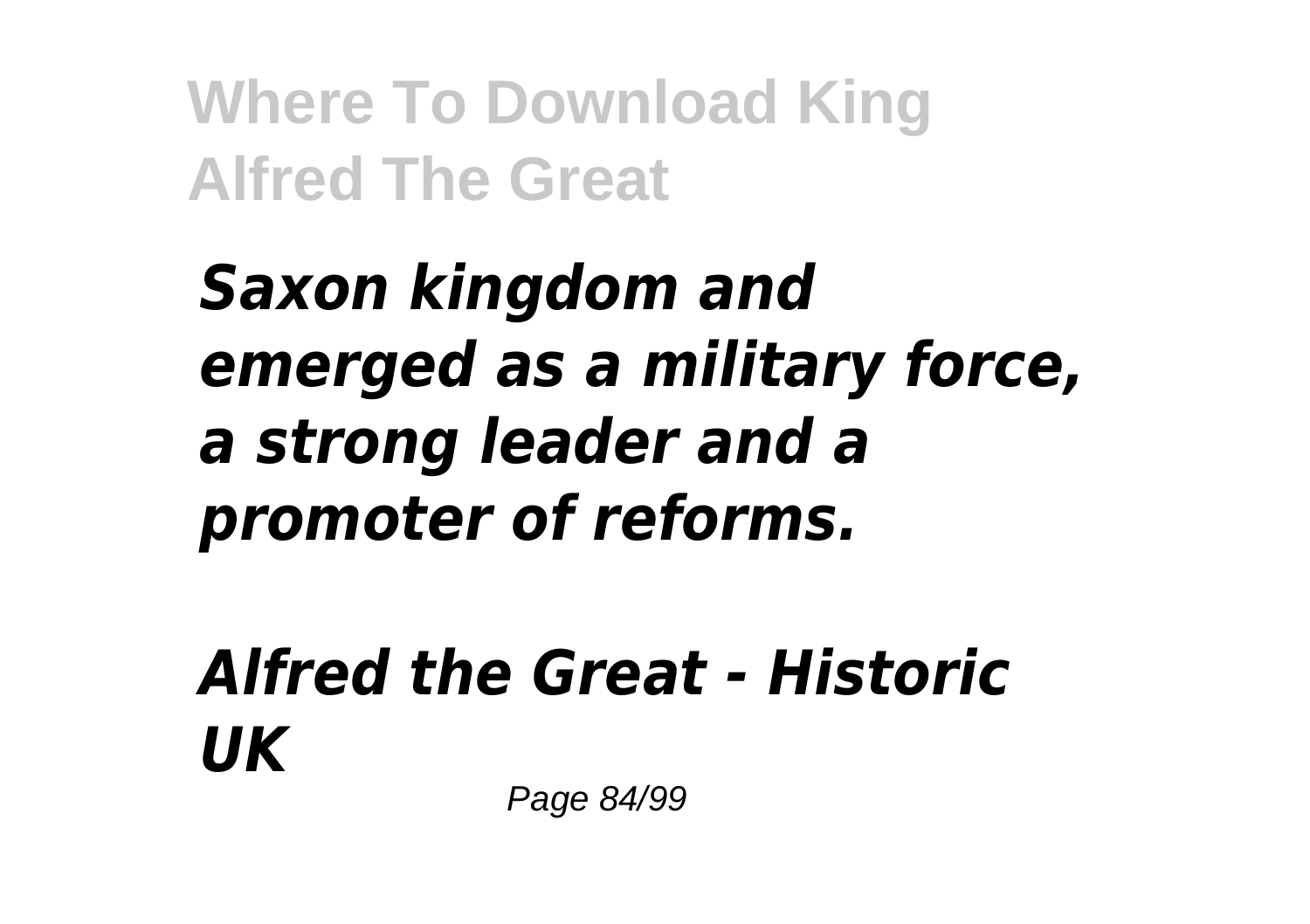*Alfred the Great was an illustrious King of the Anglo-Saxons from 886 to 899 and the 'King of Wessex' from 871 to c 886. He had spent many years fighting the 'Viking invasions,' after* Page 85/99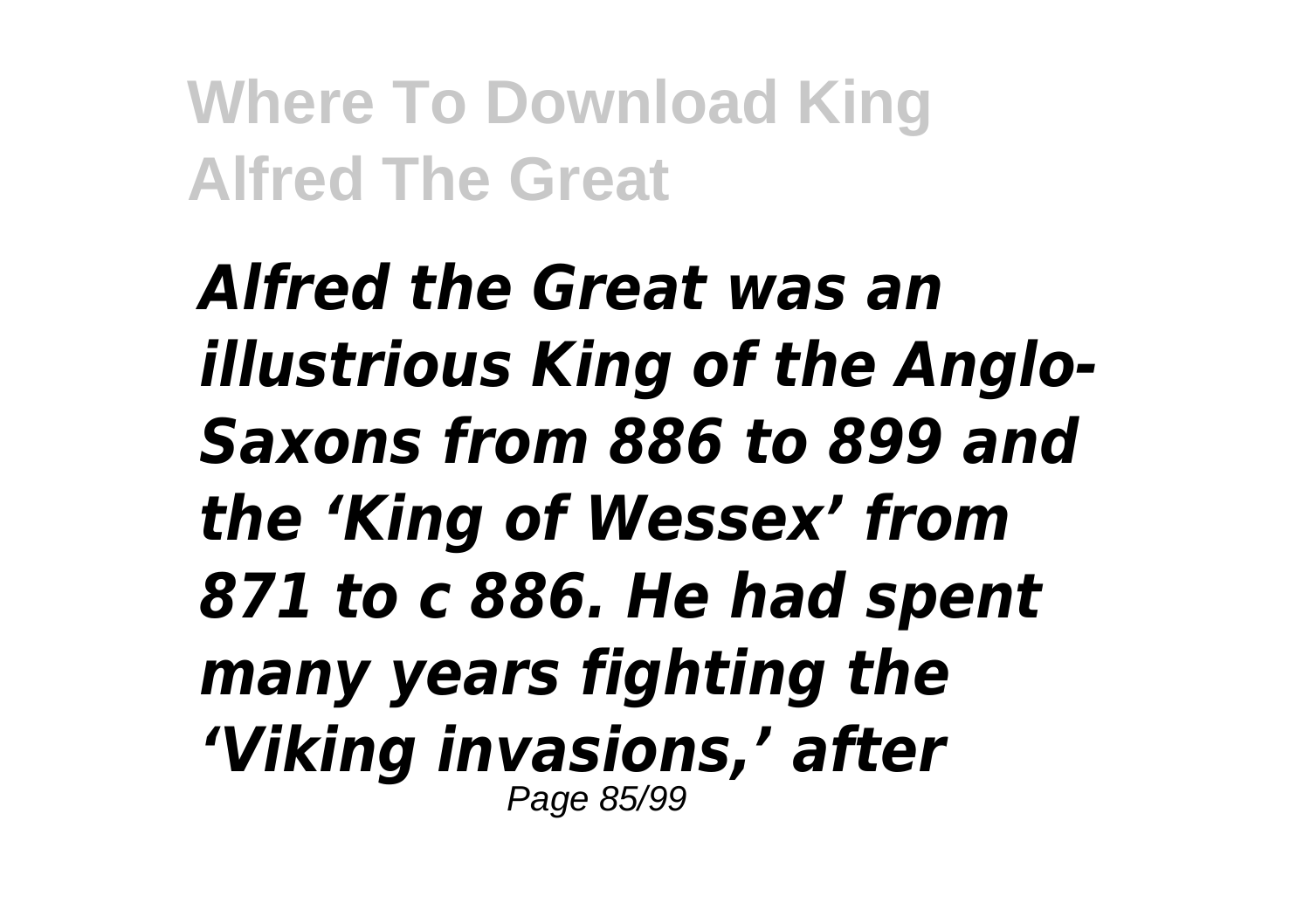## *ascending the throne. He is known as a merciful and learned man who laid emphasis on education.*

#### *21 Thought-Provoking Quotes By Alfred the Great* Page 86/99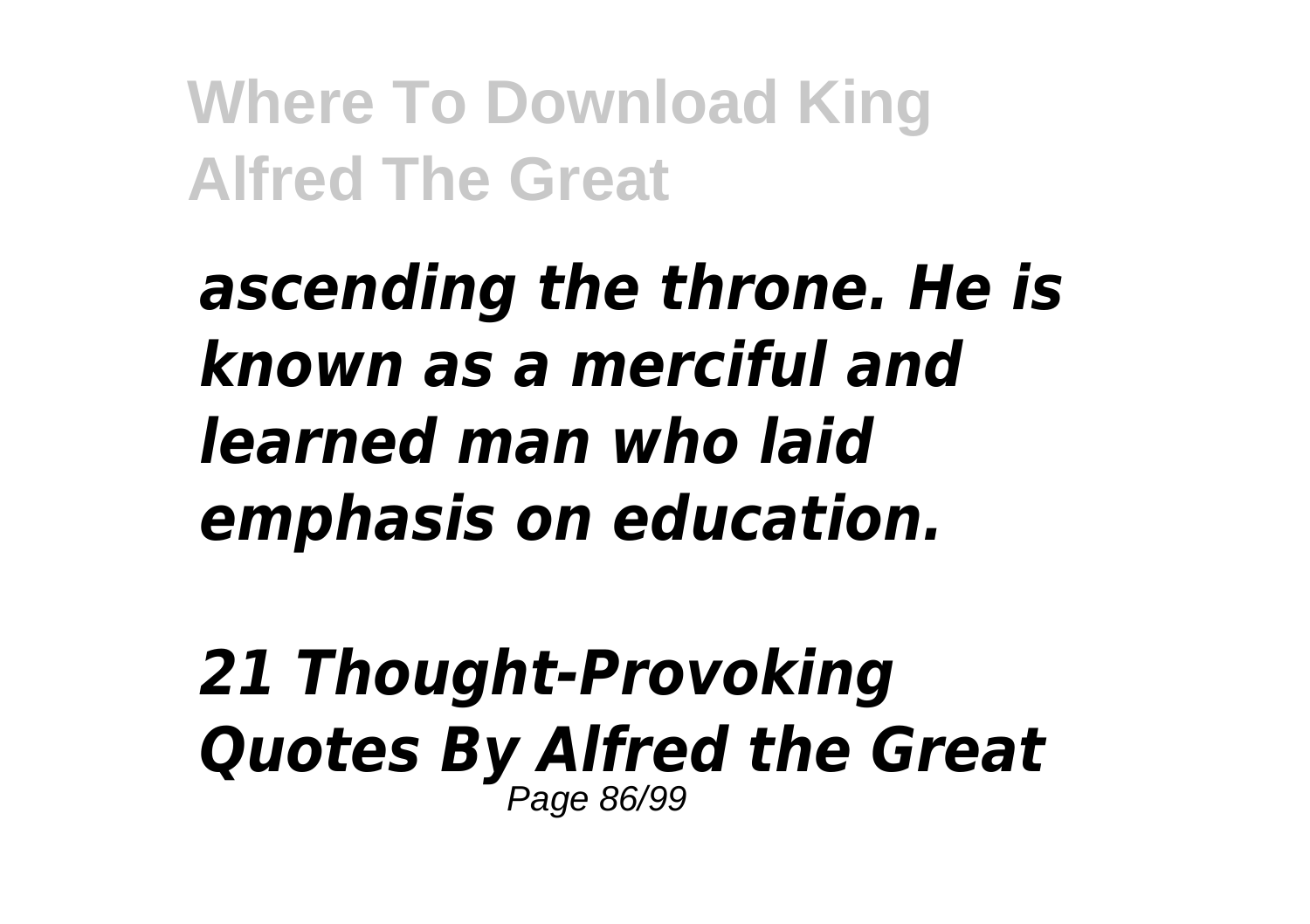*Alfred, king of Wessex (the area south of the Thames River in England — and the Thames is the river that runs through London, so go ahead and check the map), is universally referred to as* Page 87/99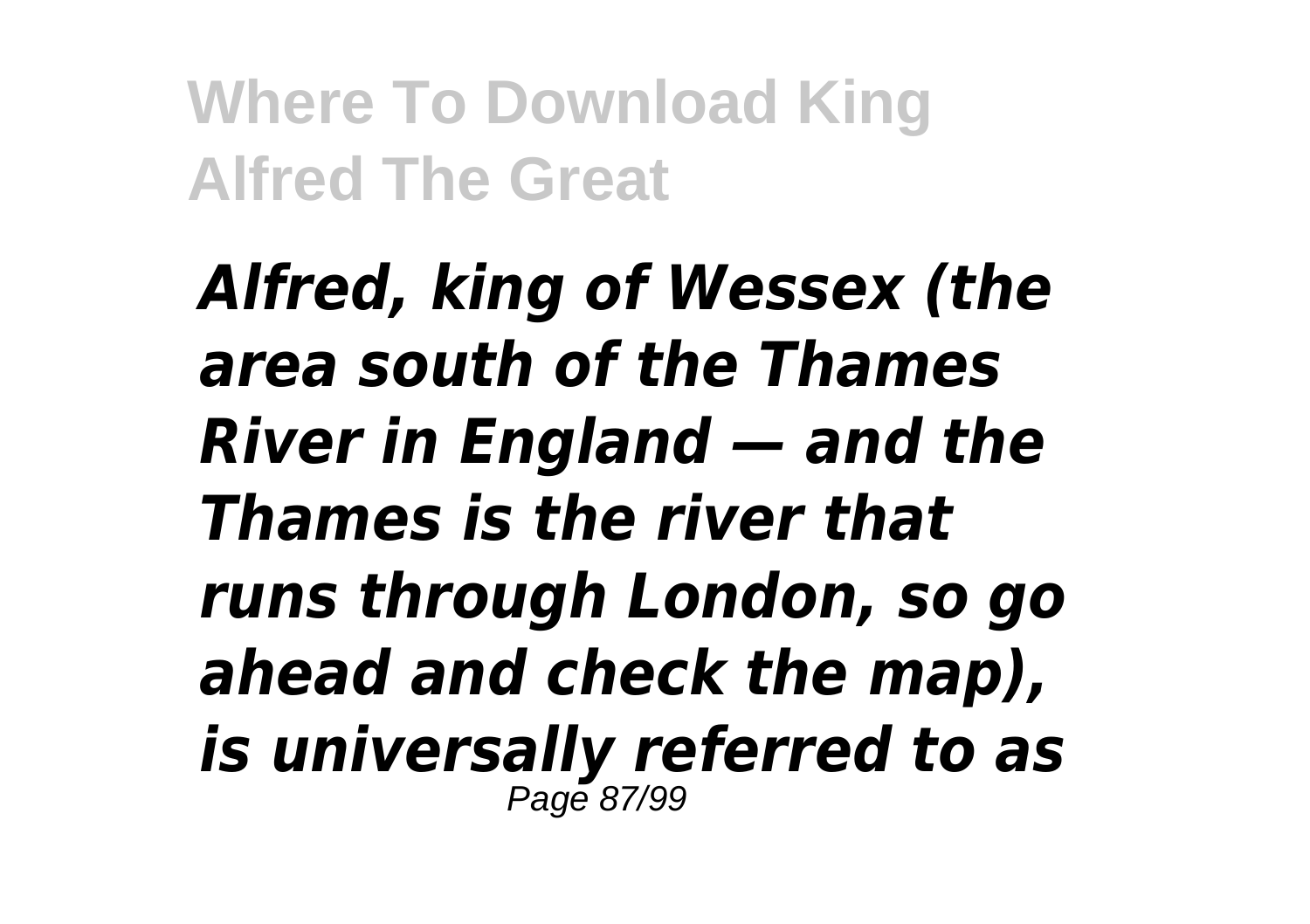*The Great. And not without good reason. He's the odd sort of king insofar as he doesn't seem to have lusted after the throne.*

*The mysterious death of* Page 88/99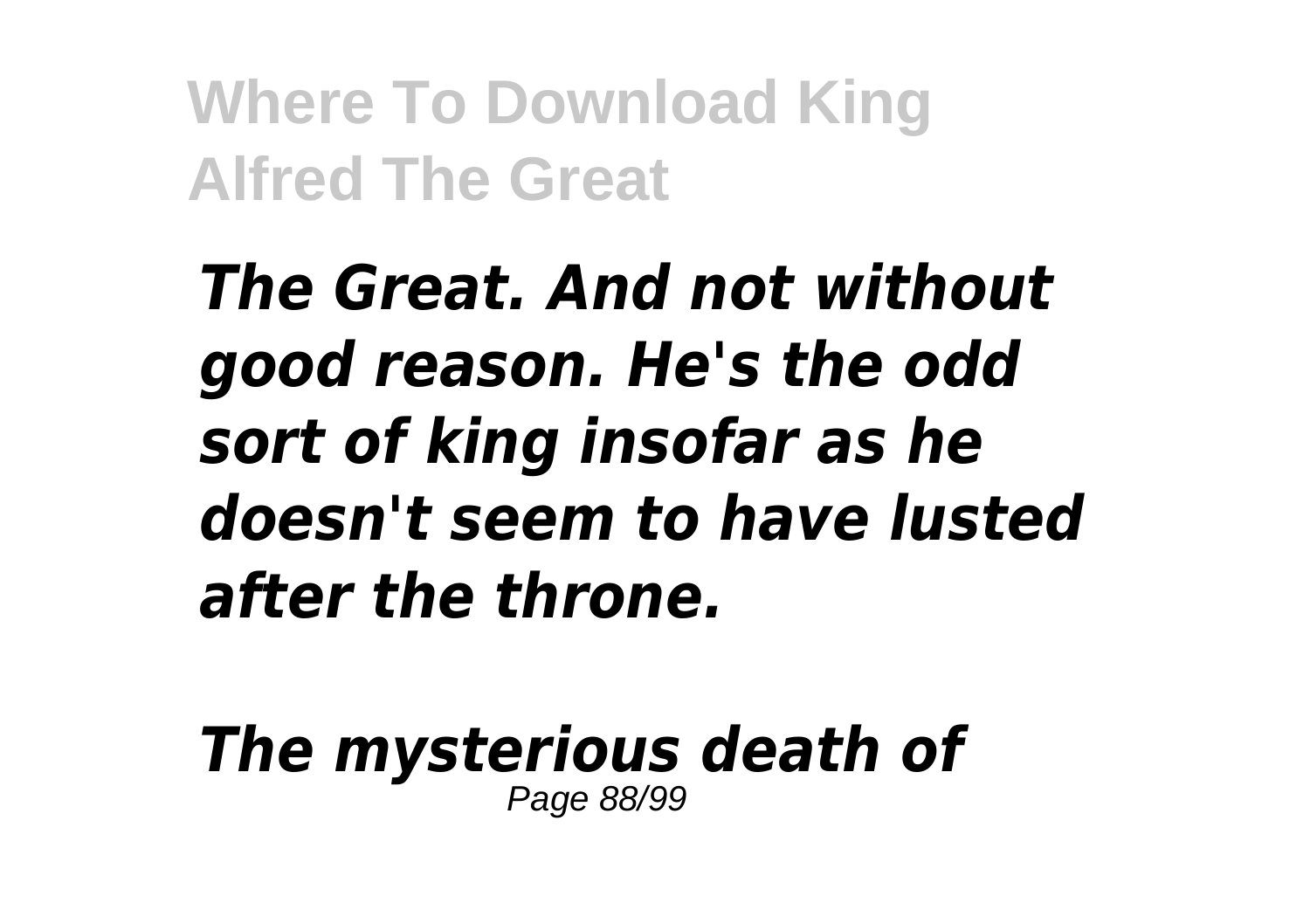*Alfred the Great - Grunge.com Born in 849 in Wantage in Berkshire, Alfred the Great was the fifth son of Aethelwulf, the King of Wessex. Nevertheless,* Page 89/99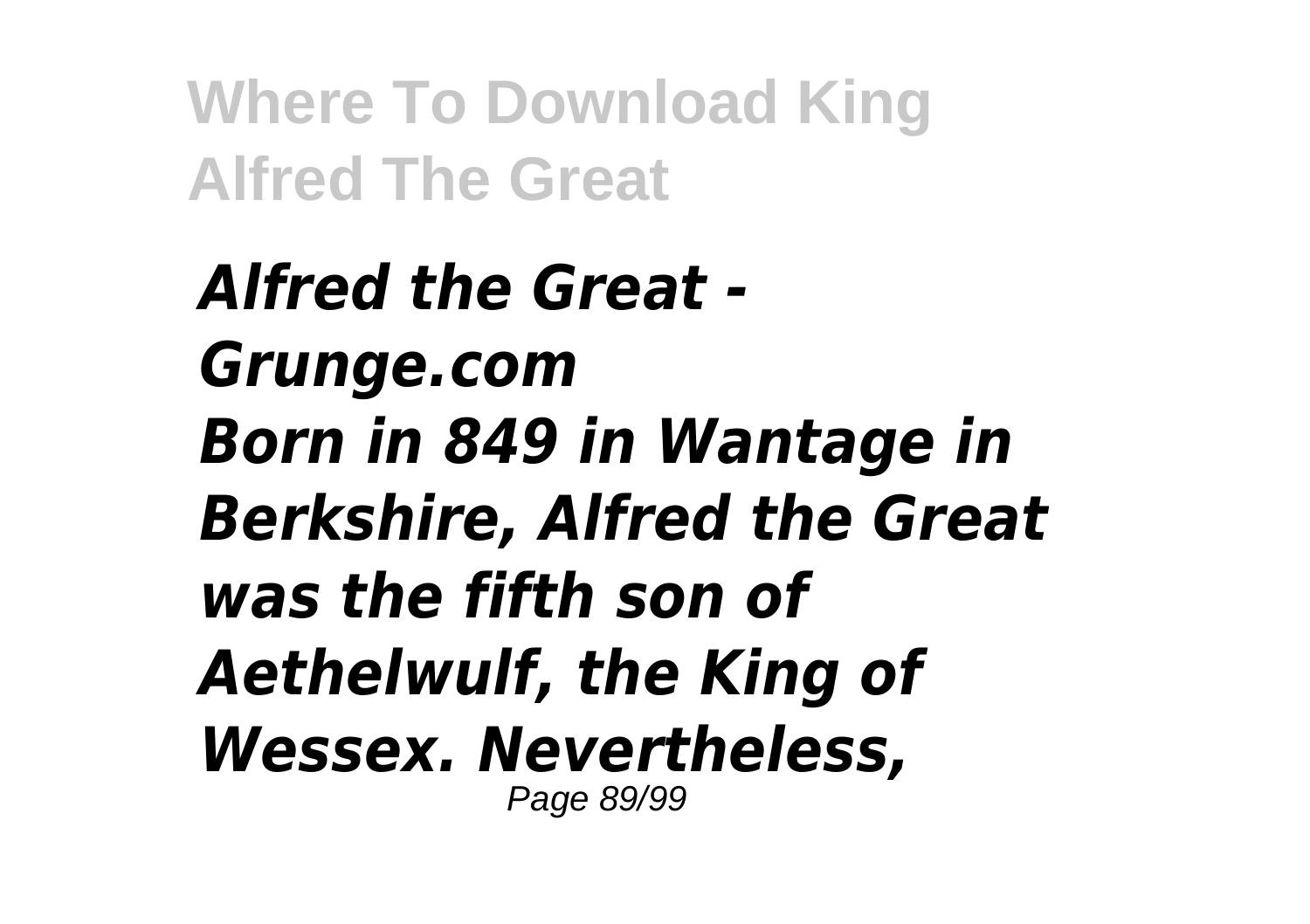*Alfred succeeded to the throne of his father as it was agreed that power would pass through Aethelwulf's sons, rather than from father to oldest son and then to grandson.* Page 90/99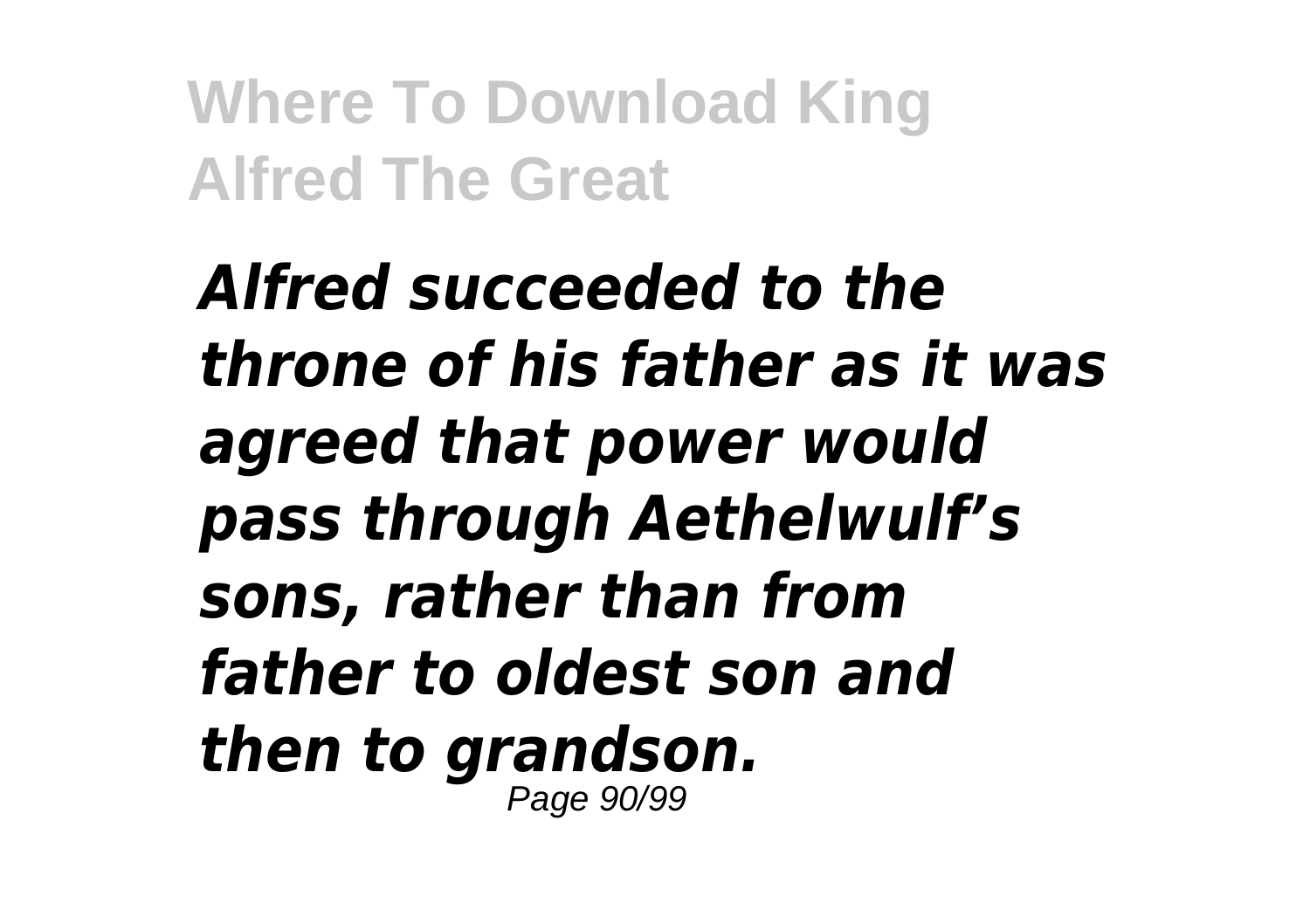### *Alfred the Great : King Of Wessex [Everything you should know] King Alfred the Great was born in 849, the 5th son of King Aethelwulf of Wessex* Page 91/99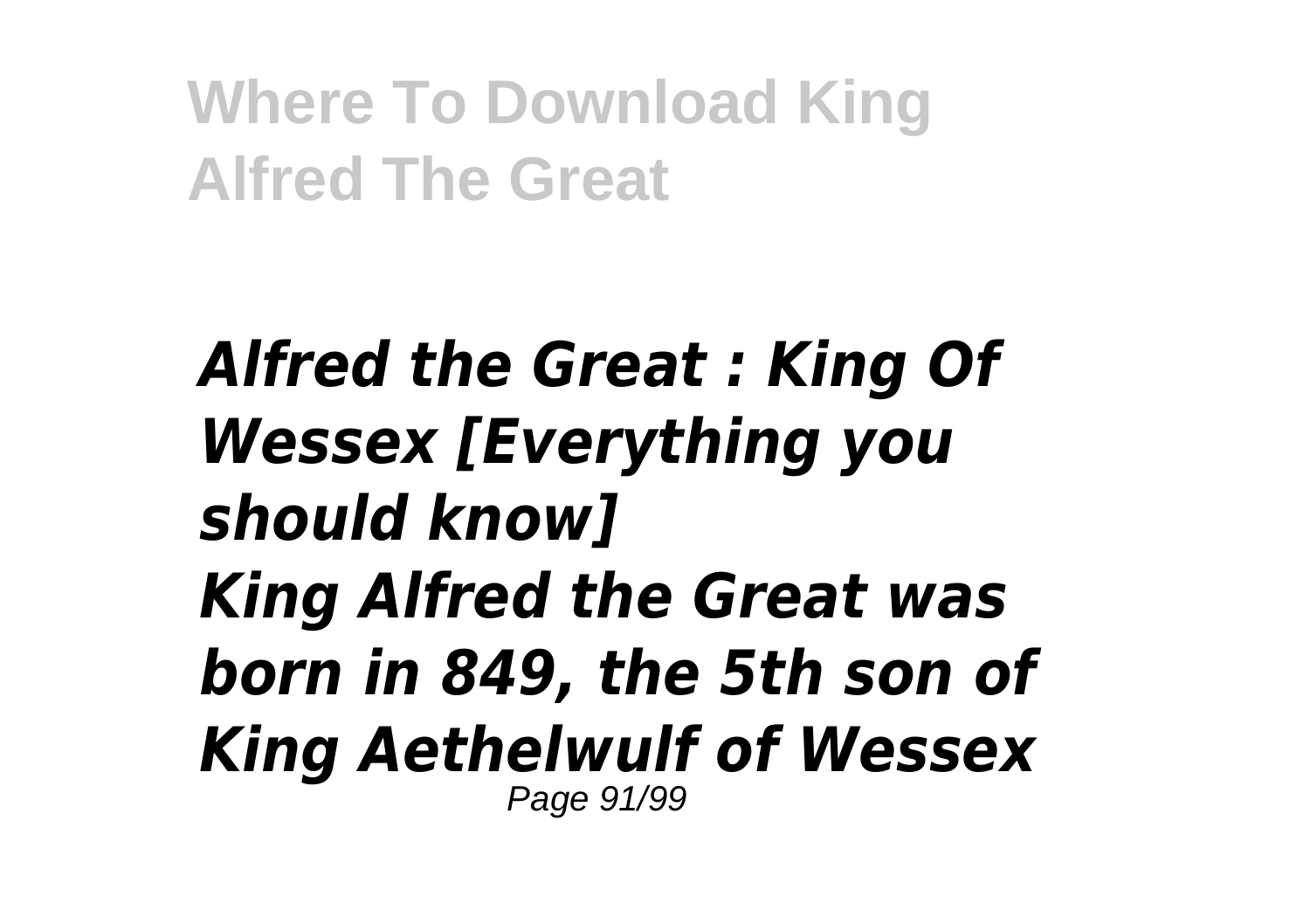*and Osburh at Wantage, Berkshire. Alfred was not expected to become King since he had four elder brothers. In 853 he was taken to Rome to be confirmed by the Pope and it* Page 92/99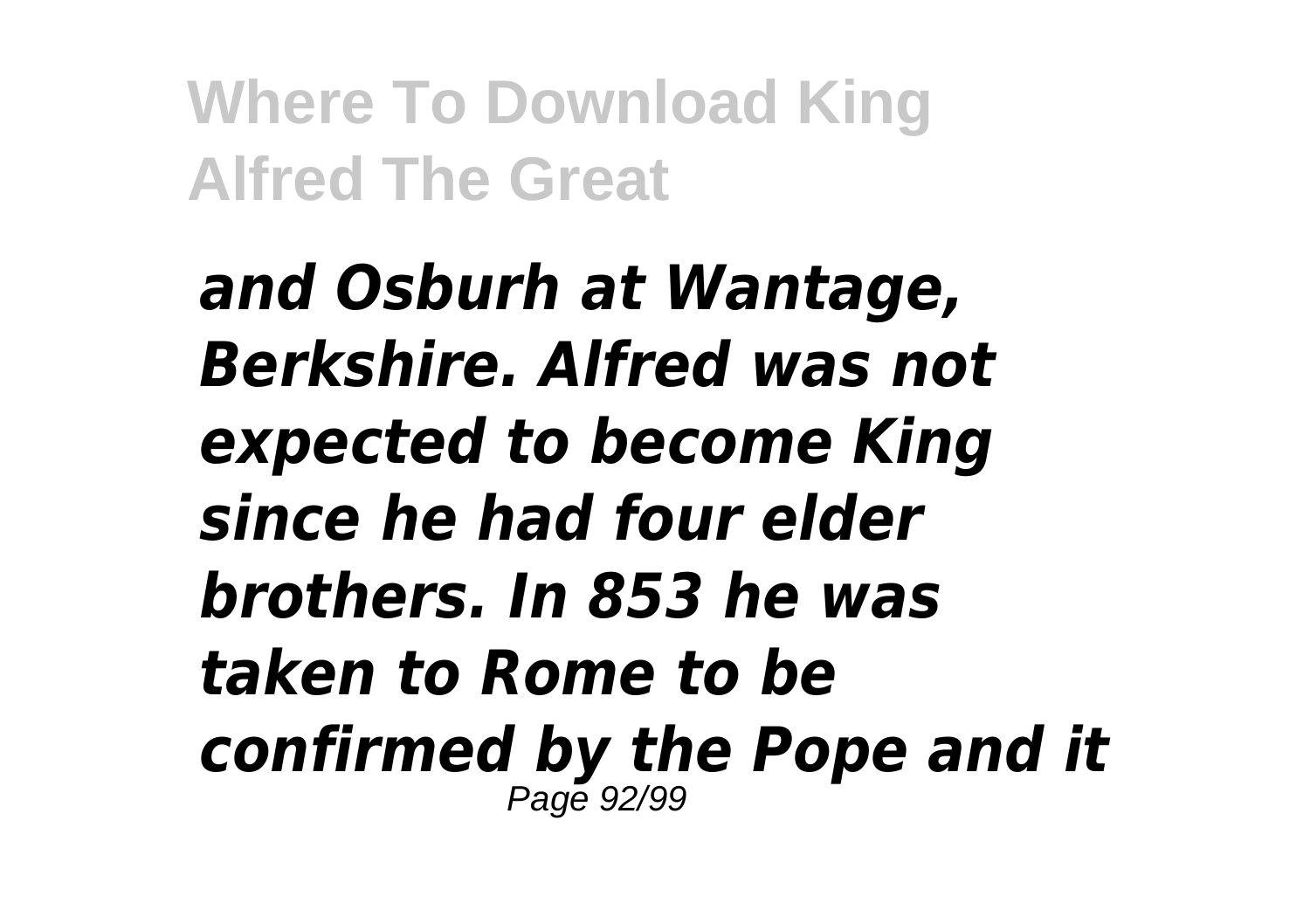# *is likely that he was being prepared for a life in the Church.*

### *King Alfred the Great 849 - 899 Family Tree - Trees of Blue* Page 93/99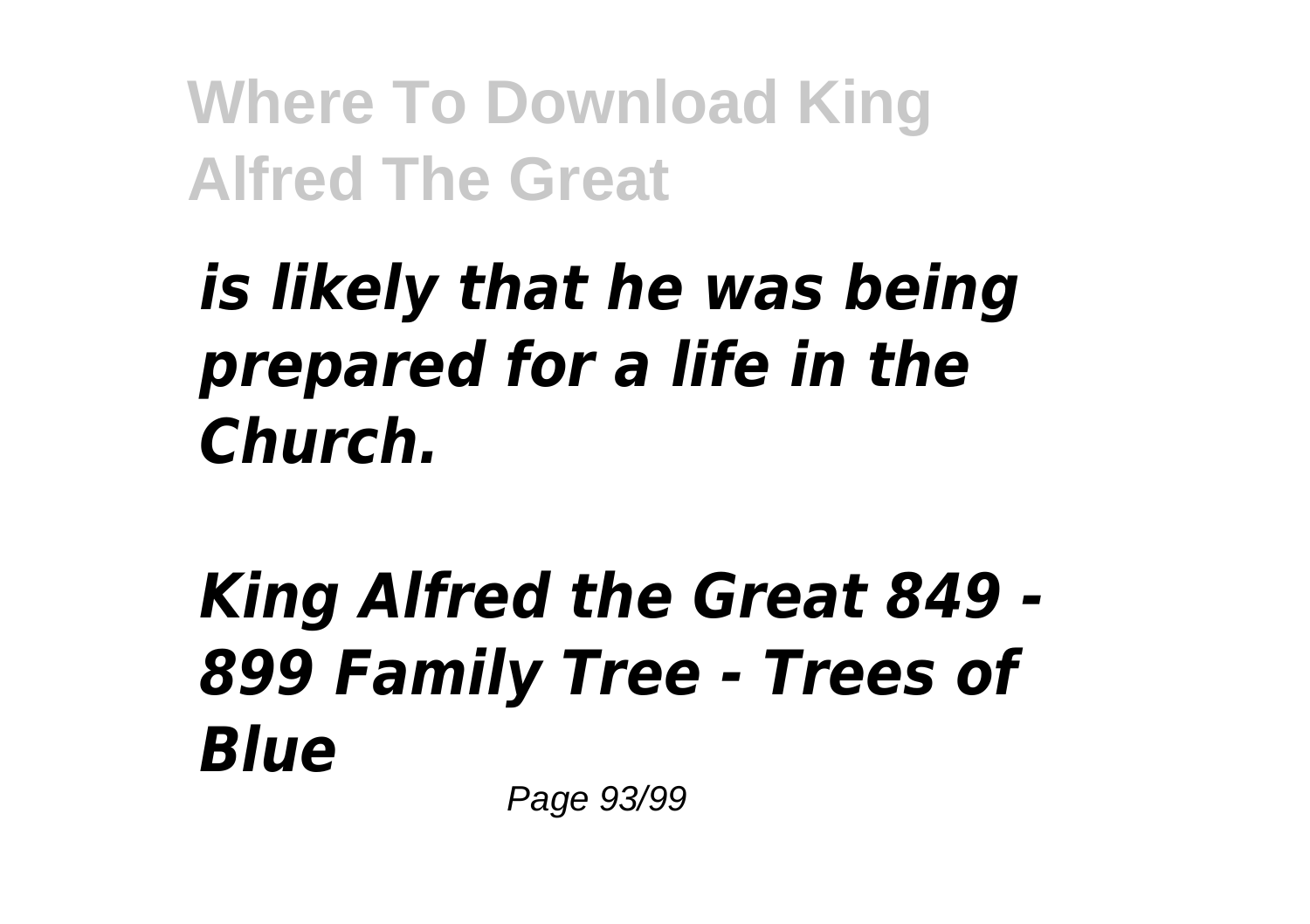*Alfred the Great (c. 849 - 26 October 899) was King of Wessex from 871 to 899. He was the first monarch from the British Isles to style himself as 'King of the Anglo-Saxons ' and so he is* Page 94/99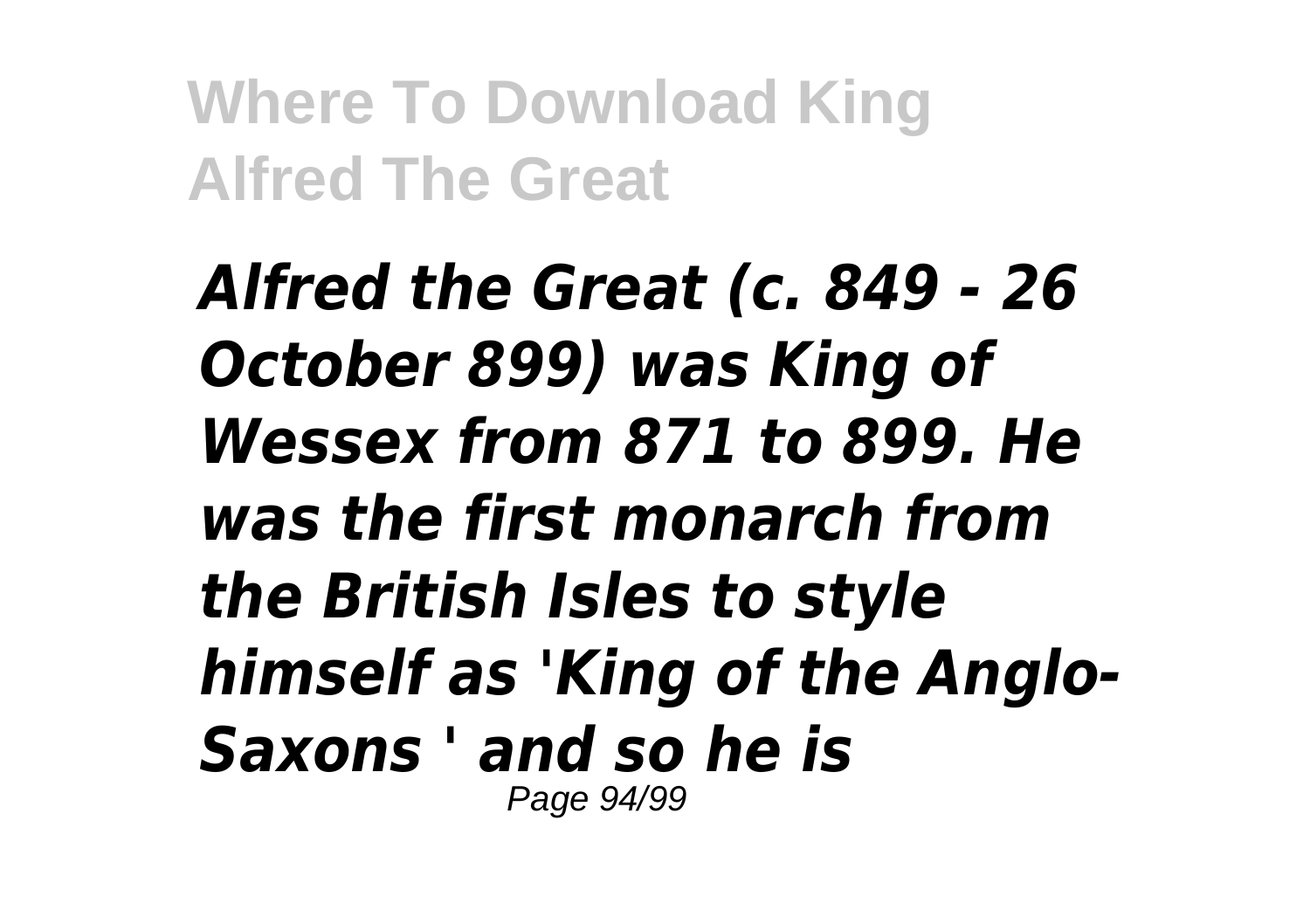## *sometimes considered the first English king. Alfred started the Royal Navy in the 9th century*

#### *Alfred the Great - Simple English Wikipedia, the free* Page 95/99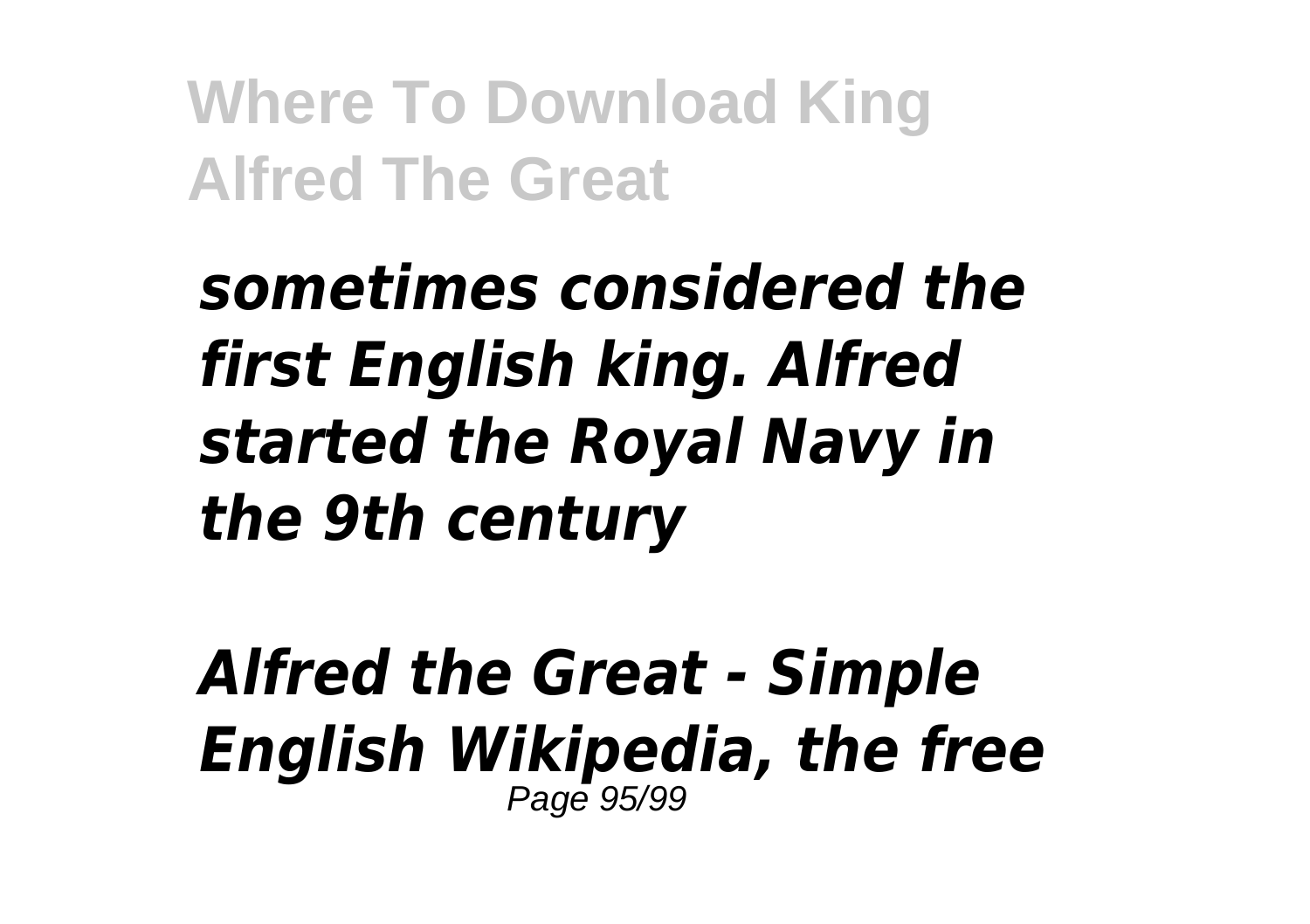*...*

### *Alfred was born at Wantage, historically in Berkshire but currently in Oxfordshire, the youngest son of Aethelwulf (d. 858), king of the West Saxons. In 870 Alfred and* Page 96/99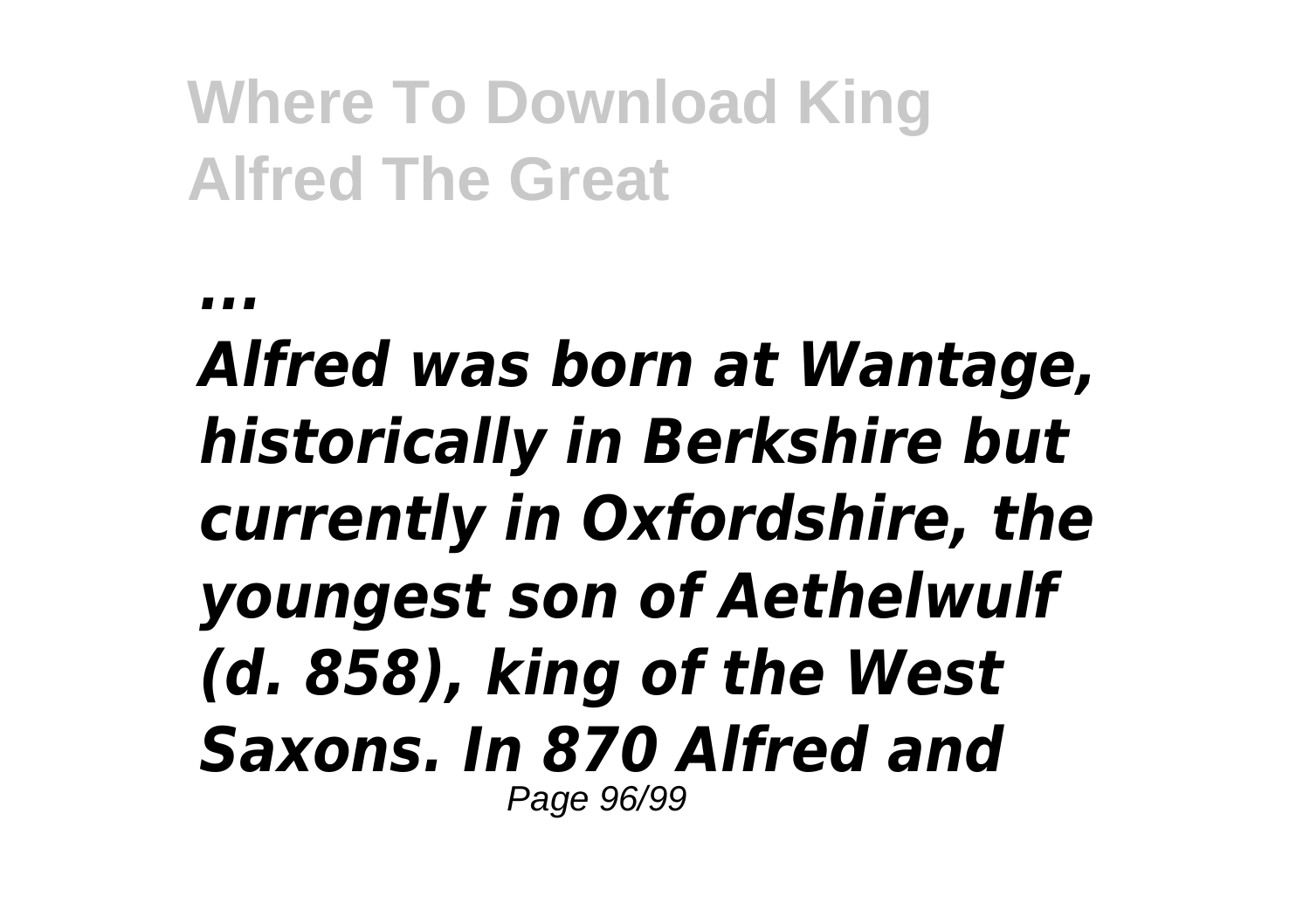# *his brother Aethelred fought many battles against the Danes.*

### *King Alfred the Great | Britroyals Alfred the Great was the* Page 97/99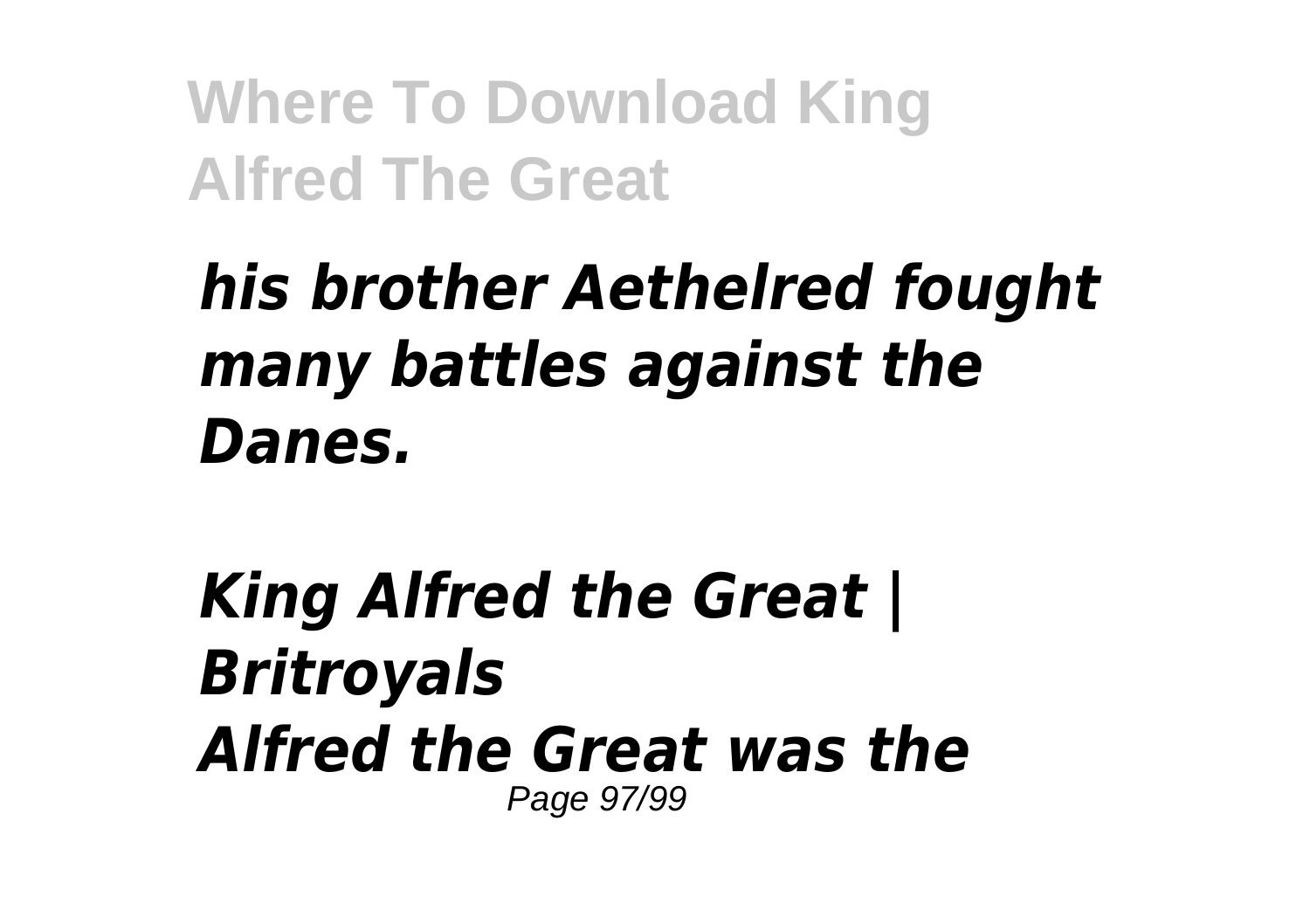*king of the southern Anglo-Saxon kingdom of Wessex from 886 to 899. He was born as the fifth son of Aethelwulf, King of the West Saxons. Since he had four elder brothers, the chances* Page 98/99